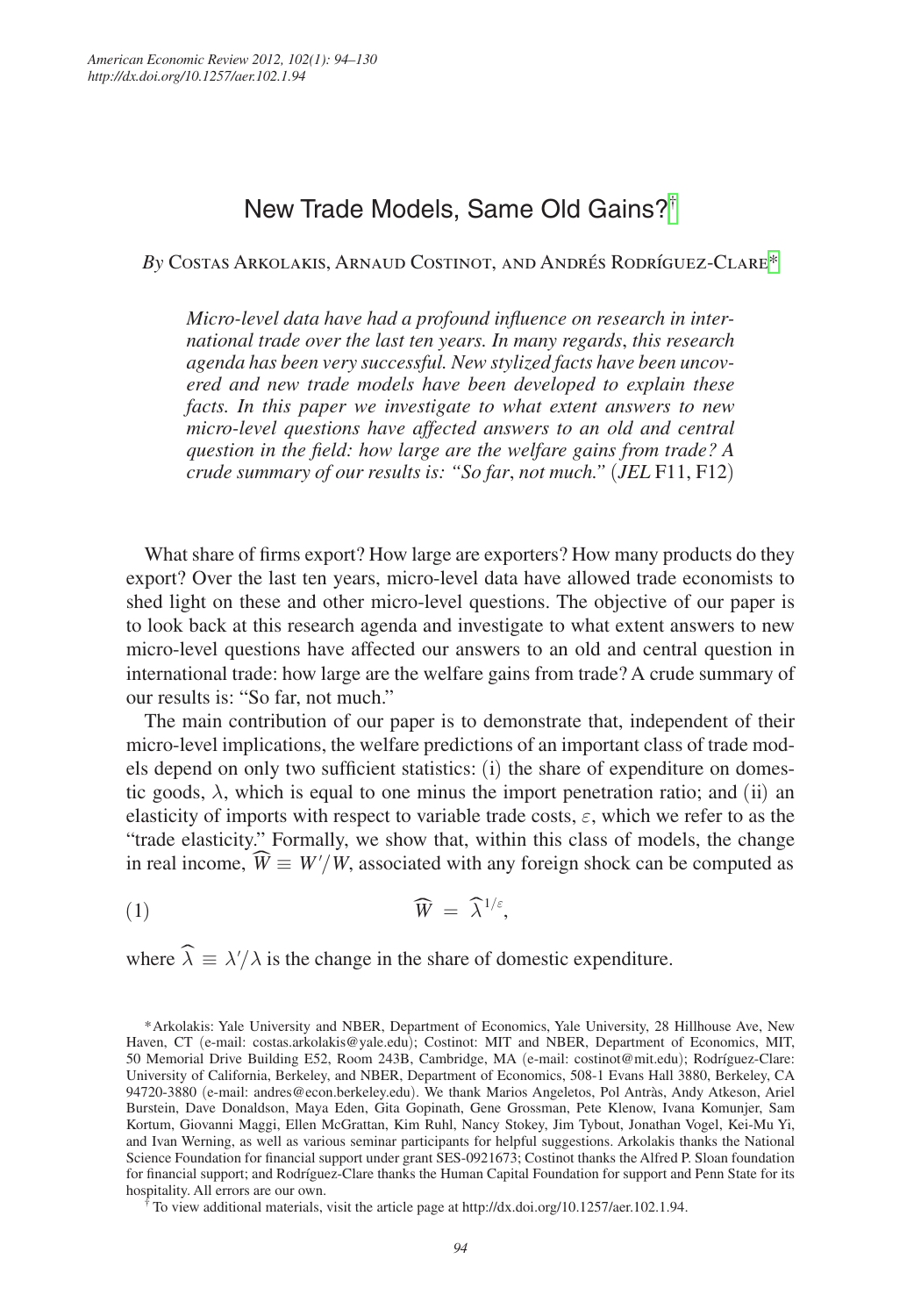Armed with estimates of the trade elasticity, which can be obtained from the large gravity literature, equation (1) offers a simple way to evaluate the welfare gains from trade. Since the share of domestic expenditure under autarky would be equal to one, the total size of the gains from trade, defined as the absolute value of the percentage change in real income as we move from the observed equilibrium to autarky, is simply  $1 - \lambda^{-1/\varepsilon}$ . Consider, for example, the United States for the year 2000. The import penetration ratio was 7 percent, which implies  $\lambda = 0.93$ .<sup>1</sup> Anderson and Van Wincoop (2004) review studies that offer gravity-based estimates for the trade elasticity all within the range of −5 and −10. Applying the previous formula for the United States implies gains from trade ranging from 0.7 percent to 1.4 percent.

Section II offers a first look at the theoretical relationship between trade and welfare by focusing on the simplest trade model possible: the Armington model. This model has played a central role in the gravity literature; see, e.g., Anderson (1979), and Anderson and Van Wincoop (2003). It is based on the simplifying assumption that goods are "differentiated by country of origin": no two countries can produce the same good and each good enters preferences in a Dixit-Stiglitz fashion. In this simple environment, the logic behind our welfare formula is straightforward. On the one hand, changes in real income depend on terms-of-trade changes. On the other hand, terms-of-trade changes vis-à-vis each trade partner can be inferred from changes in relative imports using the trade elasticity, which is just equal to one minus the elasticity of substitution across goods. Aggregating changes in relative imports across all exporters, we immediately obtain equation (1).

Section III describes our general results and the class of models to which they apply. The trade models that we focus on feature four primitive assumptions: (i) Dixit-Stiglitz preferences; (ii) one factor of production; (iii) linear cost functions; and (iv) perfect or monopolistic competition; as well as three macro-level restrictions: (i) trade is balanced; (ii) aggregate profits are a constant share of aggregate revenues; and (iii) "the import demand system is CES."<sup>[2](#page-1-1)</sup> Although these assumptions are admittedly restrictive, they are satisfied in many well-known trade models besides the Armington model, such as Eaton and Kortum (2002), Krugman (1980), and multiple variations and extensions of Melitz (2003) featuring Pareto distributions of firm-level productivity. Given the importance of the previous class of models for quantitative analysis, we refer to them as "quantitative trade models" in the rest of this paper.

Quantitative trade models differ substantially in terms of their margins of adjustment to foreign shocks. In the Armington model all adjustments take place on the consumption side, while in other models adjustments also take place through labor reallocations across sectors, across firms within sectors, or even across products within firms. In turn, these different models lead to different micro-level predictions, different sources of gains from trade, and different structural interpretations of the trade elasticity. Yet, conditional on the observed changes in the share of domestic expenditure and an estimate of the trade elasticity, our general results show that

<span id="page-1-0"></span><sup>1</sup> Import penetration ratios are calculated from the *OECD Input-Output Database: 2006 Edition* as imports over gross output (rather than GDP), so that they can be interpreted as a share of (gross) total expenditures allocated to imports (see Norihiko and Ahmad 2006).

<span id="page-1-1"></span> $\mathrm{F}^2$ The restriction that the "import demand system is CES" is analogous, but distinct from the more standard assumption that the demand system is CES. We provide a formal definition in Section III.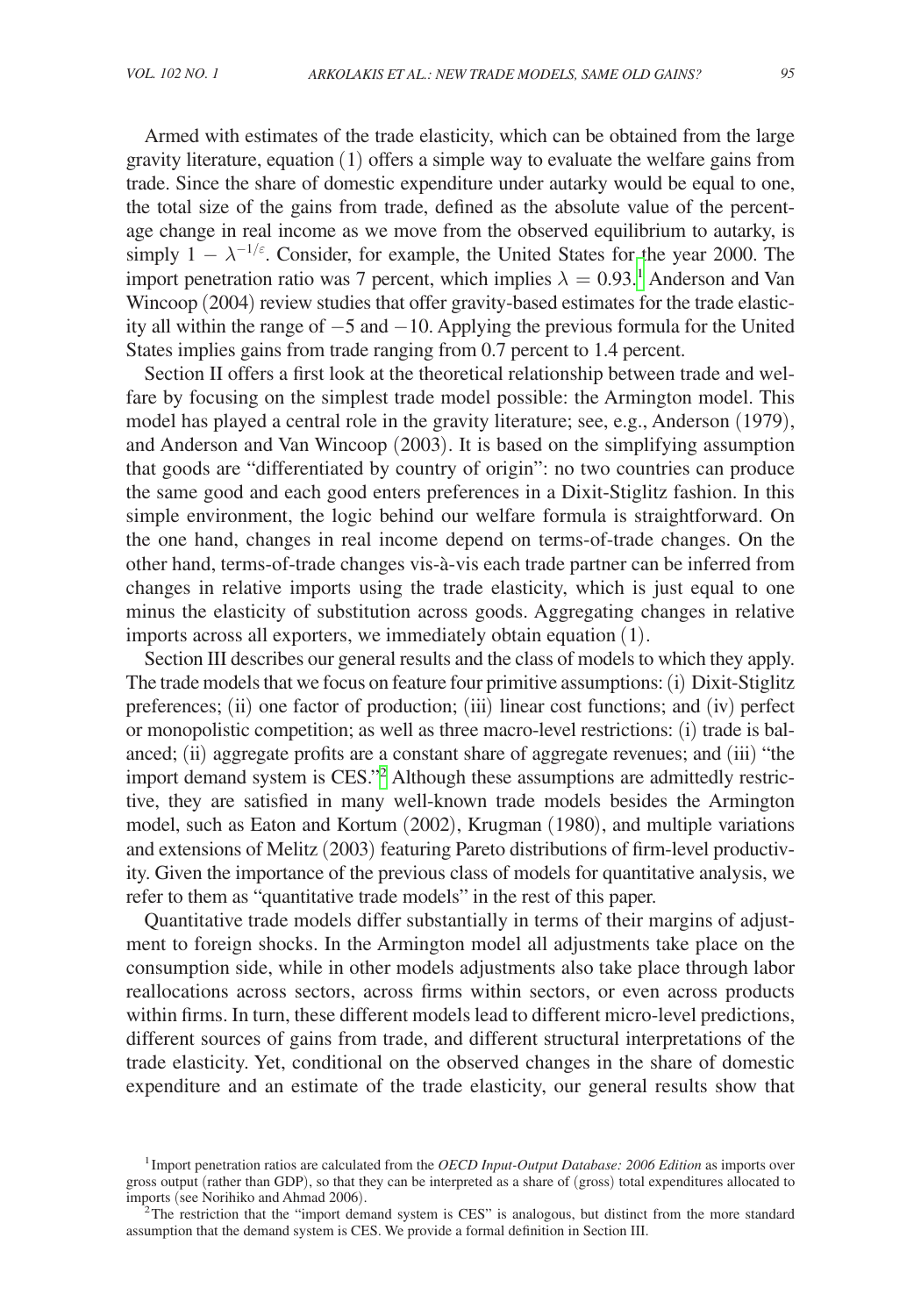their welfare predictions remain the same: changes in real income caused by foreign shocks are given by equation  $(1)$ .<sup>3</sup> ocks are given by equation (1).<sup>3</sup><br>Of course, our welfare formula is only useful if we have observed  $\hat{\lambda}$  (or if we

Of course, our welfare formula is only useful if we have observed  $\hat{\lambda}$  (or if we are only interested in movements to autarky for which we know that  $\hat{\lambda} = 1/\lambda$ ). Thus, it is useful to compute the welfare consequences of past episodes of trade liberalization, but not necessarily to forecast the consequences of future episodes, as different trade models satisfying our assumptions could, in principle, predict different changes in the share of domestic expenditure. Our last formal result, however, demonstrates that if one imposes a stronger version of our CES restriction on the import demand system, then the predicted changes in the share of domestic expenditure associated with any foreign shock to variable trade costs must also be equal across different models, thereby providing a stronger equiva-lence result for this subclass of models.<sup>[4](#page-2-1)</sup>

Section IV explains why our welfare formula arises (or not) in two specific environments: the Ricardian model and the Melitz (2003) model. In both examples we first describe how, using our three macro-level restrictions, one can infer changes in real income from changes in aggregate trade flows alone, thereby leading to the same welfare formula as in a simple Armington model. We then explore the conditions under which our macro-level restrictions hold in each environment. In the same way that Dixit-Stiglitz preferences are crucial to establishing equation (1) in the Armington model, these restrictions require strong functional form restrictions on the distribution of productivity levels across goods, namely Fréchet under perfect competition or Pareto under monopolistic competition.

Section V presents extensions of our general results. Motivated by the existing literature, we focus on environments with multiple sectors and tradable intermediate goods. While our simple welfare formula no longer holds in these richer environments, we demonstrate that generalized versions can easily be derived using the same logic as in the previous sections. Compared to our previous results, the main difference is that the equivalence between trade models with perfect and monopolistic competition may now break down. This breakdown happens, for example, if a foreign shock leads to lower prices for intermediate goods, and in turn lower costs of entry.

Section VI concludes by discussing how the gravity equation offers a common way to estimate the trade elasticity across different models considered in this paper. Together with this estimate, our welfare formula therefore provides a common estimator of the gains from trade, independent of the micro-level details of the model we use.

Our paper is related to the recent literature in public finance trying to isolate robust insights for welfare analysis across different models; see, e.g., Chetty (2009). As in that literature, using a "sufficient statistics approach" allows us to make welfare predictions without having to solve for all endogenous variables in our model. In a field such as international trade where general equilibrium effects are numerous, this represents a significant benefit.

<span id="page-2-0"></span><sup>&</sup>lt;sup>3</sup>Given the class of models that we consider, we use, without risk of confusion, the terms real income and welfare interchangeably throughout the paper.<br><sup>4</sup>As we later discuss, this strong version of our CES restriction on the import demand system is satisfied, for

<span id="page-2-1"></span>example, by Krugman (1980); Eaton and Kortum (2002); and Eaton, Kortum, and Kramarz (2011). Arkolakis (2010) offers an example of models satisfying the weak, but not the strong version of our CES restriction.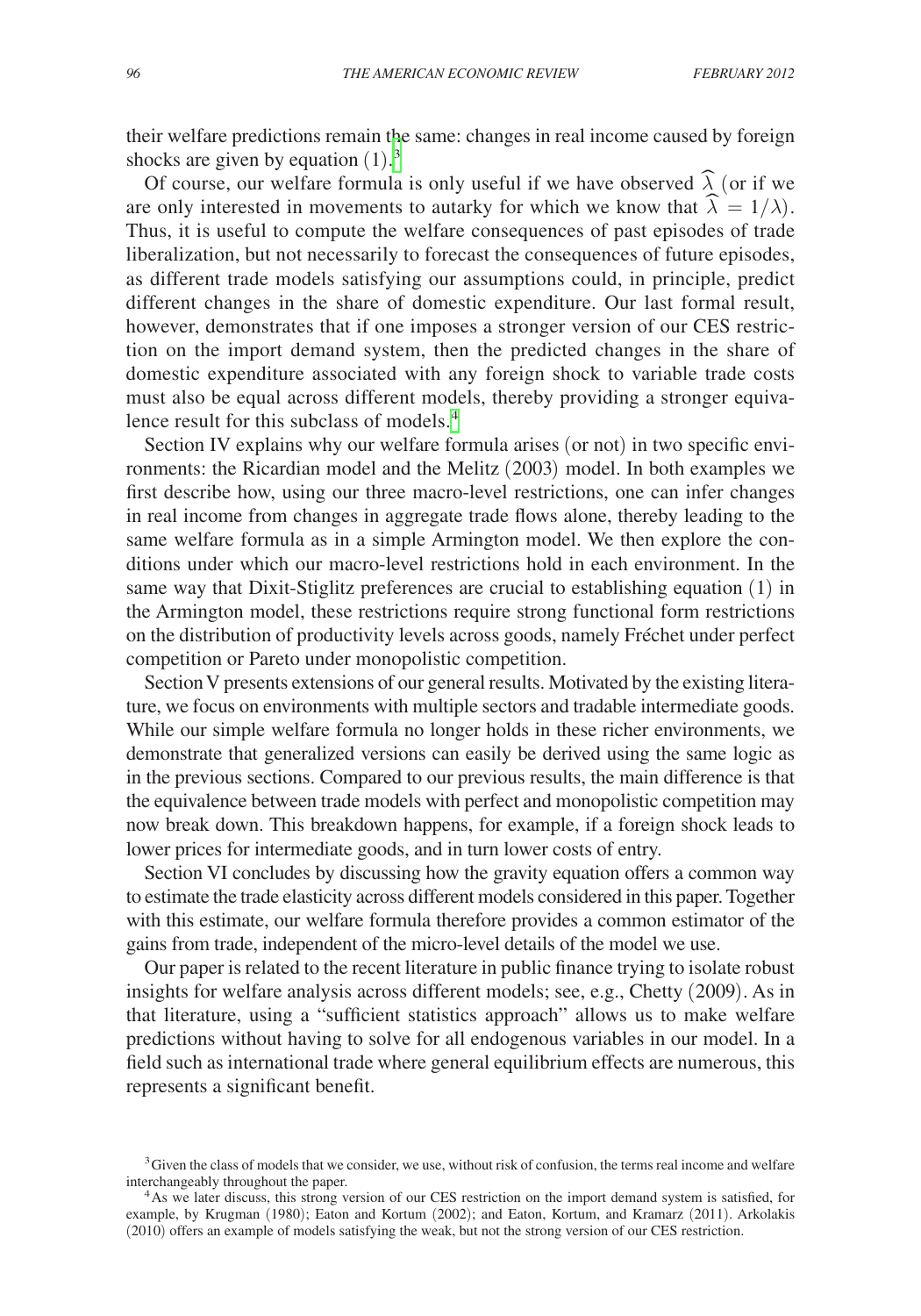In the international trade literature, there is now a large number of empirical papers focusing on the measurement of the gains from trade; see, e.g., Feenstra (1994); Klenow and Rodríguez-Clare (1997); Broda and Weinstein (2006); Feenstra and Kee (2008); Goldberg et al. (2009); and Feenstra and Weinstein (2009). The purpose of such exercises is to quantify the contribution of a particular margin— e.g., new goods or new products—to changes in real income. The goal of our paper is quite different. We are not trying to establish that a particular margin has small or large welfare effects. Instead, our objective is to demonstrate that for quantitative trade models, whatever the welfare contribution of particular margins may be, the total size of the gains from trade can always be computed using the same aggregate statistics,  $\lambda$  and  $\varepsilon$ .<sup>[5](#page-3-0)</sup>

From a theoretical standpoint, our paper builds on the seminal contribution of Eaton and Kortum (2002), which first computed real wages as a function of  $\lambda$  and  $\varepsilon$  in order to quantify the gains from trade in a Ricardian model with Dixit-Stiglitz preferences and productivity levels drawn from a Fréchet distribution. In recent work, Arkolakis et al. (2008) also used closed forms to compute the real wage as a function of  $\lambda$  and  $\varepsilon$ in a specific variation of Melitz (2003) with fixed exporting costs paid in the importing country and firm productivity levels drawn from a Pareto distribution. Noting that the expression was similar to the one derived by Eaton and Kortum (2002)—and could have been derived by Krugman (1980)—Arkolakis et al. (2008) argued that the gains from trade in these models were the same.<sup>6</sup>

The main difference between Arkolakis et al. (2008) and our paper is in terms of scope and method. In terms of scope, the model for which analytical results were derived in Arkolakis et al. (2008) is only one particular example of models covered in our paper. In Section II, we allow for perfect competition, monopolistic competition with free and restricted entry, heterogeneity in fixed exporting costs across firms, fixed exporting costs paid in both the importing and exporting country, and endogenous technological decisions. In addition, our general results not only demonstrate that welfare changes are the same given changes in  $\lambda$  and  $\varepsilon$ , but that predicted changes in  $\lambda$  themselves may be the same across different models. Just as importantly, in terms of method, Arkolakis et al. (2008) focus on the algebra of their parametrized example, pointing out that similar closed-form expressions hold in different models, but leaving unexplained the reason why they do. Instead, by identifying the macro-level restrictions upon which equation (1) relies, our analysis is able to offer a unifying perspective on the welfare predictions of models under different market structures, to isolate the economic mechanisms at play, and therefore to clarify the origins of the equivalence between these models.

Another related paper is Atkeson and Burstein (2010), which focuses on the welfare gains from trade liberalization through its effects on entry and exit of firms and their incentives to innovate in a monopolistically competitive environment

<span id="page-3-0"></span> $<sup>5</sup>$  Accordingly, it should be clear that previous empirical results that have quantified the welfare effects of particular margins neither support nor contradict our equivalence results.</sup>

<span id="page-3-1"></span> $\delta$ In a recent paper, Feenstra (2009) uses duality theory to revisit, among other things, the results of Arkolakis et al. (2008). Under the same functional form assumptions, he shows how the gains from trade in the Melitz (2003) model computed by Arkolakis et al. (2008) can be interpreted as production gains from trade, whereas the gains from trade in Krugman (1980) can be interpreted as "consumption gains." He does not, however, discuss the fact that conditional on  $\lambda$  and  $\varepsilon$ , the total size of the gains from trade predicted by these two models is the same. This is our main focus.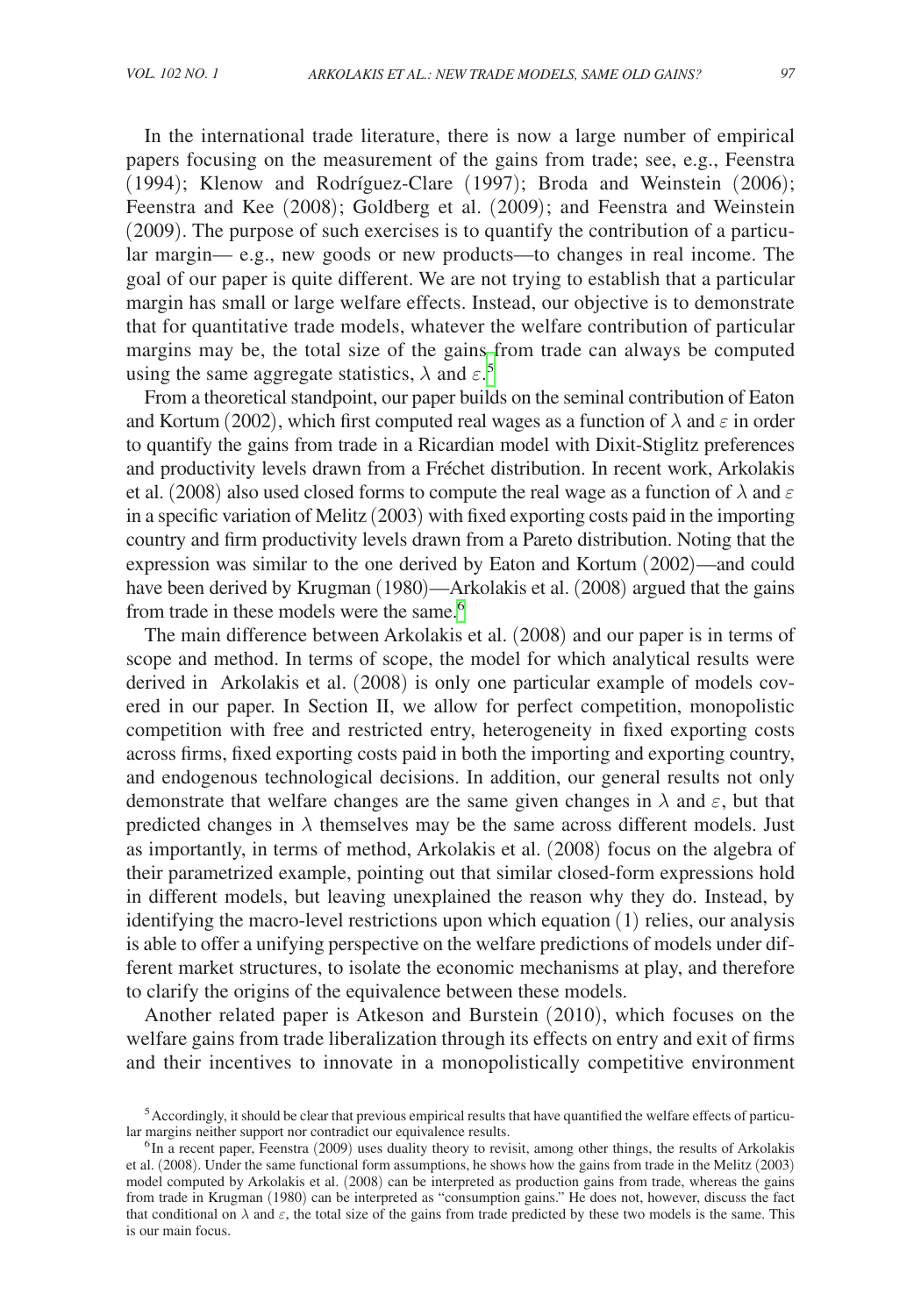<span id="page-4-0"></span>with symmetric countries as in Melitz (2003). At the theoretical level, they show that if small changes in trade costs are symmetric, then their impact on welfare must be the same as in Krugman (1980). While their analytical results and ours have the same flavor, the logic is quite different. Their results consist in showing that in this environment, the overall contribution of "new" margins—i.e., any margins not already present in Krugman (1980)—must be offset, to a first-order approximation, by changes in entry. By contrast, this offsetting effect is (generically) absent from the models with monopolistic competition considered in our paper. Our results simply state that whatever the welfare effects associated with these new margins are, the total size of the gains from trade can still be inferred from aggregate trade flows alone.

#### **I. A First Look at Trade and Welfare**

In order to illustrate the logic of our main result, we first focus on the simplest trade model possible: the Armington model. On the supply side, the Armington model is isomorphic to an endowment model. There are  $i = 1, \ldots, n$  countries, each producing a differentiated good one-to-one from labor. The supply of labor is inelastic and given by  $L_i$ . On the demand side, there is a representative agent in each country maximizing the following Dixit-Stiglitz utility function,

$$
U_i\,=\,\left[\sum_{i=1}^n q_{ij}^{(\sigma-1)/\sigma}\right]^{\sigma/(\sigma-1)},
$$

where  $q_{ij}$  is the quantity of country *j*'s good consumed by country *i* and  $\sigma > 1$  is the elasticity of substitution between goods. The associated price index in country *j* is given by

(2) 
$$
P_j = \left[ \sum_{i=1}^n (w_i \tau_{ij})^{1-\sigma} \right]^{1/(1-\sigma)},
$$

where  $w_i > 0$  is the wage in country *i* and  $\tau_{ii} \geq 1$  are the variable (iceberg) trade costs between country *i* and country *j*. Accordingly, the value  $X_{ij}$  of country *j*'s total imports from country *i* is equal to

(3) 
$$
X_{ij} = \left(\frac{w_i \tau_{ij}}{P_j}\right)^{1-\sigma} Y_j,
$$

where  $Y_j \equiv \sum_{i=1}^n X_{ij}$  is total expenditure in country *j* and  $1 - \sigma < 0$  is the partial elasticity of relative imports with respect to variable trade costs,  $(\partial \ln(X_{ii}/X_{ii}))/\partial \ln \tau_{ii}$ , which we referred to as the trade elasticity in the introduction. Finally, trade balance implies  $Y_j = w_j L_j$ .

Now consider a foreign shock in country *j* that affects labor endowments,  $\mathbf{L} \equiv \{L_i\}$ , and trade costs,  $\tau \equiv \{\tau_{ii}\}\$ , around the world, but leaves unchanged country *j*'s labor endowment,  $L_i$ , as well as its ability to serve its own market,  $\tau_{ij}$ . What is the change in real income,  $W_j \equiv Y_j/P_j$ , caused by such a shock? Answering this question in the context of the Armington model is straightforward. Using labor in country *j*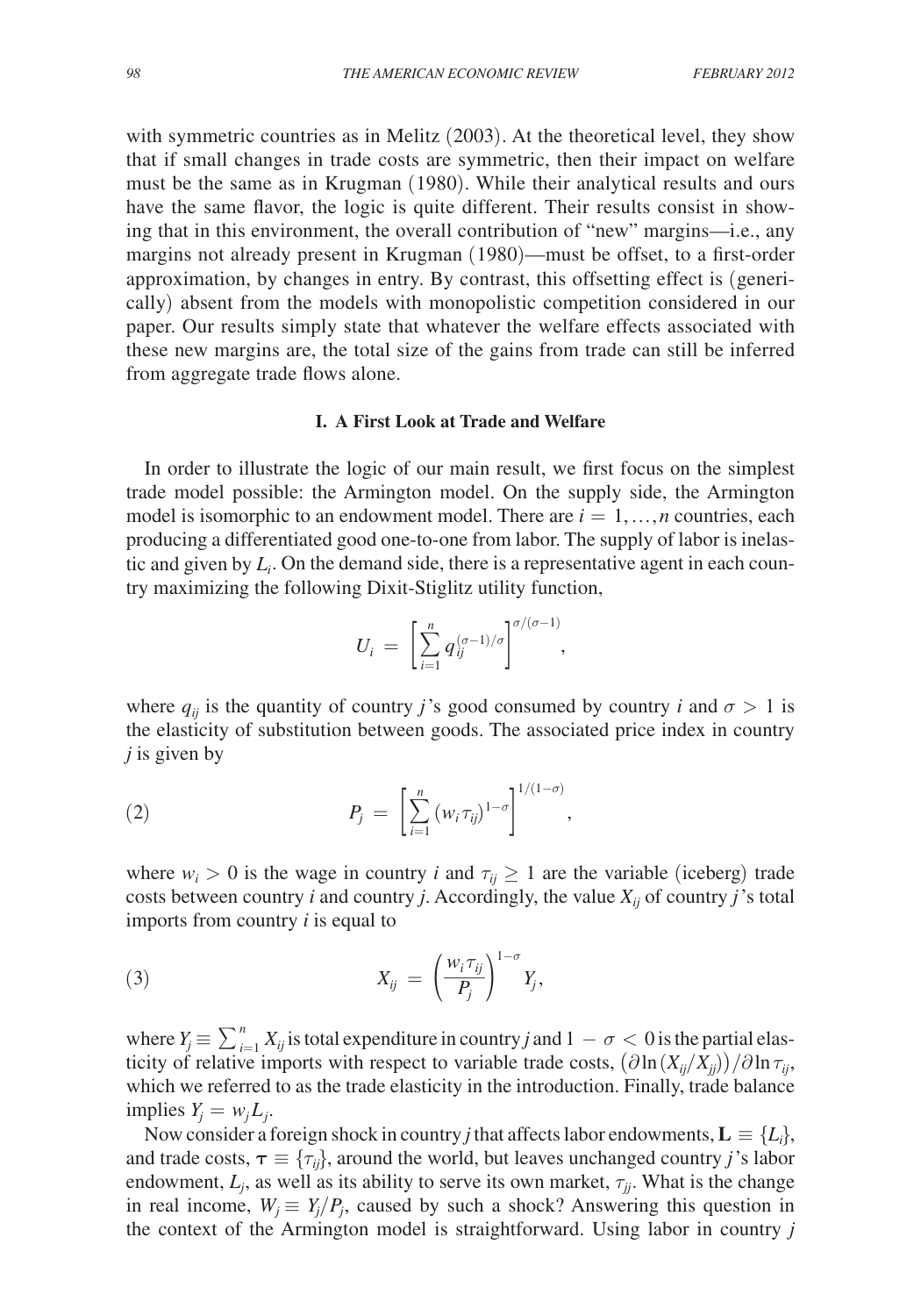<span id="page-5-0"></span>as our numeraire, and noting that trade balance implies  $d\ln Y_i = d\ln w_i$ , we have  $d \ln Y_i = 0$ . By equations (2) and (3), changes in real income are therefore given by

(4) 
$$
d\ln W_j = -\sum_{i=1}^n \lambda_{ij} (d\ln w_i + d\ln \tau_{ij}),
$$

where  $\lambda_{ij} \equiv X_{ij}/Y_j$  is the share of country *j*'s total expenditure that is devoted to goods from country *i*. By equation (3), changes in relative imports are such that

(5) 
$$
d\ln\lambda_{ij} - d\ln\lambda_{jj} = (1 - \sigma)(d\ln w_i + d\ln\tau_{ij}).
$$

Combining equations  $(4)$  and  $(5)$ , we obtain

Equations (4) and (5), we obtain

\n
$$
d\ln W_j = \frac{\sum_{i=1}^n \lambda_{ij} (d\ln \lambda_{jj} - d\ln \lambda_{ij})}{1 - \sigma} = \frac{d\ln \lambda_{jj}}{1 - \sigma},
$$
\nand equality derives from the fact that

\n
$$
\sum_{i=1}^n \lambda_{ij} = 1.
$$

where the second equality derives from the fact that  $\sum_{i=1}^{n} \lambda_{ij} = 1$ . Integrating the previous expression between the initial equilibrium (before the shock) and the new

equilibrium (after the shock), we finally get  
(6) 
$$
\widehat{W}_j = \widehat{\lambda}_{jj}^{1/(1-\sigma)},
$$

where  $\hat{v} \equiv v'/v$  denotes the change in any variable *v* between the initial and the new equilibrium. Equation (6) will be at the core of our analysis. It shows that welfare changes in country *j*—whatever the origin of the foreign shock may be—can be inferred from changes in the share of domestic expenditure,  $\lambda_{ji}$ , using the trade elasticity, here  $1 - \sigma$ .

The basic idea behind equation (6) should be clear. On the one hand, welfare changes in country *j* only depend on terms-of-trade changes (equation 4). On the other hand, terms-of-trade changes can be inferred from changes in the relative demand for goods from different countries (equation 5). In the next sections, we will consider models with more margins of adjustment than a simple Armington model. In particular, such models will be characterized by the fact that changes in trade costs also affect the set of goods being exported by different countries. Yet, by invoking a few key macro-level restrictions that trivially hold in the Armington model, the same basic logic will apply, and so will our welfare formula.

#### **II. General Results**

We start by describing our primitive assumptions on preferences, technology, and market structure. We then introduce reduced-form macro-level restrictions and demonstrate how any trade model that satisfies the previous conditions must have, in some well-defined sense, the same welfare predictions. Specific examples will be discussed in detail in Section III.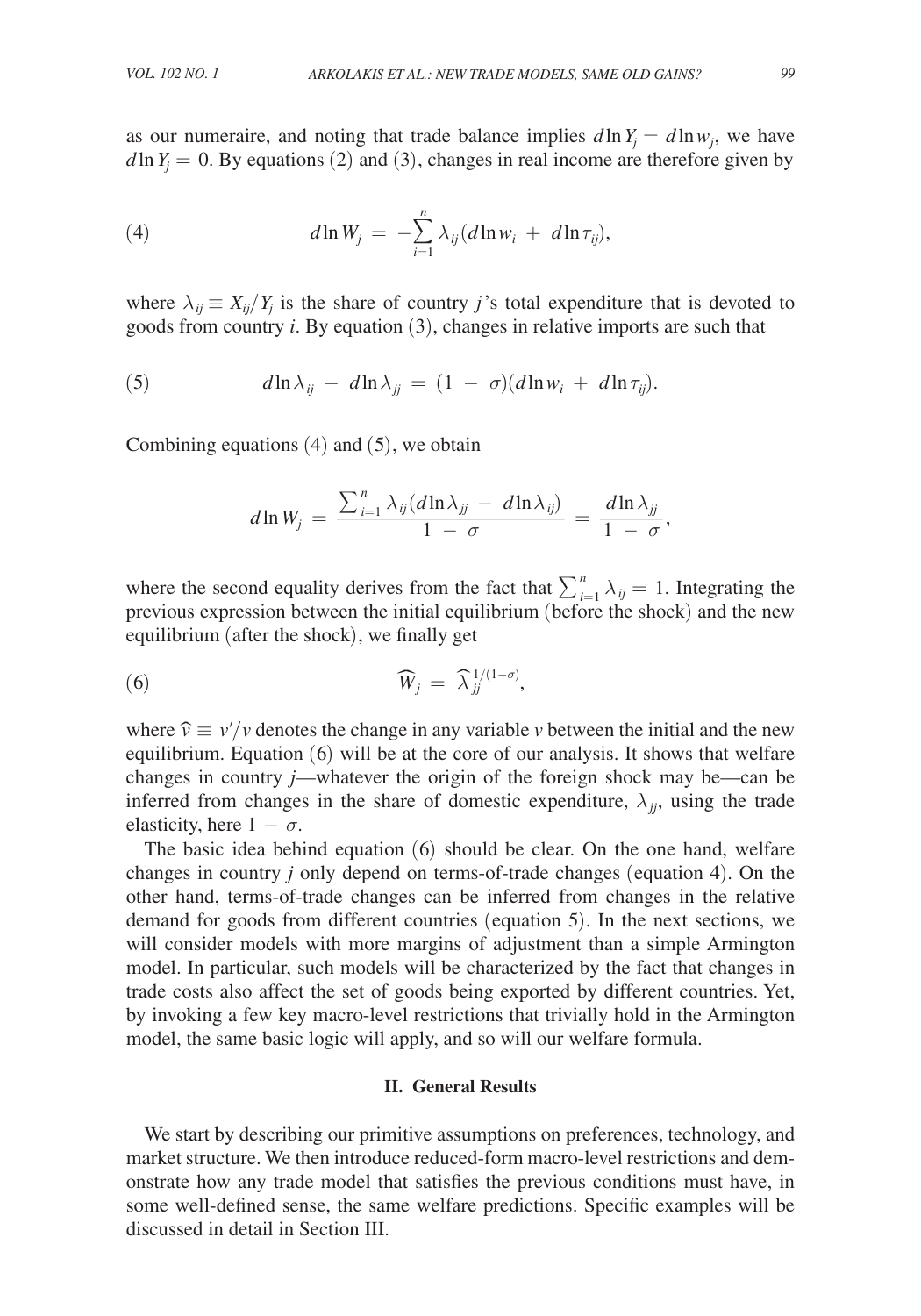#### A. *Preferences*, *Technology*, *and Market Structure*

<span id="page-6-0"></span>We consider a world economy comprising  $i = 1, \ldots, n$  countries; one factor of prowe consider a world economy comprising  $i = 1,...,n$  countries, one factor of production, labor; and multiple goods indexed by  $\omega \in \Omega$ . We denote by  $\overline{N}$  the measure of goods in  $\Omega$ .<sup>[7](#page-6-1)</sup> Labor is inelastically supplied and immobile across countries;  $L_i$  and  $w_i$ denote the total endowment of labor and the wage in country *i*, respectively.

*Preferences*.—In each country *i*, there is a representative agent with Dixit-Stiglitz preferences maximizing her utility subject to her budget constraint. The associated price index is given by

(7) 
$$
P_i = \left( \int_{\omega \in \Omega} p_i(\omega)^{1-\sigma} d\omega \right)^{1/(1-\sigma)},
$$

where  $p_i(\omega)$  is the price of good  $\omega$  in country *i* and  $\sigma > 1$  is the elasticity of substitution between goods. We adopt the convention that  $p_i(\omega) = +\infty$  if good  $\omega$  is not available in country *i*.

*Technology*.—For every good  $\omega \in \Omega$ , there is a blueprint that can be acquired by one or many firms depending on the market structure (to be described below). For any exporting country *i* and any importing country *j*, the blueprint associated with good  $\omega$  contains a set of destination-specific techniques  $t \in T_{ij}$  that can be used to produce the good in country *i* and sell it to country *j*. If a firm from country *i* uses techniques **t** ≡ {*t<sub>i</sub>*} to produce quantities  $\mathbf{q}$  ≡ {*q<sub>i</sub>*} of good  $\omega$ , its cost function is given by

$$
C_i(\mathbf{w}, \mathbf{q}, \mathbf{t}, \omega) = \sum_{j=1}^n \big[ c_{ij}(w_i, t_j, \omega) q_j + f_{ij}(w_i, w_j, t_j, \omega) \, \mathbb{I}(q_j > 0) \big],
$$

where  $\mathbf{w} \equiv \{w_j\}$  is the vector of wages and  $\mathbb{I}(\cdot)$  is an indicator function. For each destination country *j*,  $c_{ij}(w_i, t_j, \omega) > 0$  is the constant marginal cost, which only requires labor in country *i*, and  $f_{ii}(w_i, w_j, t_j, \omega) \ge 0$  is a fixed exporting cost, which may require labor in both the exporting and importing countries. In line with the previous literature, we assume that constant marginal costs and fixed exporting costs can be written as

$$
c_{ij}(w_i, t_j, \omega) \equiv \tau_{ij} \cdot w_i \cdot \alpha_{ij}(\omega) \cdot t_j^{1/(1-\sigma)},
$$
  

$$
f_{ij}(w_i, w_j, t_j, \omega) \equiv \xi_{ij} \cdot h_{ij}(w_i, w_j) \cdot \phi_{ij}(\omega) \cdot m_{ij}(t_j),
$$

where  $\tau_{ij} \geq 1$  and  $\xi_{ij} > 0$  are exogenous parameters common to all blueprints, which we will use to parametrize changes in variable and fixed trade costs, respectively;<sup>8</sup>

<span id="page-6-1"></span><sup>&</sup>lt;sup>7</sup>Ω may include either a discrete or a continuum of goods. Thus, whenever the integral sign "∫<sub>ω∈Ω</sub>" appears, one should think of a Lebesgue integral. If  $\Omega$  is a finite or countable set, " $\int_{\omega \in \Omega}$ " is simply equivalent to " $\sum_{\omega \in \Omega}$ " This minor technicality allows us to cover the Armington model presented in Section II. In p existing quantitative trade models comprise a continuum of goods.<br><sup>8</sup>Despite this terminology, it should be clear that changes in variable trade costs may also capture productivity

changes: if  $\tau_{ii}$  decrease by the same amount for all countries  $j = 1, ..., n$ , this is equivalent to an increase in labor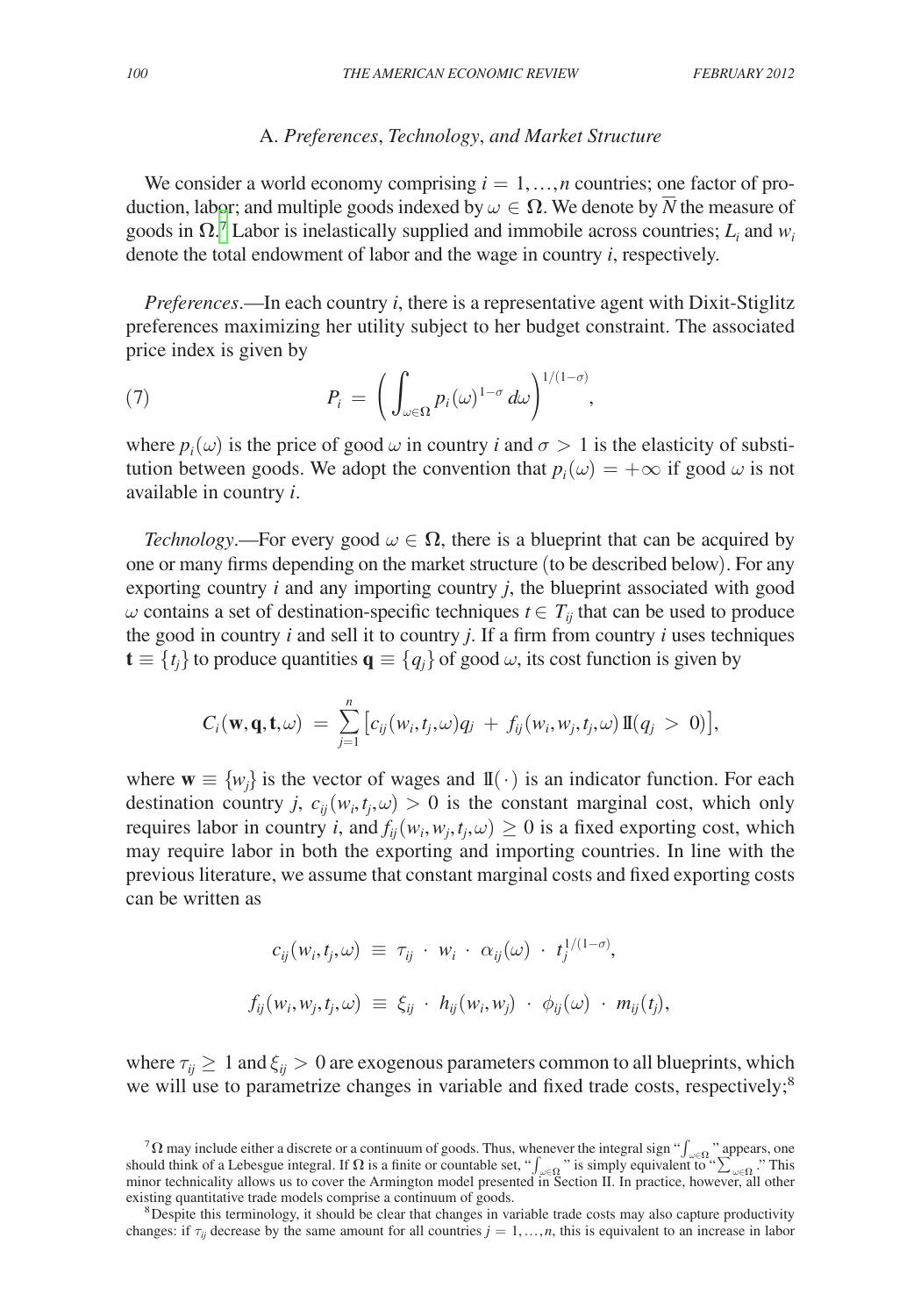<span id="page-7-0"></span> $h_{ij}(w_i, w_j) > 0$  is a homogenous of degree one function that captures the importance of domestic and foreign labor in fixed exporting costs;  $\alpha_{ii}(\omega) > 0$  $\alpha_{ii}(\omega) > 0$  and  $\phi_{ii}(\omega) \ge 0$ reflect the exogenous heterogeneity across blueprints; and  $m_{ij}(t_j) \geq 0$  reflects endogenous destination-specific technological decisions. In the rest of this paper, we assume that  $T_{ij} \equiv [t, \bar{t}]$ , with  $t \ge 0$  and  $\bar{t} > 0$ , and that  $m_{ij}$  satisfies  $m'_{ij} > 0$  and  $m''_{ii} > 0$ , which will guarantee the existence of a unique profit-maximizing technique for all goods and all destinations. Since  $\sigma > 1$  and  $m_{ij}$  is increasing, higher *t* techniques imply higher fixed exporting costs, but lower marginal costs.<sup>9</sup>

*Market Structure*.—We consider two market structures: (i) perfect [co](#page-7-2)mpetition and (ii) monopolistic competition (with either restricted or free entry). Under both market structures, there is a large number of firms and all good and labor markets clear. Under perfect competition, firms have free access to all blueprints; there are no fixed exporting costs,  $\phi_{ii}(\omega) = 0$  for all *i*, *j*,  $\omega$ ; and all firms maximize profits taking wages and prices as given.

Under monopolistic competition with restricted entry, we assume that in each country *i* an exogenous measure of firms,  $\overline{N}_i > 0$ , freely receive monopoly power country *i* an exogenous measure of firms,  $N_i > 0$ , freely receive monopoly power over a blueprint with  $\sum_i \overline{N}_i < \overline{N}$ . Under monopolistic competition with free entry, by contrast, firms from country *i* need to hire  $F_i > 0$  units of labor in order to acquire monopoly power over a blueprint.<sup>10</sup> The assignment of blueprints to firms is random. The measure of goods  $N_i$  that can be produced in country  $i$  is then endogenously determined so that entry co[sts,](#page-7-3)  $w_i F_i$ , are equal to expected profits. Under both restricted and free entry, we assume that once assigned a blueprint, firms maximize profits taking wages, total expenditure, and consumer price indexes as given.

#### B. *Macro-Level Restrictions*

We restrict ourselves to trade models satisfying three macro-level restrictions: (i) trade in goods is balanced; (ii) aggregate profits are a constant share of GDP; and (iii) the "import demand system is CES." We now describe each restriction in detail.

*Trade In Goods Is Balanced*.—As in Section II, let  $X_{ii}$  denote the total value of country *j*'s imports from country *i* and let  $X \equiv \{X_{ii}\}\$  denote the  $n \times n$  matrix of bilateral imports. Bilateral imports can be expressed as

(8) 
$$
X_{ij} = \int_{\omega \in \Omega_{ij}} x_{ij}(\omega) d\omega,
$$

<span id="page-7-1"></span>productivity in country *i*. Note also that in line with the existing literature, variable trade costs, whatever their origins may be, are modelled as cost- rather than demand-shifters.<br><sup>9</sup>It is worth emphasizing that our assumptions on technology do not impose any restriction on the distribution

<span id="page-7-2"></span>of unit labor requirements,  $\alpha_{ij}(\omega)$ , and fixed exporting costs,  $\phi_{ij}(\omega)$ , across goods. In particular, we allow these distributions to be degenerate. Thus, monopolistically competitive models with homogeneous firms, for example,

<span id="page-7-3"></span>are strictly covered by our analysis.<br><sup>10</sup>Under both restricted and free entry, each firm gets monopoly power over only one blueprint. Thus, formally, there are no multiproduct firms as in Bernard, Redding, and Schott (2010) or Arkolakis and Muendler (2010). Extending our analysis to the case of multi-product firms is trivial if there are no fixed trade costs at the firm level. Otherwise, our formal results would remain valid, but one would need to reinterpret the choice of which products to sell in a particular destination as another destination-specific endogenous technological decision.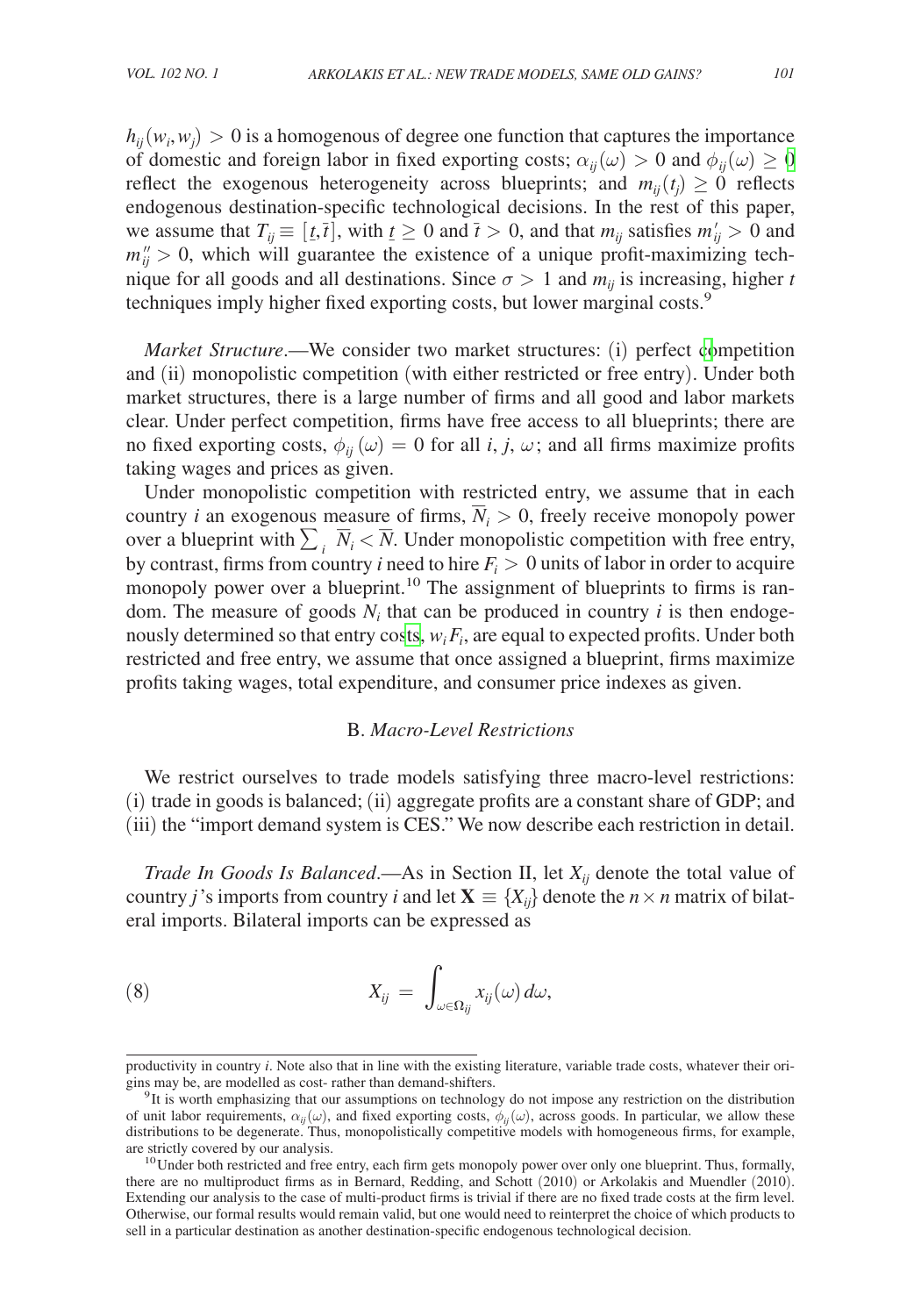where  $\Omega_{ii} \subset \Omega$  is the set of goods that country *j* buys from country *i* and  $x_{ii}(\omega)$  is the value of country *j*'s imports of good  $\omega$  from country *i*. Our first macro-level restriction is that the value of imports must be equal to the value of exports:

# R1: *For any country j*,  $\sum_{i=1}^{n} X_{ij} = \sum_{i=1}^{n} X_{ji}$ .

If fixed exporting costs are zero or are only paid in labor of the exporting country, R1 directly derives from the budget constraint of country *j*'s representative agent. In general, however, total income of the representative agent in country *j* may also depend on the wages paid to foreign workers by country *j*'s firms as well as the wages paid by foreign firms to country *j*'s workers. Thus, total expenditure in country *j*,  $Y_j \equiv \sum_{i=1}^n X_{ij}$ , could be different from country *j*'s total revenues,  $R_j \equiv \sum_{i=1}^n X_{ji}$ . R1 rules out this possibility. As in Section II, we denote by  $\lambda_{ij} \equiv X_{ij}/Y_j$  the share of country *j*'s total expenditure that is devoted to goods from country *i*.

*Aggregate Profits Are a Constant Share of Revenues*.—Let Π*<sup>j</sup>* denote country *j*'s aggregate profits gross of entry costs (if any). Our second macro-level restriction states that Π*<sup>j</sup>* must be a constant share of country *j*'s total revenues:

### R2: *For any country j*,  $\Pi_j/R_j$  *is constant.*

Under perfect competition, R2 trivially holds since aggregate profits are equal to zero. Under monopolistic competition with homogeneous firms, R2 also necessarily holds because of Dixit-Stiglitz preferences; see Krugman (1980). In more general environments, however, R2 is a nontrivial restriction. We come back to this issue in Section III.

*The Import Demand System Is CES*.—Our last macro-level restriction is concerned with the partial equilibrium effects of variable trade costs on aggregate trade flows. As we later discuss in Section V, these are precisely the effects that can be recovered from a simple gravity equation. To introduce this last restriction formally, we define the *import demand system* as the mapping from  $(\mathbf{w}, \mathbf{N}, \tau)$  into  $\mathbf{X} \equiv \{X_{ii}\}\$ , where  $\mathbf{w} \equiv \{w_i\}$  is the vector of wages,  $\mathbf{N} \equiv \{N_i\}$  is the vector of measures of goods that can be produced in each country, and  $\tau \equiv \{\tau_{ij}\}\$ is the matrix of variable trade costs. This mapping is determined by utility and profit maximization given preferences, technological constraints, and market structure.<sup>11</sup> It excludes, however, labor market clearing conditions as well as free entry conditions (if any), which determine the equilibrium values of **w** and **N**. Broadly speaking, one can think of an import demand system as a set of labor demand curves wh[ose](#page-8-0) properties will be used to infer how changes in trade costs affect the relative demand for labor in different

<span id="page-8-0"></span><sup>&</sup>lt;sup>11</sup>In principle, these equilibrium conditions may lead to multiple values of **X** for a given value of  $(\mathbf{w}, \mathbf{N}, \tau)$  if firms from different countries have the same costs of producing and delivering a positive measure of goods to the same destination under perfect competition or if a positive measure of firms earn zero profits (gross of entry costs) under monopolistic competition. Both knife-edge scenarios, however, will be ruled out under our third-macro-level restriction. At this point, if there are multiple values of **X**, we arbitrarily select one, the choice of the tie-breaking rule being of no consequence for the rest of our analysis.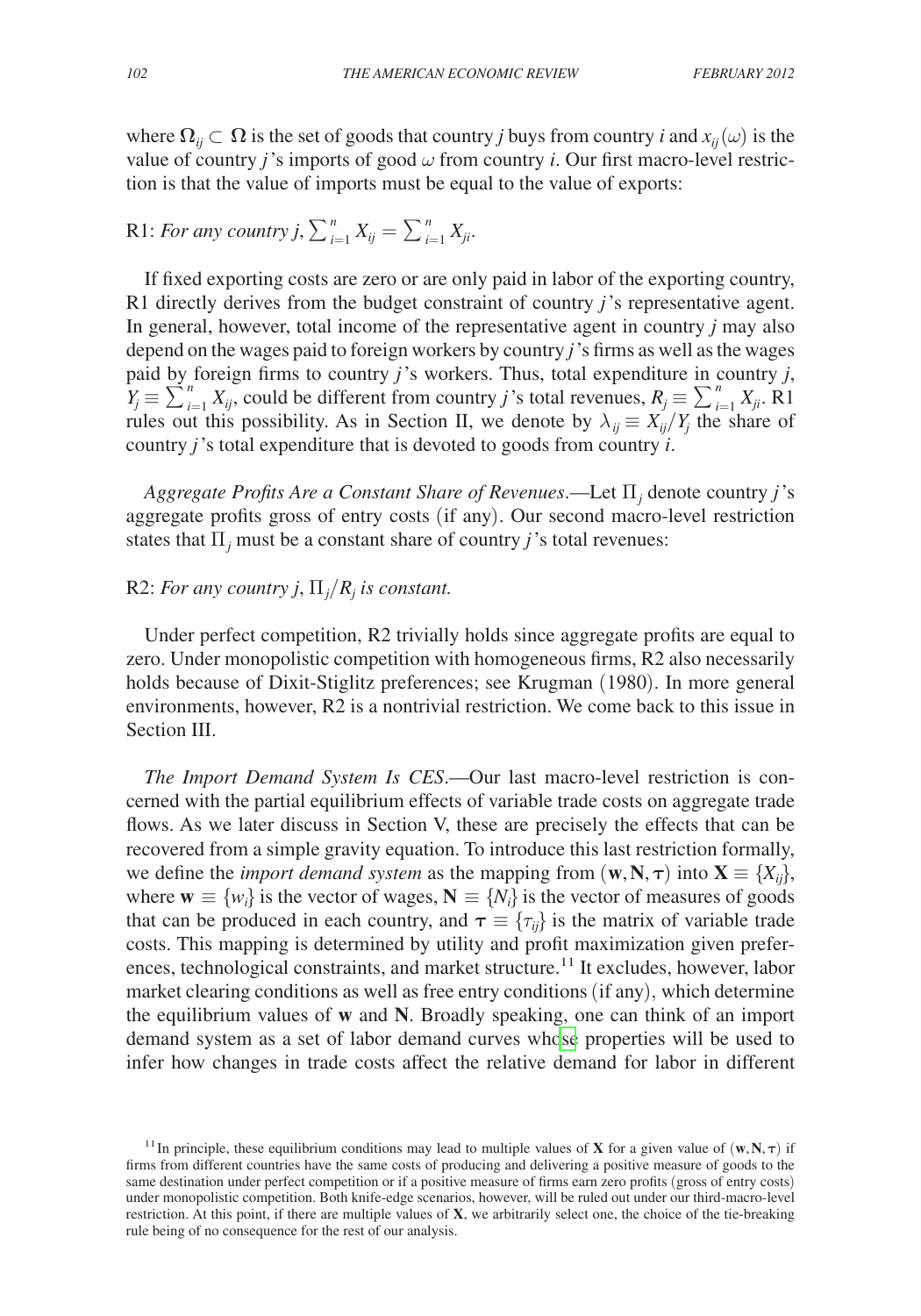countries. Our third macro-level restriction imposes restrictions on the partial elasticities,  $\varepsilon_j^{ii'} \equiv \partial \ln(X_{ij}/X_{jj})/\partial \ln \tau_{i'j}$ , of that system:

## R3: *The import demand system is such that for any importer j and any pair of exporters*  $i \neq j$  *and*  $i' \neq j$ ,  $\varepsilon_j^{ii'} = \varepsilon < 0$  *if*  $i = i'$ *, and zero otherwise.*

Each elasticity  $\varepsilon_j^{ii'}$  captures the percentage change in the relative imports from country *i* in country *j* associated with a change in the variable trade costs between country *i*′ and *j* holding wages and the measure of goods that can be produced in each country fixed. According to R3, like in a simple Armington model, any given change in bilateral trade costs,  $\tau_{ii}$ , must have a symmetric impact on relative demand,  $X_{ii}/X_{ii}$ , for all exporters  $i \neq j$ . In addition, any change in a third country's trade costs,  $\tau_i'$ , must have the same proportional impact on  $X_{ii}$  and  $X_{ii}$ . Thus, changes in relative demand are separable across exporters: changes in the relative demand for goods from country *i*,  $X_{ij}/X_{ji}$  only depends on changes in  $\tau_{ij}$ . When R3 is satisfied we say that the import demand system is *CES* and refer to  $\varepsilon$  as the *trade elasticity* of that system.<sup>12</sup>

A few comments are in order. First, the trade elasticity  $\varepsilon$  is an upper-level elasticity: it summarizes how c[ha](#page-9-0)nges in variable trade costs affect aggregate trade flows, whatever the particular margins of adjustment,  $x_{ii}(\omega)$  or  $\Omega_{ii}$ , may be. Below we will refer to the margin of adjustment for trade flows associated with  $x_{ii}(\omega)$  as the "intensive margin" and to the margin of adjustment associated with  $\Omega$ <sup>*i*</sup> as the "extensive" margin." Second, R3 is a global restriction in that it requires the trade elasticity to be constant across all equilibria.13 Third, under perfect competition, R3 implies complete specialization in the sense that for all  $i, i' \neq i$ , and *j*, the measure of goods in  $\Omega_{ij} \cap \Omega_{i'j}$  must be equal to [zer](#page-9-1)o. Similarly, under monopolistic competition, R3 implies that the measure of firms that are indifferent about selling in a particular market must be equal to zero. If these conditions were not true, at least one partial elasticity  $\varepsilon_j^{ii'}$  would be equal to  $+\infty$ . Finally, it is worth pointing out that although restrictions R1–R3 play a distinct role in our analysis, they are not necessarily independent from one another. As we have shown formally in the working paper version of this paper, Arkolakis, Costinot, and Rodríguez-Clare (2009), R3 implies R2 if fixed trade costs are only paid in labor of the exporting country.

In the rest of the paper we refer to models that satisfy the primitive assumptions introduced in Section IIA as well as the macro-level restrictions R1–R3 as "quantitative trade models."

<span id="page-9-0"></span><sup>&</sup>lt;sup>12</sup>Our choice of terminology derives from the fact that in the case of a CES *demand* system, changes in relative demand,  $C_k/C_l$ , for two goods *k* and *l* are such that ∂ln( $C_k/C_l$ )/∂ln  $p_k' = 0$  if  $k' \neq k, l$  and ∂ln( $C_k/C_l$ )/∂ln  $p_k$  $= \partial \ln \left( \frac{C_k}{C_l} \right) / \partial \ln p_k' \neq 0$  for all  $k, k' \neq 1$ . Nevertheless, it should be clear that the assumption of a CES import demand system is conceptually distinct from the assumption of CES preferences. While the import demand obviously depends on preferences, it also takes into account the supply side as this affects the allocation of expenditures to domestic production. In fact, CES preferences are neither necessary nor sufficient to obtain a CES import demand system. 13This aspect of R3 is only necessary for our results to the extent that we are interested in the welfare evalua-

<span id="page-9-1"></span>tion of arbitrary foreign shocks. A local version of R3 (i.e., assuming that R3 only holds at the initial equilibrium) would be sufficient to obtain a local version of our main result (i.e., one in which we characterize welfare changes in response to infinitesimally small shocks). We come back to this issue in Section IV.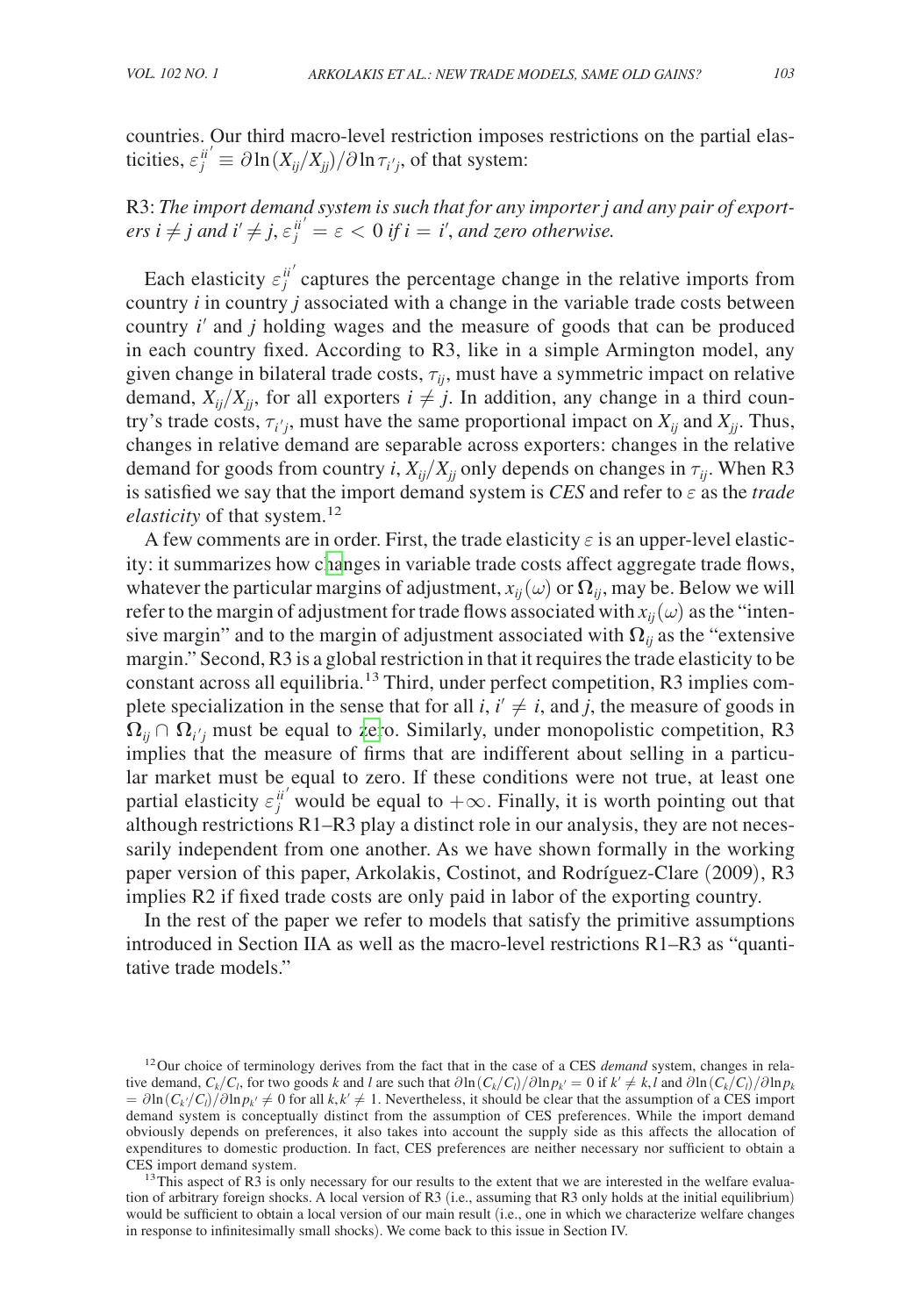For some of our results, we will use a stronger version of restriction R3:

R3′: *The import demand system is such that for any exporter i and importer j*,

<span id="page-10-0"></span>For some of our results, we will use a stronger version of:  
\nR3': The import demand system is such that for any exporte  
\n
$$
X_{ij} = \frac{\chi_{ij} \cdot N_i \cdot (w_i \tau_{ij})^{\varepsilon} \cdot Y_j}{\sum_{i'=1}^{n} \chi_{i'} \cdot N_{i'} \cdot (w_{i'} \tau_{i'})^{\varepsilon}},
$$
\nwhere  $\chi_{ij}$  is a function of, and only of, structural parameters

*where* χ*ij is a function of*, *and only of*, *structural parameters distinct from* **τ**.

While R3' implies the same restriction on the partial elasticities  $\varepsilon_j^{ii'}$  as R3, it further provides a structural relationship between bilateral imports, wages, and the measure of goods that can be produced in each country which we will exploit to predict changes in trade flows.

#### C. *Welfare Evaluation*

We are interested in evaluating the changes in real income,  $W_j \equiv Y_j/P_j$ , associated with foreign shocks in country *j*. To do so, we first introduce the following formal definition.

Definition 1: *A foreign shock in country j is a change from* (**L**,**F**,**τ**,**ξ**) *to*   $(\mathbf{L}',\mathbf{F}',\boldsymbol{\tau}',\boldsymbol{\xi}')$  such that  $L_j=L'_j$ ,  $F_j=F'_j$ ,  $\tau_{jj}=\tau'_{jj}$ ,  $\xi_{jj}=\xi'_{jj}$ , with  $\mathbf{L}\equiv\{L_i\}$ ,  $\mathbf{F}\equiv\{F_i\}$ ,  $\tau \equiv \{\tau_{ii}\}\$ *, and*  $\xi \equiv \{\xi_{ii}\}\$ *.* 

Put simply, foreign shocks correspond to any changes in labor endowments, entry costs, variable trade costs, and fixed trade costs that do not affect either country *j*'s endowment or its ability to serve its own market.

*Ex Post Welfare Evaluation*.—We are now ready to state our first welfare prediction.

Proposition 1: *Suppose that Restrictions R*1*–R*3 *hold. Then the change in real income associated with any foreign shock in country j can be computed as*<br>
(9)  $\widehat{W}_j = \widehat{\lambda}_{jj}^{1/\varepsilon}$ .

$$
\widehat{W}_j = \widehat{\lambda}_{jj}^{1/\varepsilon}.
$$

Proposition 1 offers a parsimonious way to evaluate welfare changes resulting from foreign shocks. One does not need to know the origins of the foreign shock or the way in which it affects trade flows from different countries; it is sufficient to have information about the trade elasticity,  $\varepsilon$ , and the changes in trade flows as sumhave informatic<br>marized by  $\widehat{\lambda}_{jj}$ .

It is worth emphasizing that Proposition 1 is an ex post result in the sense that the percentage change in real income is expressed as a function of the change in the share percentage change in real income is expressed as a function of the change in the share of domestic expenditure. Thus, it is only useful to the extent that  $\hat{\lambda}_{jj}$  is observed. For instance, looking at historical trade data, Proposition 1 can be used to infer the welfare consequences of past episodes of trade liberalization. It cannot, however, be used to forecast the welfare consequences of future episodes of trade liberalization,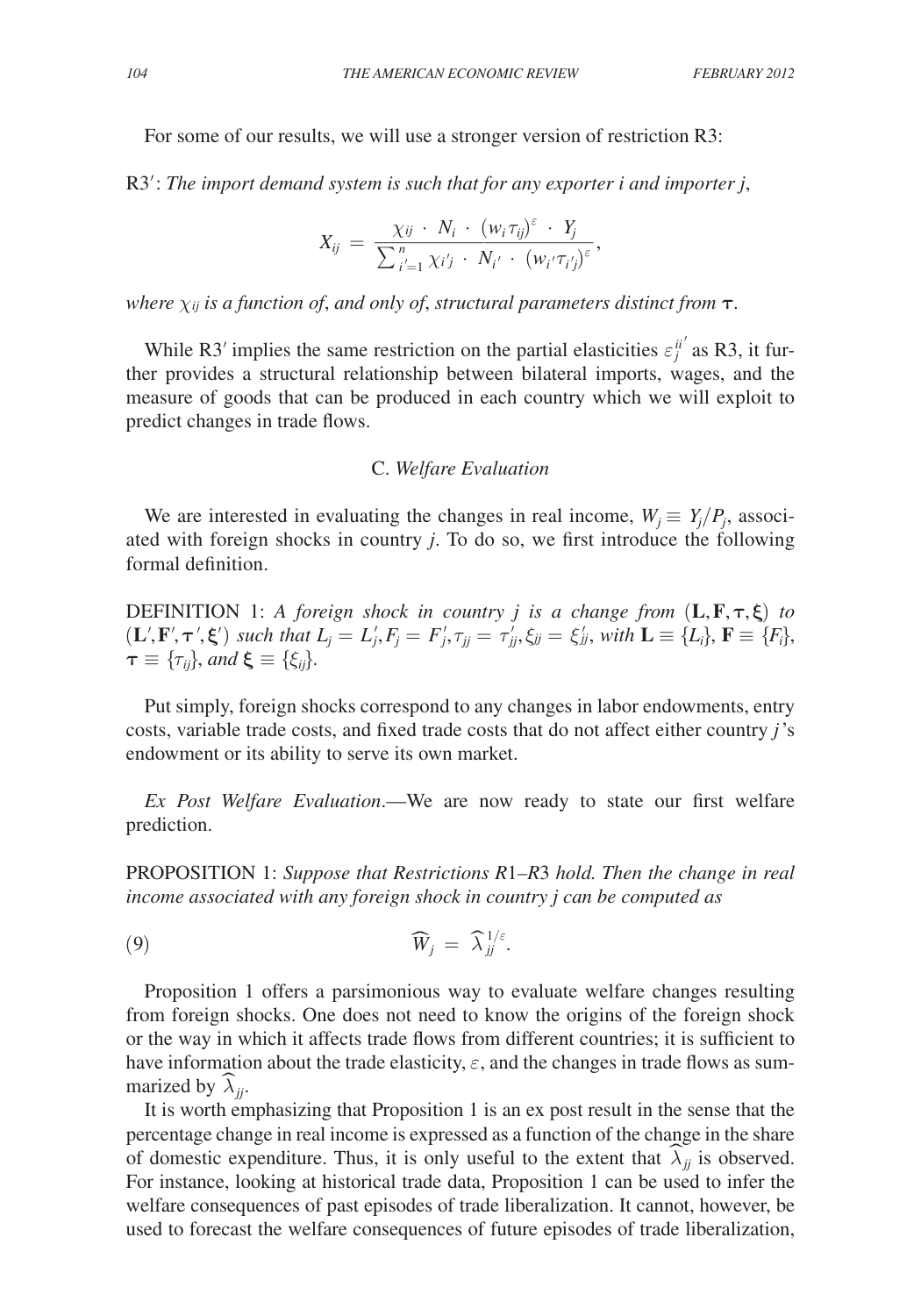as different trade models satisfying Restrictions R1–R3 may, in principle, predict different changes in the share of domestic expenditure for a given foreign shock.

*Ex Ante Welfare Evaluation*.—We now turn to a very particular, but important, type of shock: *moving to autarky*. Formally, we assume that variable trade costs in the new equilibrium are such that  $\tau'_{ij} = +\infty$  for any pair of countries  $i \neq j$ . All other technological parameters and endowments are the same as in the initial equilibrium. For this particular counterfactual exercise, any trade model must equilibrium. For this particular counterfactual exercise, any trade model must<br>predict the same change in the share of domestic expenditure:  $\hat{\lambda}_{jj} = 1/\lambda_{jj}$  since  $\lambda_{ii}^{\prime} = 1$  under autarky. Combining this observation with Proposition 1, we immediately get:

Corollary 1: *Suppose that Restrictions R*1*–R*3 *hold. Then the change in real income associated with moving to autarky in country j can be computed as*

(10) 
$$
\widehat{W}_{j}^{A} = \lambda_{jj}^{-1/\varepsilon}.
$$

Unlike Proposition 1, Corollary 1 is an ex ante result in the sense that it does not require any information on trade flows in the new equilibrium. Conditional on initial values of  $\lambda_{ji}$  and  $\varepsilon$ , the gains from trade predicted by all models satisfying Restrictions R1–R3 must be the same. Within that class of models, new margins of adjustment may affect the structural interpretation of the trade elasticity, and in turn, the composition of the gains from trade. Nevertheless, new margins cannot change the total size of the gains from trade. The absolute value of the percentage change in real income associated with moving from the initial equilibrium to autarky remains given by  $1 - \lambda^{-1/\varepsilon}$ , as stated in the introduction.

Ex ante results can be derived for *any* change in variable trade costs if one strengthens our third macro-level restriction from R3 to R3′.

Proposition 2: *Suppose that Restrictions R*1*–R*3′ *hold. Then the percentage change in real income associated with any change in variable trade costs in country* 

*j* can be computed using equation (9) combined with  
\n(11) 
$$
\widehat{\lambda}_{jj} = \frac{1}{\sum_{i=1}^{n} \lambda_{ij} (\widehat{w}_i \widehat{\tau}_{ij})^{\epsilon}},
$$

where 
$$
\hat{w}_j = 1
$$
 by choice of numeraire, and  $\{\hat{w}_i\}_{i \neq j}$  are implicitly given by the solution of  
\n(12) 
$$
\hat{w}_i = \sum_{j'=1}^n \frac{\lambda_{ij'} \hat{w}_j Y_j (\hat{w}_i \hat{\tau}_{ij'})^{\varepsilon}}{Y_i \sum_{i'=1}^n \lambda_{i'j'} (\hat{w}_{i'} \hat{\tau}_{i'j'})^{\varepsilon}}.
$$

Since equations (11) and (12) only depend on trade data and the trade elasticity, Proposition 2 implies that the welfare consequences of any change in variable trade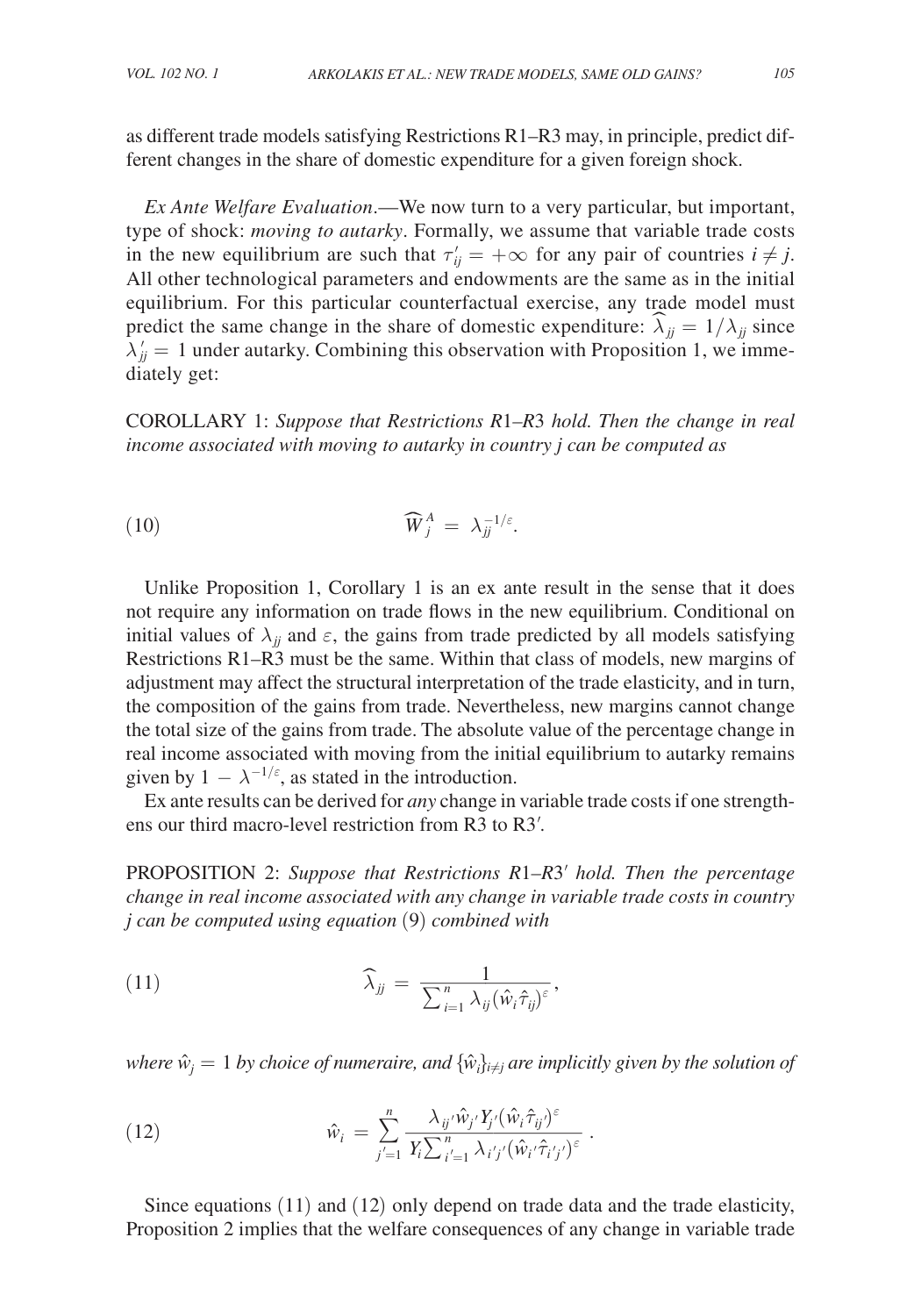<span id="page-12-0"></span>costs, not just moving to autarky, must be the same in all trade models satisfying Restrictions R1–R3'.<sup>[14](#page-12-1)</sup>

#### **III. Examples**

The main features of the trade models analyzed in Section II include four primitive assumptions: (i) Dixit-Stiglitz preferences; (ii) one factor of production; (iii) linear cost functions; and (iv) perfect or monopolistic competition; as well as three macrolevel restrictions, which trivially hold in a simple Armington model: (i) trade is balanced; (ii) aggregate profits are a constant share of aggregate revenues; and (iii) the import demand system is CES. In order to illustrate the logic of our general results we now highlight two simple examples that satisfy our primitive assumptions, but may or may not satisfy our macro-level restrictions: the Ricardian model and the Melitz  $(2003)$  model.<sup>15</sup> We first demonstrate how, like in a simple Armington model, one can go from aggregate trade flows to welfare predictions under our three macrolevel restrictions. We then discuss the exact role of our macro-level restrictions as well as the conditions under which they hold in each environment.

#### A. *The Ricardian Model*

In this first example, we focus on perfect competition, abstract from endogenous technological choices,  $\underline{t} = \overline{t} = 1$ , and assume that good-specific unit labor requirements do not vary across destinations,  $\alpha_{ii}(\omega) \equiv \alpha_i(\omega)$ . Under these assumptions, the general model presented in Section II reduces to a Ricardian model. Throughout this example, we denote by  $G(\alpha_1, ..., \alpha_n)$  the share of goods  $\omega \in \Omega$  such that  $\alpha_i(\omega) \leq \alpha_i$ for all *i*, and by  $g(\alpha_1, ..., \alpha_n)$  the associated density function.

*Aggregate Trade Flows.*—Under perfect competition, the set of goods  $\Omega_{ij}$  that country *j* buys from country *i* is given by

(13) 
$$
\Omega_{ij} = \{ \omega \in \Omega \, | \, c_{ij}\alpha_{ij}(\omega) < c_{i'j}\alpha_{i'j}(\omega) \text{ for all } i' \neq i \},
$$

where  $c_{ij} \equiv w_i \tau_{ij}$ . Combining this observation with Dixit-Stiglitz preferences, we can write aggregate trade flows as

where 
$$
c_{ij} = w_i \cdot i_j
$$
. Combining this observation with *DX* is singular,  $P_i$  can write aggregate trade flows as

\n(14)

\n
$$
X_{ij} = \frac{\int_0^{+\infty} (c_{ij}\alpha_i)^{1-\sigma} g_i(\alpha_i, c_{1j}, \ldots, c_{nj}) d\alpha_i}{\sum_{i'=1}^n \int_0^{+\infty} (c_{i'j}\alpha_{i'})^{1-\sigma} g_{i'}(\alpha_{i'}, c_{1j}, \ldots, c_{nj}) d\alpha_{i'}} Y_j,
$$

<span id="page-12-1"></span><sup>14</sup>In the context of the Eaton and Kortum (2002) model, Dekle, Eaton, and Kortum (2008) have previously shown that the change in trade flows triggered by an arbitrary shock to variable trade costs can be entirely characterized in terms of the trade elasticity and the initial equilibrium trade flows. The proof of the Proposition builds on the approach of Dekle, Eaton, and Kortum (2008) and demonstrates that that result generalizes to any quantitative trade model satisfying R1–R3'.

<span id="page-12-2"></span><sup>15</sup> Whereas we do not focus on Krugman (1980) in this section, it should be clear that it satisfies our four primitive assumptions as well as our three macro-level restrictions. In Krugman (1980), we simply have a degenerate distribution of unit labor requirements and fixed trade costs; R1 trivially holds in the absence of fixed exporting costs; and R2, R3, and R3′ are direct implications of Dixit-Stiglitz preferences. Accordingly, Krugman (1980) leads to the same welfare predictions as a simple Armington model.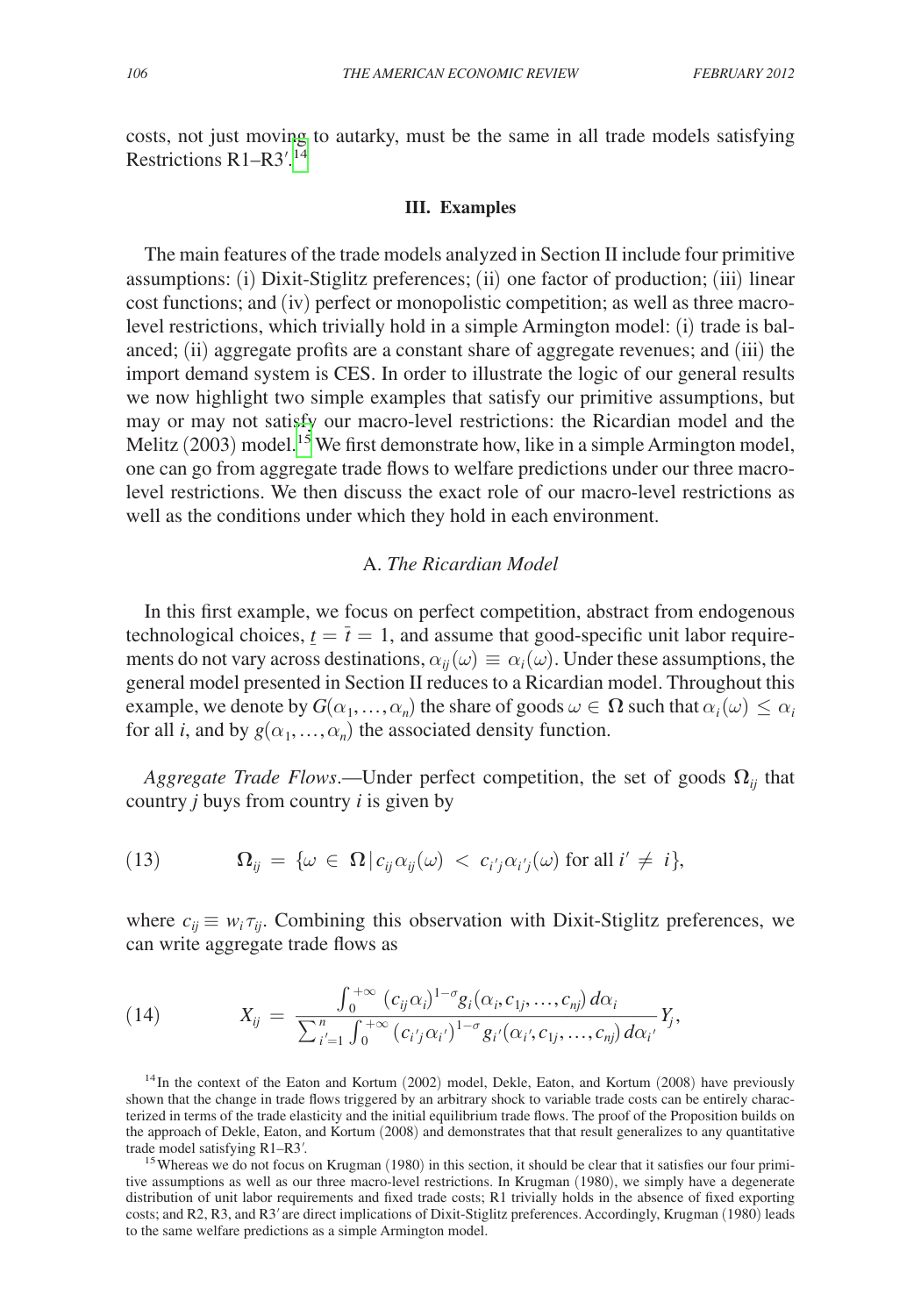where  $g_i(\alpha_i, c_{1j},...,c_{nj})$  is the density of goods with unit labor requirements  $\alpha_i$  in  $\Omega_{ij}$ <sup>[16](#page-13-0)</sup> Accordingly, for any importer *j* and any pair of exporters *i*  $\neq j$  and *i*′  $\neq j$ , the

$$
\frac{\partial \ln(X_{ij}/X_{jj})}{\partial \ln \tau_{i'j}} \equiv \varepsilon_j^{ii'} = \begin{cases} 1 - \sigma + \gamma_{ij}^i - \gamma_{jj}^i & \text{for } i' = i \\ \gamma_{ij}^{i'} - \gamma_{jj}^{i'} & \text{for } i' = i \\ \gamma_{ij}^{i'} - \gamma_{jj}^{i'} & \text{for } i' \neq i \end{cases}
$$

where  $1 - \sigma$  and  $\gamma_{ij}^{i'} \equiv \partial \ln \left[ \int_0^{+\infty} \alpha_i^{1-\sigma} g_i(\alpha_i, c_{1j}, \dots, c_{nj}) d\alpha_i \right] / \partial \ln c_{i'j}$  are the intensive and extensive margin elasticities, respectively.

*Welfare Predictions*.—Let us now demonstrate how the logic behind our welfare formula carries over from the Armington to the Ricardian model. First, note that labor market clearing and the budget constraint of the representative agent imply  $d \ln Y_i = d \ln w_i = 0$ , where the second equality derives from the choice of labor in country *j* as our numeraire. Thus, just as in the Armington model, small changes in real income are given by

$$
d\ln W_j = -d\ln P_j = -\sum_{i=1}^n \lambda_{ij} \, d\ln c_{ij}.
$$

The second equality reflects the fact that under perfect competition, the welfare effect of changes at the extensive margin is necessarily second-order since consumers must be initially indifferent between the "cutoff" goods produced by different countries. By contrast, changes in trade flows now depend on changes in  $\Omega_{ii}$ , and hence, the extensive margin elasticities,  $\gamma_{ij}^{i'}$ . In a Ricardian model, by equation (14), we have

$$
d\ln\lambda_{ij} - d\ln\lambda_{jj} = (1 - \sigma + \gamma_{ij}^i - \gamma_{jj}^i) d\ln c_{ij} + \sum_{i'\neq i,j}^n (\gamma_{ij}^{i'} - \gamma_{jj}^{i'}) d\ln c_{i'j}.
$$

Combining the two previous expressions, we get

Combining the two previous expressions, we get  
\n(16) 
$$
d\ln W_j = -\sum_{i=1}^n \lambda_{ij} \left[ \frac{d\ln \lambda_{ij} - d\ln \lambda_{jj}}{1 - \sigma + \gamma_{ij}^i - \gamma_{jj}^i} - \frac{1}{2} \frac{d\lambda_{ij} - \gamma_{jj}^i}{1 - \sigma + \gamma_{ij}^i - \gamma_{jj}^i} \right] d\ln c_{i'j}.
$$

To derive Proposition 1, we then simply note that equation (15) and R3 imply  $\gamma_{ij}^{i'} = \gamma_{jj}^{i'}$  for all  $i' \neq i, j$  and  $1 - \sigma + \gamma_{ij}^{i} - \gamma_{jj}^{i} = \varepsilon$  for all  $i \neq j$ . Together with

<span id="page-13-0"></span><sup>&</sup>lt;sup>16</sup> Formally,  $g_i(\alpha_i, c_{1j},...,c_{nj}) \equiv \int_{\alpha_1 > \alpha_i c_{ij}/c_{1j}} ... \int_{\alpha_{i-1} > \alpha_i c_{ij}/c_{i-1j}} \int_{\alpha_{i+1} > \alpha_i c_{ij}/c_{i+1j}} ... \int_{\alpha_n > \alpha_i c_{ij}/c_{nj}} g(\alpha) d\alpha_{-i}$ , where  $\alpha \equiv (\alpha_1,...,\alpha_n)$  and  $\alpha_{-i}$  denotes the previous vector with the *i*-th comp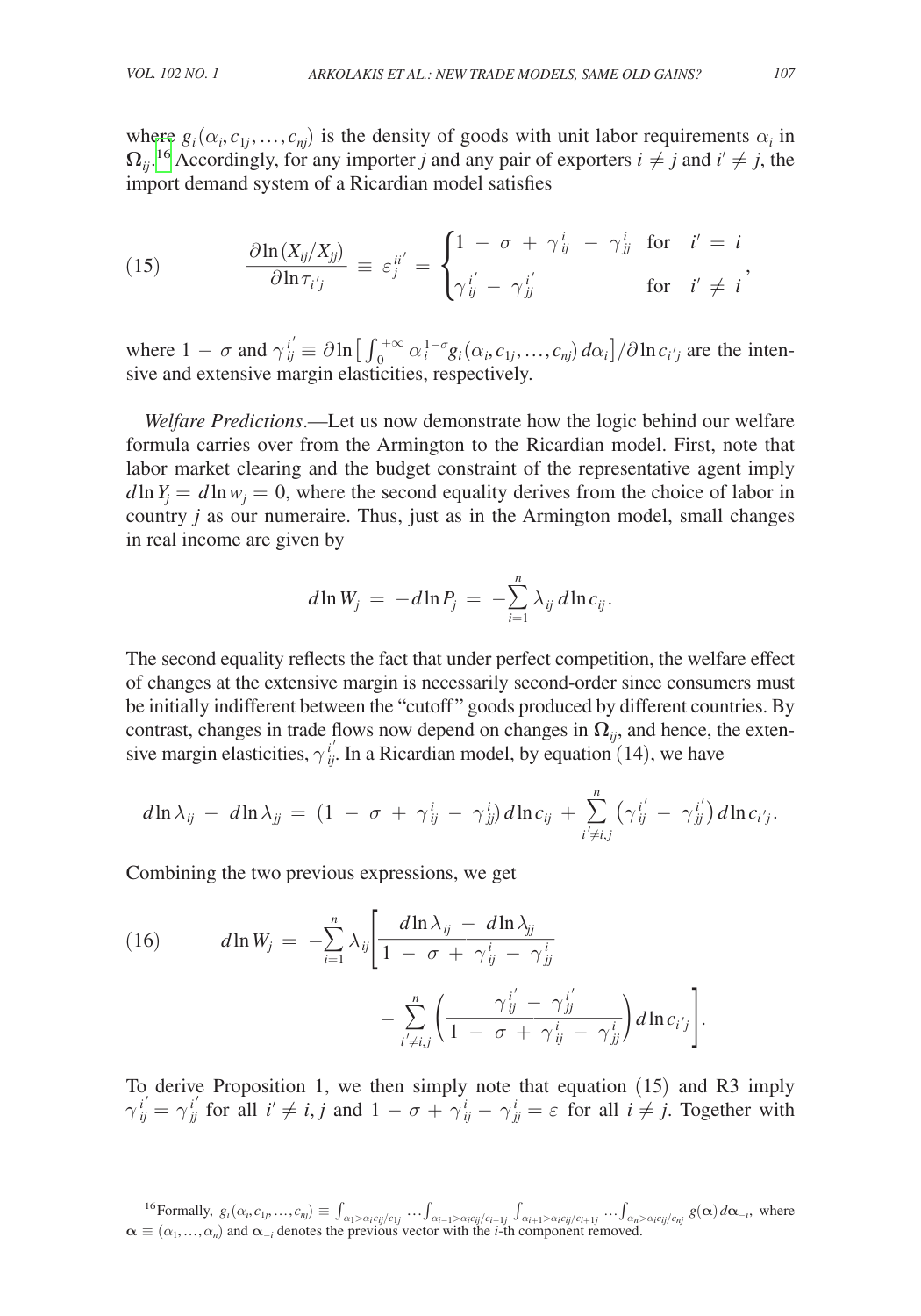$\sum_{i=1}^{n} \lambda_{ij} = 1$ , equation (16) therefore implies  $d \ln W_j = d \ln \lambda_{jj}/\varepsilon$ , which can be integrated to get  $\widehat{W}_j = \widehat{\lambda}_{jj}^{1/\varepsilon}$ .

*What Is the Role of our Macro-Level Restrictions?*—R1 and R2 are trivially satisfied under perfect competition and do not play any active role in this environment. R3 is the crucial restriction that guarantees that, as in a simple Armington model: (i) changes in each component of the consumer price index,  $d\ln c_{ij}$ , can be inferred one by one from changes in relative imports,  $d \ln \lambda_{ij} - d \ln \lambda_{jj}$  (because  $\gamma_{ij}^{i'} = \gamma_{jj}^{i'}$ for all  $i' \neq i, j$ ; (ii) changes in relative imports can be aggregated into changes in the domestic share of expenditure,  $-d \ln \lambda_{jj}$  (because  $1 - \sigma + \gamma_{ij}^i - \gamma_{jj}^i = \varepsilon$  for all  $i \neq j$ ); and (iii) small changes in the share of domestic expenditures can be integrated into large ones (because the trade elasticity  $\varepsilon$  is constant across equilibria).

The previous conditions are obviously strong. For instance, for condition (i) to hold, it must be the case that third-country changes have symmetric effects on country *i* and *j*, i.e.,  $\gamma_{ij}^{i'} = \gamma_{jj}^{i'}$  for all  $i' \neq i, j$ . Thus, R3 rules out, for example, a situation in which a decrease in bilateral trade costs between Costa Rica and the United States has a differential impact on Mexican and Canadian exports to the United States. In the Armington model presented in Section I, the previous conditions were a direct implication of strong restrictions on the demand side, namely Dixit-Stiglitz preferences. For the same conditions to hold more generally in a Ricardian model, we will need equally strong restrictions on the supply side, as we now discuss.

*When Are our Macro-Level Restrictions Satisfied?*—As equation (15) shows, the import demand system may not, in general, satisfy R3 because of the extensive margin elasticities,  $\gamma_{ij}^{i'}$ . The well-known Eaton and Kortum (2002) provides an example of a Ricardian model satisfying R3. This model obtains as a particular case of our general model by assuming that  $1/\alpha_i(\omega)$  are independently drawn from Fréchet distributions, i.e.,

(17) 
$$
g(\alpha_1...\alpha_n) \equiv \prod_{i=1}^n \theta T_i \alpha_i^{\theta-1} e^{-T_i \alpha_i^{\theta}}, \quad \text{for all } \alpha_1,...,\alpha_n \geq 0.
$$

Using the definition of  $\gamma_{ij}^{i'}$  and differentiating equation (14), we get  $\gamma_{ij}^{i} = -(\theta - \theta_{ij})$  $\sigma + 1$ ) $\sum_{i' \neq i} \lambda_{i'j}$  for  $i \neq j$  and  $\gamma_{ij}^{i'} = (\theta - \sigma + 1)\lambda_{i'j}$  for  $i' \neq i, j$ . This implies that  $\gamma_{ij}^{i'} = \gamma_{jj}^{i'} = 0$  for  $i' \neq i, j$ , whereas  $\varepsilon = 1 - \sigma + \gamma_{ij}^{i} - \gamma_{jj}^{i} = -\theta$  for  $i \neq j$  and thus

(18) 
$$
X_{ij} = \frac{T_i(w_i \tau_{ij})^{-\theta}}{\sum_{i'=1}^n T_{i'}(w_i \tau_{ij})^{-\theta}} Y_j.
$$

Thus, R3′ is satisfied as well. Accordingly, the welfare consequences of any change in variable trade costs, not just moving to autarky, must be the same in Eaton and Kortum (2002) as in a simple Armington model.

The comparison of these two models illustrates the main point of our paper in a very clear manner. Since Eaton and Kortum (2002) entails production gains from trade, whereas an Armington model does not, one may think that the gains from trade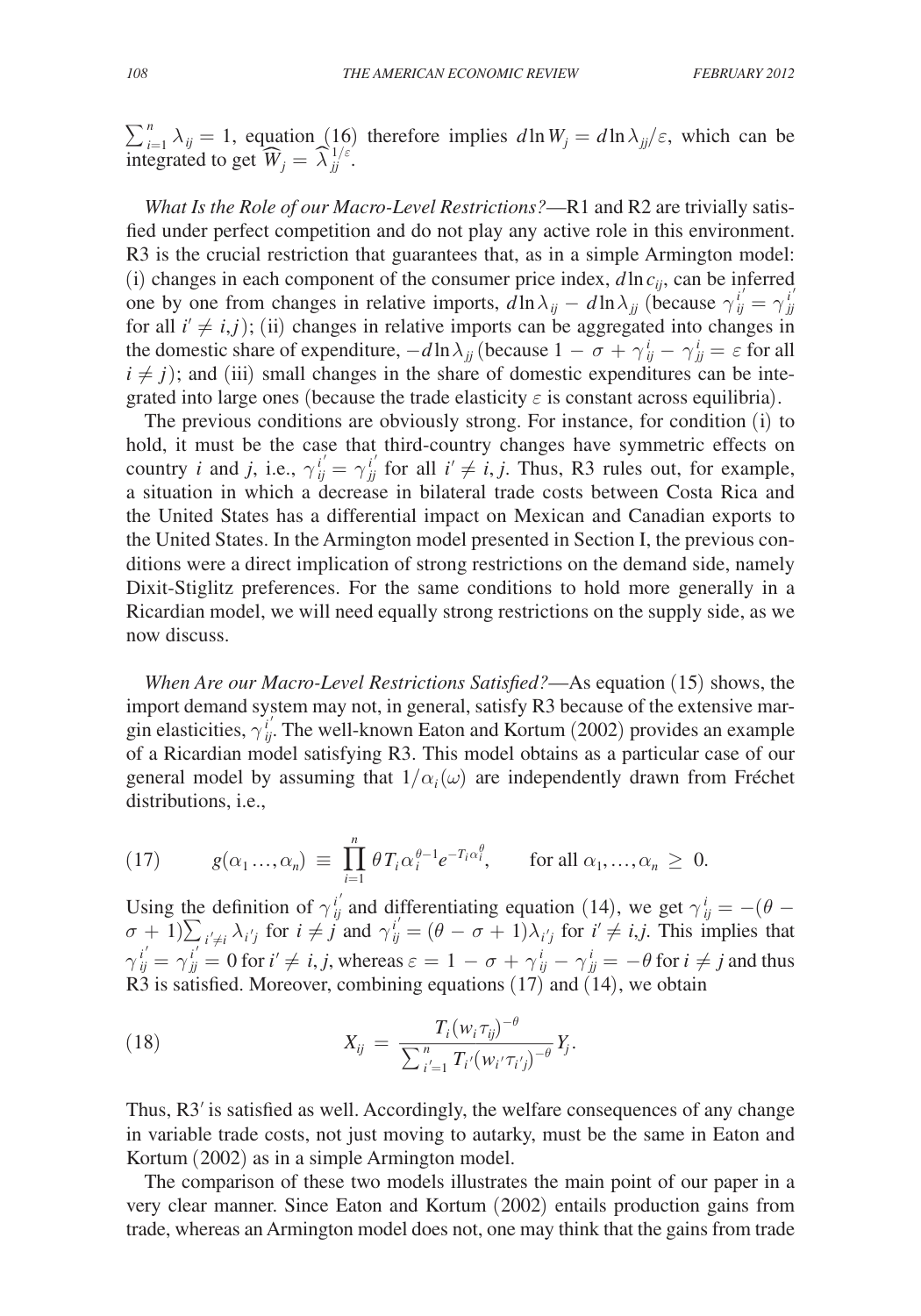<span id="page-15-0"></span>predicted by Eaton and Kortum (2002) must be larger. Our analysis demonstrates that this is not the case. As we switch from an Armington model to Eaton and Kortum (2002), the structural interpretation of the trade elasticity changes from a preference parameter,  $1 - \sigma$ , to a technological parameter,  $-\theta$ , reflecting the fact there is now one more margin, namely  $\Omega_{ij}$ , for bilateral imports to adjust.<sup>17</sup> Yet, conditional on  $\lambda_{ij}$  and  $\varepsilon$ , more margins of adjustment only affect the composition of the gains from trade, not their total size.

A natural question at this point is whether there are many other Ricardian models, beyond Eaton and Kortum (2002), that satisfy R3? The short answer is: "Probably not." The same way that Dixit-Stiglitz preferences are crucial in guaranteeing the existence of a unique trade elasticity in what boils down to a simple endowment economy in Section II, it is hard to imagine R3 holding in a Ricardian economy in the absence of very specific functional forms on the distribution of unit labor requirements.[18](#page-15-2) That being said, it should be clear that, like in Section II, functional forms are only crucial for our results to the extent that we are interested in arbitrary shocks. If only small shocks are considered, a simple example in which the import demand system is locally CES—and hence a local version of Proposition 1 holds is the case of a symmetric free trade equilibrium. In this case, all extensive margin elasticities are equal, and so by equation (15), for any importer *j* and any pair of exporters  $i \neq j$  and  $i' \neq j$ ,  $\varepsilon_j^{ii'} = \varepsilon < 0$  if  $i = i'$ , and zero otherwise.

#### B. *The Melitz* (2003) *Model*

We now turn to the case of monopolistic competition with free entry and firm heterogeneity à la Melitz (2003). This second example again abstracts from endogenous technological choices,  $\underline{t} = \overline{t} = 1$  (with  $m_{ij}(1) = 1$ ), assumes that good-specific unit labor requirements do not vary across destinations,  $\alpha_{ii}(\omega) \equiv \alpha_i(\omega)$ , and ignores heterogeneity in fixed costs,  $\phi_{ij}(\omega) = 1$  for all *i*, *j*,  $\omega$ . Like in the Ricardian model, we denote by  $G(\alpha_1, ..., \alpha_n)$  the share of goods  $\omega \in \Omega$  such that  $\alpha_i(\omega) \leq \alpha_i$  for all *i*, and by  $g(\alpha_1,...,\alpha_n)$  the associated density function. Finally, we assume that exporting and importing country wages matter for fixed exporting costs through a Cobb-Douglas function,  $h_{ij}(w_i, w_j) = w_i^{\mu} w_j^{1-\mu}, \mu \in [0, 1]$ .<sup>[19](#page-15-3)</sup>

*Aggregate Trade Flows*.—Under monopolistic competition with Dixit-Stiglitz preferences, firms charge a constant markup,  $\sigma/(\sigma - 1)$ , over marginal costs. The associated profits (net of fixed exporting costs) of a producer of good  $\omega$  in country *i* selling in country *j* are thus given by  $\pi_{ij}(\omega) = [\sigma c_{ij} \alpha_i(\omega) / (\sigma - 1)P_j]^{1-\sigma}(Y_j/\sigma)$  –  $\xi_{ij} w_i^{\mu} w_j^{1-\mu}$ , where we again use the notation  $c_{ij} \equiv w_i \tau_{ij}$ . Denoting by  $\alpha_{ij}^*$  the cutoff

<span id="page-15-1"></span><sup>&</sup>lt;sup>17</sup>While this is not the focus of our analysis, it is worth mentioning that the trade elasticity in Eaton and Kortum (2002),  $\varepsilon = -\theta$ , is independent of the intensive margin elasticity,  $1 - \sigma$ . This particular feature of the Eaton and Kortum (2002) model can be explained as follows. On the one hand, changes in relative imports at the intensive margin are given by  $(1 - \sigma) d \ln c_{ij}$ , just like in the Armington model. On the other hand, changes at the extensive margin are given by  $(\sigma - 1 - \theta)d\ln c_{ij}$ . By adding the effects of these two margins, we obtain  $d\ln \lambda_{ij} - d\ln \lambda_{ij}$  $= -\theta d \ln c_{ij}$ . A similar feature has already been discussed in the context of the Melitz (2003) model by Chaney (2008), Arkolakis et al. (2008), and Feenstra (2009).

<span id="page-15-3"></span><span id="page-15-2"></span><sup>&</sup>lt;sup>18</sup> Wilson (1980) provides an early discussion of the relationship between Ricardian and endowment models.<br><sup>19</sup> Strictly speaking, the present example is more general than Melitz (2003) in that it allows for asymmetry

across countries, as in Chaney (2008), and for marketing costs to be paid in multiple countries, as in Arkolakis (2010). The original Melitz (2003) model corresponds to the particular case in which  $\mu = 1$ .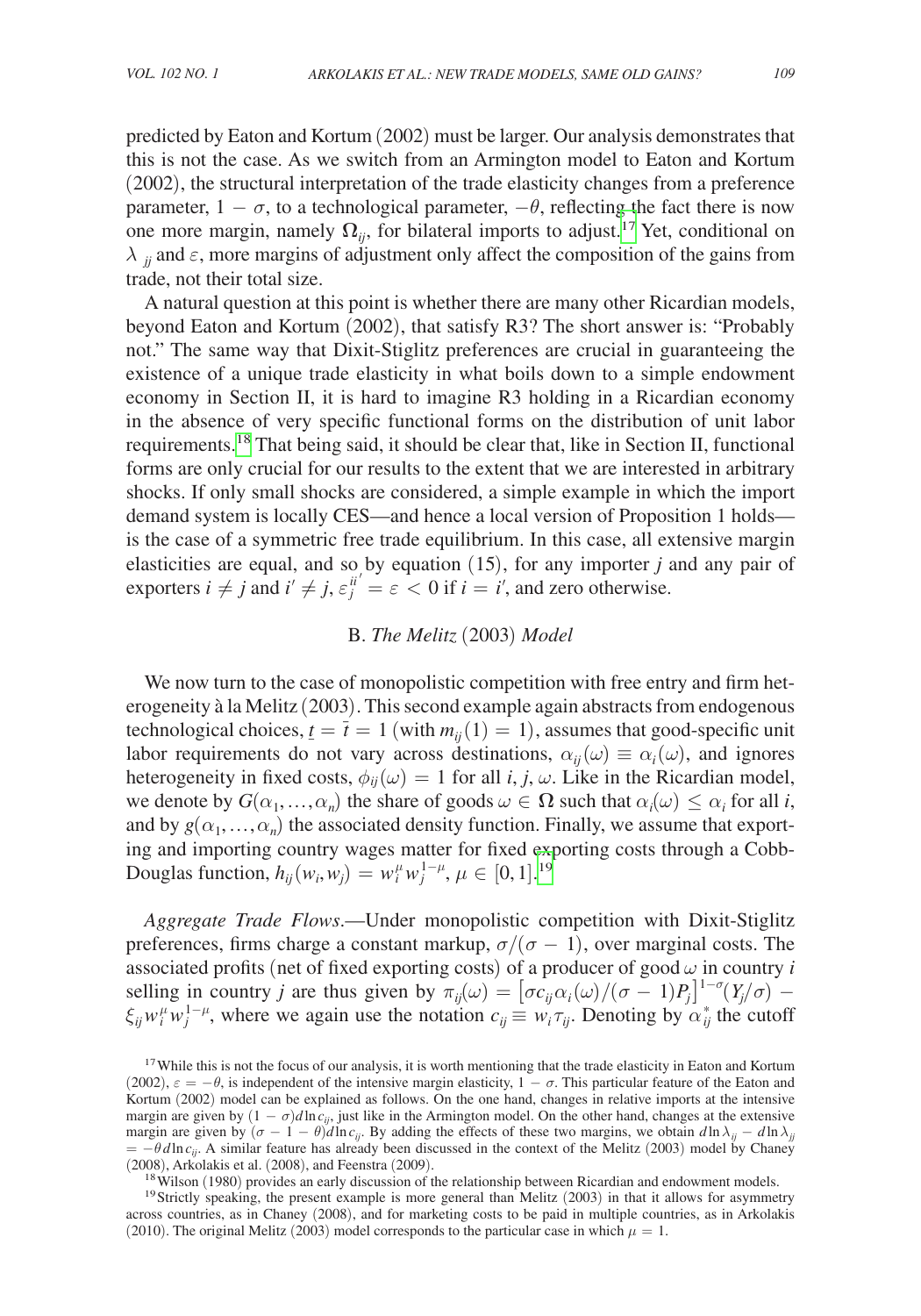determining the entry of firms from country *i* in country *j*—i.e.,  $\pi_{ii}(\omega) > 0$  if and only if  $\alpha_i(\omega) < \alpha_{ij}^*$ —the set of goods  $\Omega_{ij}$  that country *j* buys from country *i* can be written as

written as  
\n(19) 
$$
\Omega_{ij} = \left\{ \omega \in \Omega \, | \, \alpha_i(\omega) < \alpha_{ij}^* \equiv \sigma^{\sigma/(1-\sigma)}(\sigma-1) \left( \frac{P_j}{c_{ij}} \right) \left( \frac{\xi_{ij} w_i^{\mu} w_j^{1-\mu}}{Y_j} \right)^{1/(1-\sigma)} \right\}.
$$

Combining this observation with Dixit-Stiglitz preferences, we get

Combining this observation with Dixit-Stiglitz preferences, we g  
\n(20) 
$$
X_{ij} = \frac{N_i \int_0^{\alpha_{ij}^*} [c_{ij}\alpha_i]^{1-\sigma} g_i(\alpha_i) d\alpha_i}{\sum_{i'=1}^n N_{i'} \int_0^{\alpha_{i'}^*} [c_{i'j}\alpha_{i'}]^{1-\sigma} g_{i'}(\alpha_{i'}) d\alpha_{i'}}
$$

where the density  $g_i(\alpha_i)$  of goods with unit labor requirements  $\alpha_i$  in  $\Omega_{ij}$  is simply given by the marginal density of *g*.<sup>[20](#page-16-0)</sup> Noting that  $\partial \ln \alpha_{ij}^* / \partial \ln \tau_{ij} = \partial \ln \alpha_{jj}^* / \partial \ln \tau_{ij} - 1$ and  $\partial \ln \alpha_{ij}^* / \partial \ln \tau_{i'j} = \partial \ln \alpha_{jj}^* / \partial \ln \tau_{i'j}$  if  $i' \neq i$ , the import demand system now satisfies for any importer *j* and any pair of exporters  $i \neq j$  and  $i' \neq j$ , where

These for any improper *f* and any pair of exponents 
$$
i \neq f
$$
 and  $i \neq f$ , where

\n
$$
(21) \quad \frac{\partial \ln(X_{ij}/X_{jj})}{\partial \ln \tau_{i'j}} = \varepsilon_{j}^{ii'} = \begin{cases} 1 - \sigma - \gamma_{ij} + (\gamma_{ij} - \gamma_{jj}) \left( \frac{\partial \ln \alpha_{jj}^{*}}{\partial \ln \tau_{ij}} \right) & \text{for } i' = i \\ (\gamma_{ij} - \gamma_{jj}) \left( \frac{\partial \ln \alpha_{jj}^{*}}{\partial \ln \tau_{i'j}} \right) & \text{for } i' \neq i \end{cases}
$$

where  $\gamma_{ij} \equiv d \ln \int_0^{\alpha_{ij}^*} \alpha^{1-\sigma} g_i(\alpha) d\alpha / d \ln \alpha_{ij}^*$  is the counterpart of the extensive margin elasticities under perfect competition.

*Welfare Predictions*.—As in the case of perfect competition, we now demonstrate how the logic of Section II carries over from the Armington model to this richer environment provided that R1–R3 hold. Under free entry, labor market clearing and the representative agent's budget constraint still imply  $d \ln Y_i = d \ln w_i = 0$ , where the second equality again derives from the choice of labor in country *j* as our numeraire. A key difference between this example and the previous one is that changes in the consumer price index no longer satisfy  $d \ln P_j = \sum_{i=1}^n \lambda_{ij} d \ln c_{ij}$ , reflecting the fact that, under monopolistic competition, consumers are not necessarily indifferent between the "cutoff" goods produced by different countries. Formally, small changes in real income are now given by

*a*, small changes in real income are now given by  
\n
$$
d\ln W_j = -d\ln P_j = -\sum_{i=1}^n \lambda_{ij} \bigg( d\ln c_{ij} + \frac{d\ln N_i + \gamma_{ij} d\ln \alpha_{ij}^*}{1 - \sigma} \bigg).
$$

<span id="page-16-0"></span><sup>20</sup> Formally, we now have  $g_i(\alpha_i) = \int_{\alpha_1 \geq 0} \ldots \int_{\alpha_{i-1} \geq 0} \int_{\alpha_{i+1} \geq 0} \ldots \int_{\alpha_n \geq 0} g(\alpha) d\alpha_{-i}$ .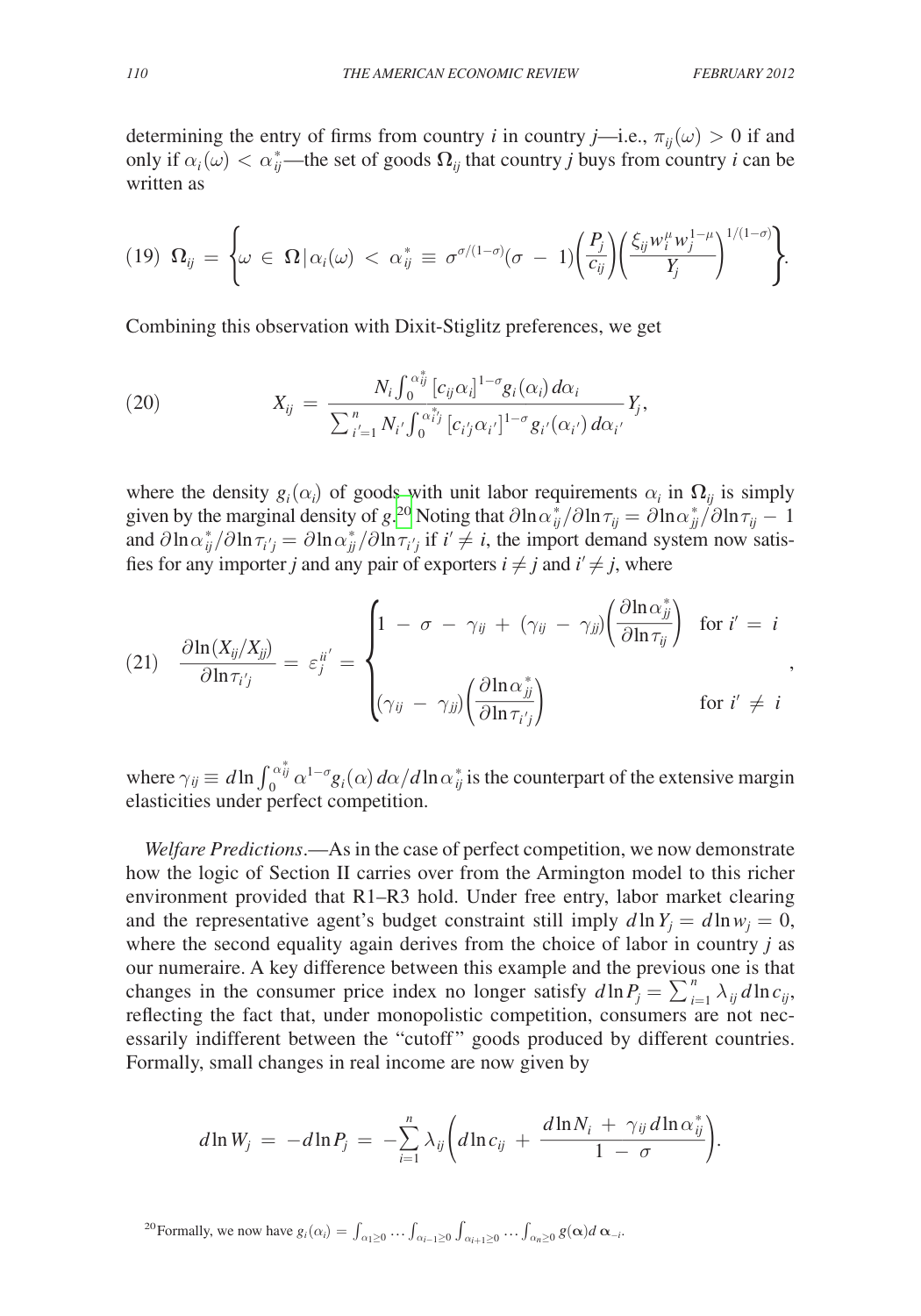Using the definition of the cutoff  $\alpha_{ij}^*$ , this equation can be rearranged as

*d*ln *Wj* = − ∑ *i*=1 *n* (\_ <sup>λ</sup>*ij* <sup>1</sup> <sup>−</sup> <sup>σ</sup> − γ*<sup>j</sup>* ) <sup>⋅</sup> [(<sup>1</sup> <sup>−</sup> <sup>σ</sup> − γ*ij*) *<sup>d</sup>* ln *cij* + \_ γ*ij* 1 − σ (*d*ln ξ*ij* + μ*d*ln *wi* ) <sup>+</sup> *<sup>d</sup>*ln *Ni* ],

where  $\gamma_j \equiv \sum_i \lambda_{ij} \gamma_{ij}$ . Similarly, changes in trade flows are now given by

$$
d\ln \lambda_{ij} - d\ln \lambda_{jj} = (1 - \sigma - \gamma_{ij}) d\ln c_{ij} + \frac{\gamma_{ij}}{1 - \sigma} (d\ln \xi_{ij} + \mu d\ln w_{ij})
$$

$$
+ (\gamma_{ij} - \gamma_{jj}) d\ln c_{jj} + d\ln N_i - d\ln N_j,
$$

 $\mu d \ln w_i$ / $(1 - \sigma)$ . Combining the two previous expressions reveals that

where we have used the fact that 
$$
d\ln \alpha_{ij}^* = d\ln \alpha_{jj}^* - d\ln c_{ij} + (d\ln \xi_{ij} + \mu d\ln w_i)/(1 - \sigma)
$$
. Combining the two previous expressions reveals that  
\n
$$
d\ln W_j = -\sum_{i=1}^n \left(\frac{\lambda_{ij}}{1 - \sigma - \gamma_j}\right) \cdot [d\ln \lambda_{ij} - d\ln \lambda_{jj} - (\gamma_{ij} - \gamma_{jj})d\ln \alpha_{jj}^* + d\ln N_j].
$$

Since R3 implies  $\gamma_{ij} = \gamma_{ji}$  and  $1 - \sigma - \gamma_j = \varepsilon$  for all *i*,*j*, we obtain  $d \ln W_j$  $= (d \ln \lambda_{jj} - d \ln N_j)/\varepsilon$ , in the exact same way as in the previous example. To conclude, we simply note that free entry implies  $\Pi_j = N_j F_j$ . Since  $\Pi_j$  is proportional to *Y<sub>j</sub>* by R1 and R2, we therefore have  $d \ln N_j = d \ln Y_j = 0$ . Combining the two previby R1 and R2, we therefore have  $d\ln N_j = d\ln Y_j = 0$ . Cous observations and integrating, we again get  $\widehat{W}_j = \widehat{\lambda}_{jj}^{1/\epsilon}$ .

*What Is the Role of our Macro-Level Restrictions?*—Compared to the Ricardian model, R1 and R2 now play a substantial role. Together, they imply that aggregate profits are a constant share of total expenditure, which guarantees that the measure  $N_j$  of goods that can be produced in country *j* is not affected by foreign shocks.<sup>[21](#page-17-0)</sup> By contrast, R3 plays the exact same role as in the Ricardian model, namely that small changes in each component of the consumer price index can be inferred one by one from changes in relative imports, then aggregated into small changes in the share of domestic expenditure, and finally integrated into large changes to get Proposition 1.

Before discussing when R1–R3 hold, we wish to stress that the fact that  $N_j$  is not affected by foreign shocks—which is crucial for our welfare results—by no means

<span id="page-17-0"></span> $^{21}$  Under restricted entry, R1 and R2 would play an analogous role by guaranteeing that aggregate profits are not affected by foreign shocks; see proof of Proposition 2 in Appendix A2.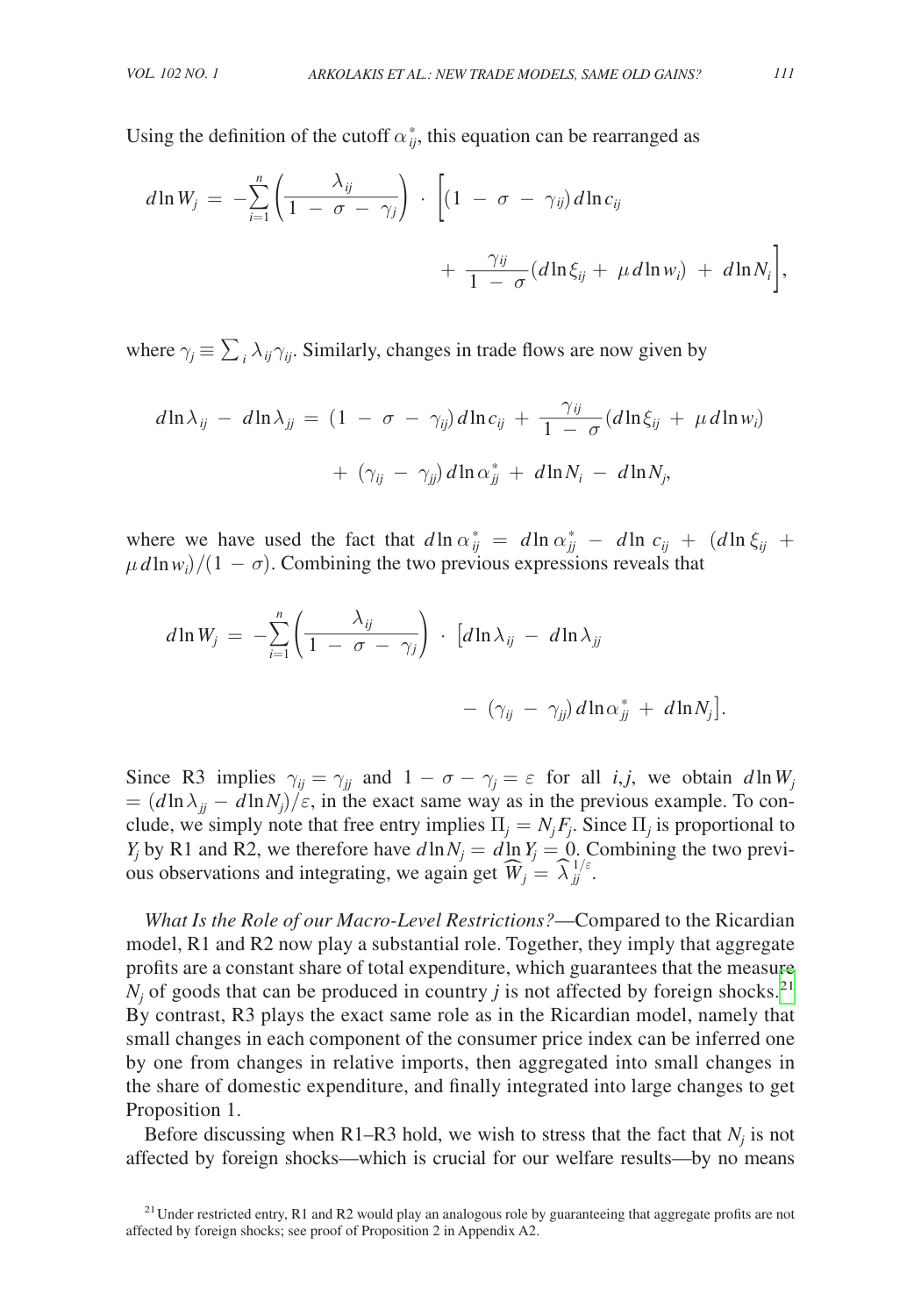implies that the measure of goods consumed in country *j* is fixed. In particular, changes in both the foreign cutoffs,  $\alpha_{ij}^*$ , and the measure of goods that can be produced abroad, *Ni* , will affect the number and price of foreign goods consumed in country *j*. Hence our example allows for "gains from new varieties" in the sense in which these gains are commonly measured; see, e.g., Feenstra (1994) and Broda and Weinstein (2006). Similarly, the fact that  $N_j$  is constant by no means implies that foreign shocks have no effect on intraindustry reallocations in country *j*. For instance, if a given episode of trade liberalization increases the domestic cutoff,  $\alpha_{jj}^*$ , the number of active firms in country *j* will decrease, with labor being reallocated from the least to the most efficient firms, as documented in many micro-level studies; see, e.g., Trefler (2004).

*When Are our Macro-Level Restrictions Satisfied?*—Under monopolistic competition, R1 and R2 are no longer trivial restrictions, as mentioned in Section IIB. Similarly, like in a Ricardian model, R3 is unlikely to hold under monopolistic competition without strong functional form restrictions.

By far the most common restriction on technology imposed in the literature on monopolistic competition with firm heterogeneity emanating from Melitz (2003) is that firm-productivity levels are randomly drawn from a Pareto distribution.<sup>[22](#page-18-0)</sup> Using our notations, the Pareto case corresponds to a situation in which the marginal densities of *g* are such that

(22) 
$$
g_i(\alpha_i) = \frac{\theta \alpha_i^{\theta-1}}{\overline{\alpha_i}^{\theta}}, \quad \text{for all } 0 \leq \alpha_i \leq \overline{\alpha}_i.
$$

If equation (22) holds, our three macro-level restrictions are satisfied. Using labor market clearing, it is a simple matter of algebra to check that R1 and R2 are satisfied. Using equation (22) and the definition of  $\gamma_{ij}$ , it is also easy to check that  $\gamma_{ij}$  $= \gamma_{ij} = 1 - \sigma + \theta$  and hence R3 is satisfied with  $\varepsilon = -\theta$ . Moreover, combining equation (20), equation (22), and the definition of  $\alpha_{ij}^*$ , we obtain

$$
= \gamma_{jj} = 1 - \sigma + \theta \text{ and hence R3 is satisfied with } \varepsilon = -\theta. \text{ Moree}
$$
  
equation (20), equation (22), and the definition of  $\alpha_{ij}^*$ , we obtain  

$$
X_{ij} = \frac{\overline{\alpha_i} - \theta N_i w_i^{-\theta - \mu \left[\frac{\theta}{\sigma - 1} - 1\right]} \xi_{ij}^{-\left[\frac{\theta}{\sigma - 1} - 1\right]} \tau_{ij}^{-\theta}}{\sum_{i'=1}^n \overline{\alpha_{i'}} - \theta N_i' w_{i'}^{-\theta - \mu \left[\frac{\theta}{\sigma - 1} - 1\right]} \xi_{i'}^{-\left[\frac{\theta}{\sigma - 1} - 1\right]} \tau_{i'}^{-\theta}} Y_j.
$$

<span id="page-18-0"></span> $^{22}$ Although not part of the original theoretical framework developed by Melitz (2003), this distributional assumption is invoked, for example, in Antràs and Helpman (2004); Helpman, Melitz, and Yeaple (2004); Ghironi and Melitz (2005); Bernard, Redding, and Schott (2007); Arkolakis (2010); Chaney (2008); Feenstra and Kee (2008); Hanson and Xiang (2008); Melitz and Ottaviano (2008); Feenstra (2009); Helpman and Itskhoki (2010); Di Giovanni and Levchenko (2009); Arkolakis and Muendler (2010); Helpman, Itskhoki, and Redding (2010); Hsieh and Ossa (2010); and, as previously mentioned, in Eaton, Kortum, and Kramarz (2011). While analytical convenience has clearly contributed to the popularity of Pareto distributions among trade economists, there exist both empirical and theoretical reasons that favor this distributional assumption. As documented by Axtell (2001) and Eaton, Kortum, and Kramarz (2011), among others, Pareto distributions provide a reasonable approximation for the right tail of the observed distribution of firm sizes. From a theoretical standpoint, these distributions are also consistent with simple stochastic processes for firm-level growth, entry, and exit; see, e.g., Simon (1955), Gabaix (1999), and Luttmer (2007).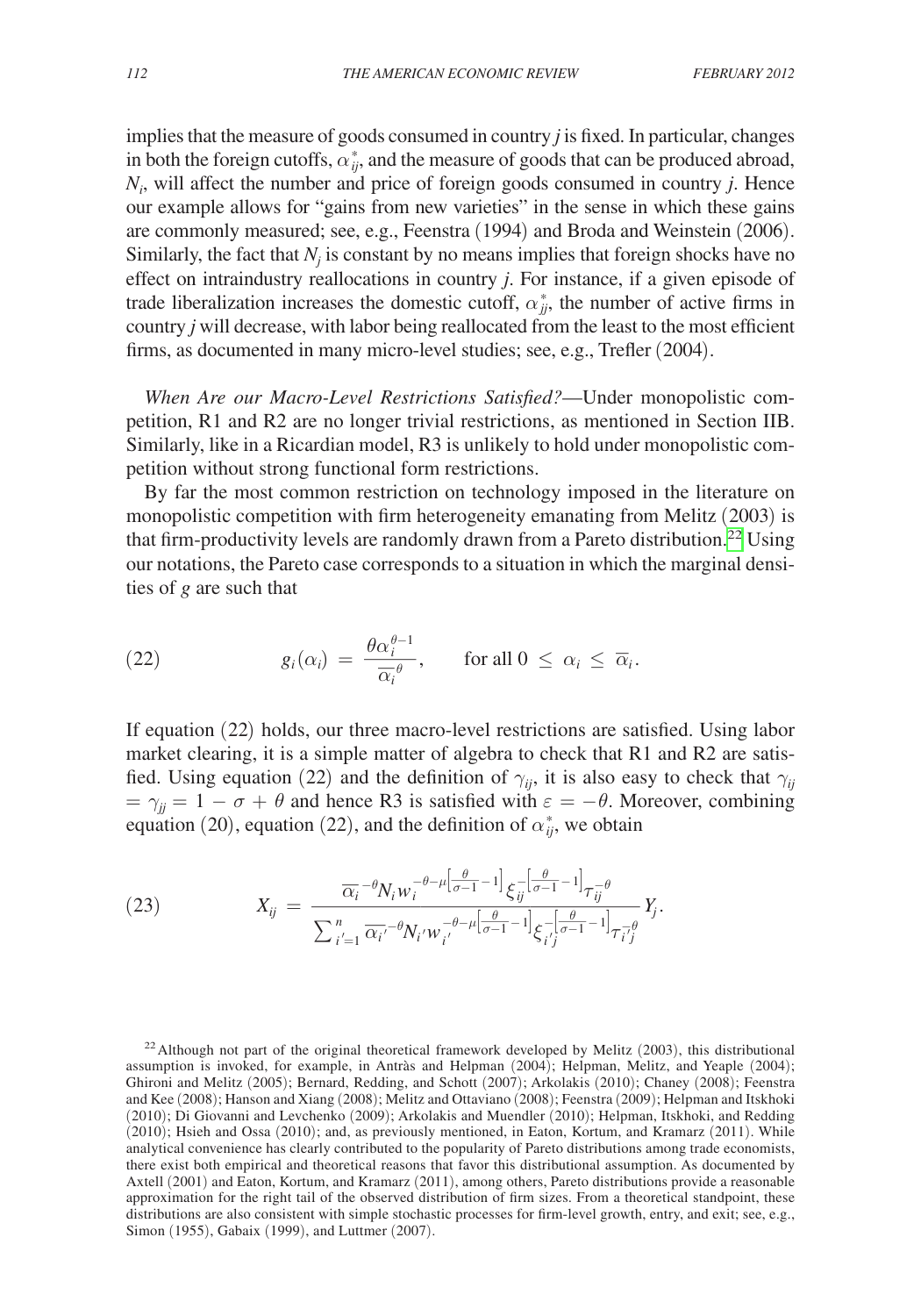<span id="page-19-0"></span>Interestingly, equation (23) shows that whereas R3 always holds in the Pareto case, our stronger macro-level restriction R3' is only satisfied if  $\mu = 0$ , i.e., if fixed exporting costs are paid in the importing country. $^{23}$  $^{23}$  $^{23}$ 

Like in Section IIIA, the introduction of new margins of adjustment changes the structural interpretation of the trade elasticity,  $\varepsilon$ , from a preference parameter,  $1 - \sigma$ , to a technological parameter,  $-\theta$ . Yet, because our three macro-level restrictions R1–R3 are satisfied, the total gains from trade can still be computed using only two statistics,  $\lambda_{ij}$  and  $\varepsilon$ , as stated in Corollary 1. By contrast, because R3' no longer holds under monopolistic competition if  $\mu > 0$ , one would need additional information, namely on  $\mu$  and  $\sigma$ , to predict ex ante the welfare consequences of an arbitrary change in variable trade costs. In such circumstances, the empirical approach developed by Helpman, Melitz, and Rubinstein (2008) could prove particularly useful since it allows researchers to estimate separately the trade elasticity,  $\varepsilon$ , and the intensive margin elasticity,  $1 - \sigma$ . We come back to estimation issues in Section V.

We wish to be clear that R3 again requires strong functional form restrictions for intensive and extensive margin elasticities "to behave in the same way." Depending on the market structure, perfect or monopolistic competition, we see that these functional form restrictions are different, Fréchet or Pareto, reflecting the different nature of selection into exports in these environment; see equations  $(13)$  and  $(19)$ .<sup>[24](#page-19-2)</sup> In our view, the main advantage of R3 over particular functional form restrictions, such as equations (17) and (22), is to provide a unifying perspective on the economic mechanisms responsible for the equivalence across quantitative trade models, independent of their market structure.

#### **IV. Extensions**

In this section we briefly discuss how our results would be affected by departures from the primitive assumptions imposed in Section IIA. Motivated by the existing trade literature, we consider extensions of quantitative trade models with multiple sectors, as in Chor (2010); Donaldson (2008); Costinot, Donaldson, and Komunjer (forthcoming); and Caliendo and Parro (2010); and tradable intermediate goods, as in Eaton and Kortum (2002); Alvarez and Lucas (2007); Waugh (2010); Atkeson and Burstein (2010); and Di Giovanni and Levchenko (2009). We conclude by mentioning other extensions such as multiple factors of production and variable mark-ups. A detailed analysis of the extensions to multiple sectors and tradable intermediate goods can be found in the online Appendix. Here we limit ourselves to a summary of our main findings.

<span id="page-19-1"></span> $^{23}$ This is the situation considered, for instance, in Eaton, Kortum, and Kramarz (2011). Compared to the Melitz (2003) model presented in this section, Eaton, Kortum, and Kramarz (2011) also includes heterogeneity in fixed costs and endogenous technology adoption, as formalized in Section II. Using our notations, however, bilateral trade flows in Eaton, Kortum, and Kramarz (2011) also satisfy equation (20) with  $\mu = 0$ , and therefore, R3'; see equation (20) in Eaton, Kortum, and Kramarz (2011).

<span id="page-19-2"></span><sup>&</sup>lt;sup>24</sup> As under perfect competition, it should be clear that strong functional forms are only crucial to the extent that we are interested in arbitrary shocks. For instance, if only small foreign shocks are considered and the initial trade equilibrium is fully symmetric, then the import demand system always is locally CES. If, in addition, fixed exporting costs are paid in domestic labor ( $\mu = 0$ ), this immediately implies that a local version of Proposition 1 holds as well (since R1 and R2 necessarily hold in this case).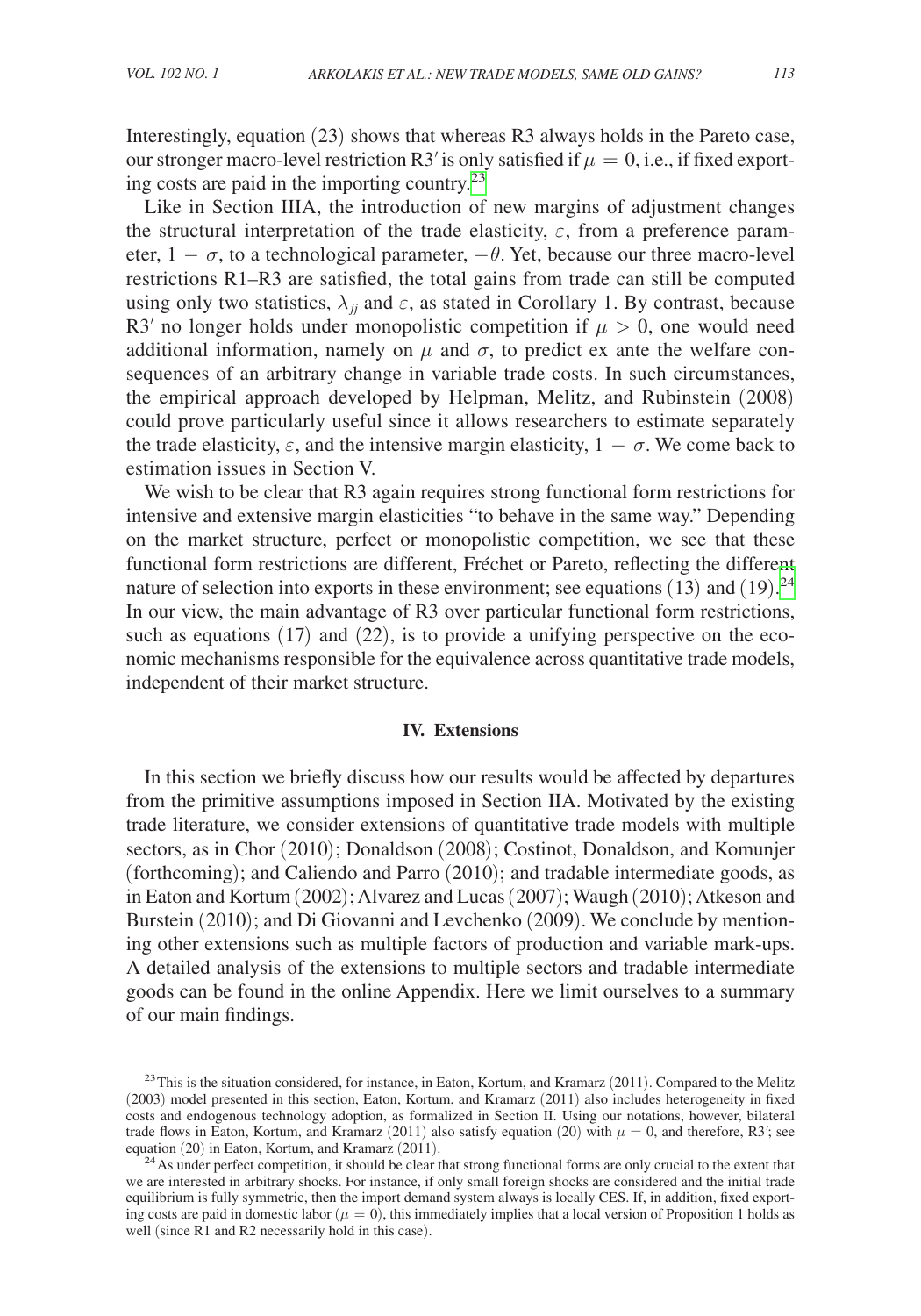#### A. *Multiple Sectors*

<span id="page-20-0"></span>It is standard to interpret models with Dixit-Stiglitz preferences, such as the one presented in Section IIA, as "one-sector" models with a continuum of "varieties"; see, e.g., Helpman and Krugman (1985). Under this interpretation, our model can be extended to multiple sectors,  $s = 1, \ldots, S$ , by assuming that the representative agent has a two-tier utility function, with the upper tier being Cobb-Douglas, with consumption shares  $0 \le \eta^s \le 1$ , and the lower tier being Dixit-Stiglitz with elasticity of substitution  $\sigma^s > 1$ . In this case, the consumer price index in country *j* becomes  $P_j = \prod_{s=1}^S (P_j^s)^{\eta^s}$ , where  $P_j^s$  is the Dixit-Stiglitz price index associated with varieties from sector *s*, as described in equation (7).

Assuming that technology and market structure remain as described in Section IIA and that our three macro-level restrictions now hold sector by sector,<sup>25</sup> the change in real income associated with an arbitrary foreign shock generalizes to

$$
\widehat{W}_j = \prod_{s=1}^S \left( \widehat{\lambda}_{jj}^s \right)^{\eta_j^s / \varepsilon^s}, \qquad \text{under perfect competition},
$$
  

$$
\widehat{W}_j = \prod_{s=1}^S \left( \widehat{\lambda}_{jj}^s / \widehat{L}_j^s \right)^{\eta_j^s / \varepsilon^s}, \qquad \text{under monopolistic competition with free entry},
$$

where  $\lambda_{jj}^s \geq 0$  represents the share of expenditure devoted to domestic goods in sector *s*; and  $\varepsilon^s < 0$  and  $L^s \ge 0$  are the trade elasticity and total employment in that sector, respectively. The new formula under perfect competition is a straightforward generalization of Proposition 1, and requires no explanation. To straightforward generalization of Proposition 1, and requires no explanation. To understand the appearance of  $\hat{L}_j^s$  in our welfare formula under monopolistic competition with free entry, it is useful to go back to the example of Section IIIB. In that case, R3 implied that the welfare effect of a foreign shock was given by In that case, R3 implied that the welfare effect of a foreign shock was given by  $\widehat{W}_j = (\widehat{\lambda}_{jj}/\widehat{N}_j)^{1/\epsilon}$ . But since the supply of labor was inelastic, Restrictions R1 and R2 lead to  $\widehat{N}_j = \widehat{L}_j = 1$ , and so, ment, the supply of labor in each sector is no longer inelastic: foreign shocks may lead to changes in sector-level employment with consequences for the measure of lead to changes in sector-level employees that can be produced, i.e.,  $\widehat{N}_j^s$ oyment with consequences for the measure of<br>=  $\hat{L}_j^s \neq 1$ . This is the key idea behind our generalized formula.<sup>26</sup>

Compared to the results presented in Section II, we see that the welfare consequences of foreign shocks, in general, and the gains from trade, in particular, may no longer be the same under perfect and monopolistic competition with free entry. As our previous discussion emphasized, the equivalence between these two classes of quantitative trade models relied on the fact that there was no change in the measure of goods  $N_j$  that can be produced in country  $j$ , which may no longer be true in all

<span id="page-20-1"></span><sup>&</sup>lt;sup>25</sup> For R2 and R3, we simply mean that our macro-level restrictions now apply to  $\Pi_j^s$ ,  $R_j^s$ , and  $\{X_{ij}^s\}$ . In the case of R1, we do not mean that trade is balanced sector-by-sector, which would not necessarily be true in models considered in the literature. Rather, we mean that  $w_j L_j^s + \Pi_j^s - w_j N_j^s F_j^s = R_j^s \equiv \sum_{i=1}^n X_{ij}^s$  for all  $s = 1, ..., S$ , which opens up the possibility of sectoral trade imbalances. This restriction is the sector-by-sector vers we write this restriction for the one-sector environment as  $w_j L_j + \Pi_j - w_j N_j F_j = R_j$ , which is of course equivalent to trade balance given the representative agent's budget constraint in country  $\hat{j}$ .<br><sup>26</sup>Under monopolistic competition with restricted entry, if aggregate profits are a common share of revenues across

<span id="page-20-2"></span>sectors, the same logic implies that our welfare formula would be exactly the same as under perfect competition.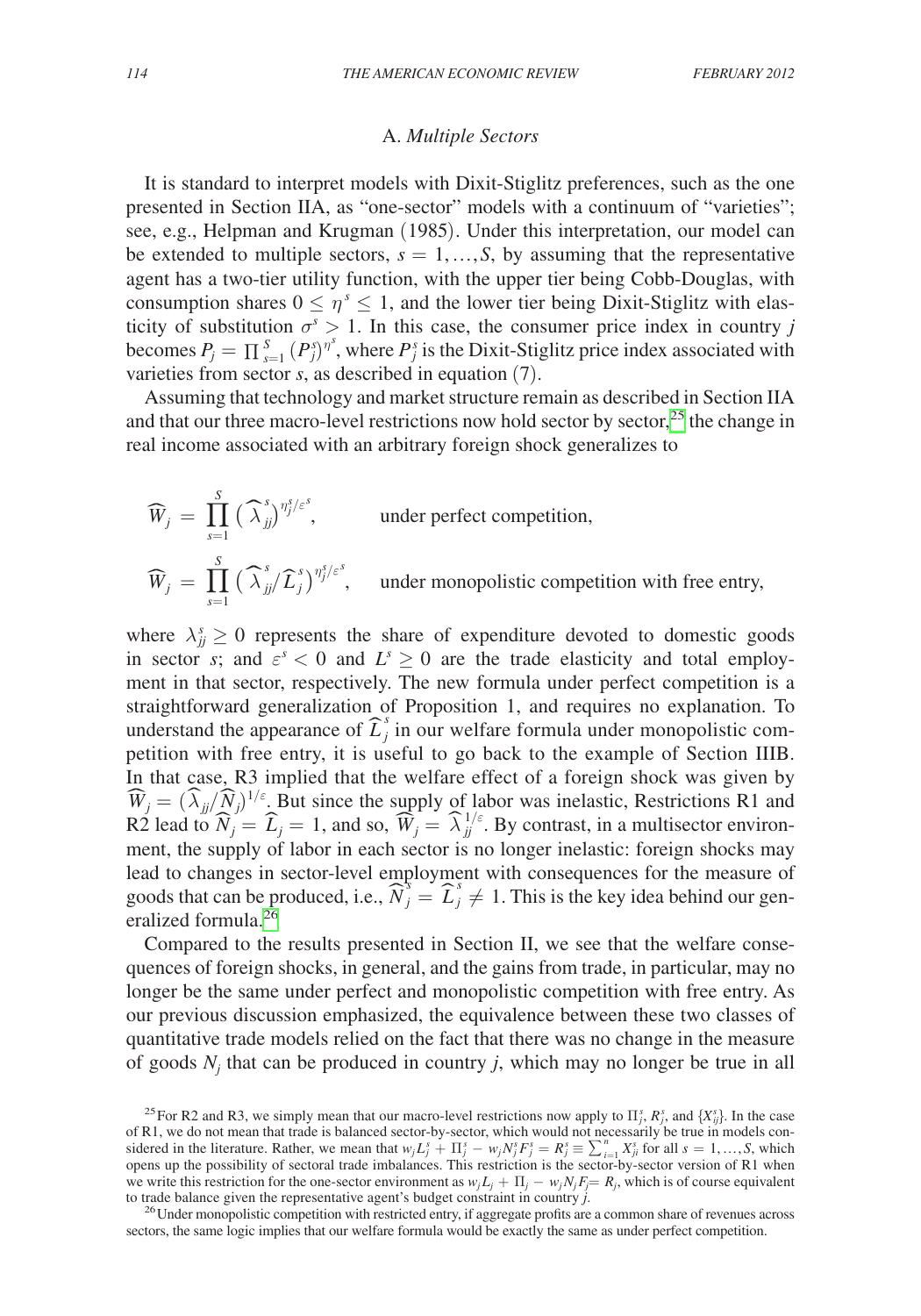<span id="page-21-0"></span>sectors.<sup>27</sup> That being said, it is important to note that there is no particular reason for gains from trade to be higher (or lower) under monopolistic than under perfect competition. Although gains from trade are larger in sectors in which the set of competition. Although gains from trade are larger in sectors in which the set of goods that can be produced expands,  $\widehat{N}_j^s > 0$ , they are lower in those in which it contracts,  $\widehat{N}_j^s < 0$ , the overall effect depend or lower than one.

#### B. *Tradable Intermediate Goods*

In Section III all goods were for final consumption. In this extension we allow goods  $\omega \in \Omega$  to be used in the production of other goods. Formally, we assume that all goods can be aggregated into a unique intermediate good using the same Dixit-Stigliz aggregator as for final consumption. Thus,  $P_i$  now represents both the consumer price index in country *i* and the price of intermediate goods in this country. Accordingly, the cost function for each good  $\omega$  is given by

$$
C_i(\mathbf{w},\mathbf{P},\mathbf{q},\mathbf{t},\omega) = \sum_{j=1}^n [c_{ij}(w_i,P_i,t_j,\omega)q_j + f_{ij}(w_i,P_i,w_j,P_j,t_j,\omega) \mathbb{I}(q_j > 0)],
$$

where  $P \equiv \{P_i\}$  is the vector of intermediate good prices. In line with the previous literature, we further assume that constant marginal costs and fixed exporting costs can be written as

$$
c_{ij}(w_i, P_i, t_j, \omega) \equiv \tau_{ij} \cdot w_i^{\beta} \cdot P_i^{1-\beta} \cdot \alpha_{ij}(\omega) \cdot t_j^{1/1-\sigma},
$$
  

$$
f_{ij}(w_i, P_i, w_j, P_j, t_j, \omega) \equiv \xi_{ij} \cdot h_{ij}(w_i^{\beta} P_i^{1-\beta}, w_j^{\beta} P_j^{1-\beta}) \cdot \phi_{ij}(\omega) \cdot m_{ij}(t_j),
$$

with  $\beta \in [0, 1]$  governing the share of intermediate goods in variable and fixed production costs. Similarly, we assume that fixed entry costs (if any) are given by  $w_i^k P_i^{1-k} F_i$ , with  $\kappa \in [0,1]$  governing the share of intermediate goods in entry costs. In this environment the change in real income associated with an arbitrary foreign

shock in country *j* generalizes to  
\n
$$
\widehat{W}_j = \widehat{\lambda}_{jj}^{1/\varepsilon\beta}, \qquad \text{under perfect competition,}
$$
\n
$$
\widehat{W}_j = \widehat{\lambda}_{jj}^{1/\varepsilon\beta - (1-\beta)\left(\frac{\varepsilon}{\sigma-1} + 1\right) + (1-\kappa)}, \quad \text{under monopolistic competition with free entry,}
$$

where  $\varepsilon$  now refers to the trade elasticity of the import demand system defined as a mapping from (**w**,**P**,**N**,**τ**) into **X**. [28](#page-21-2) Under perfect competition, the fact that tradable intermediate goods are used to produce tradable intermediate goods creates an input-output loop that amplifies the gains from trade. The higher the share of

<span id="page-21-1"></span> $^{27}$  In a related paper, Balistreri, Hillberry, and Rutherford (2009) have developed variations of the Armington and Melitz (2003) models with a nontradeable sector to illustrate the same idea: if changes in trade costs lead to changes in the measure of goods that can be produced, then models with perfect and monopolistic competition no longer have the same welfare implications.

<span id="page-21-2"></span> $^{28}$ This generalization of the definition of the import demand system reflects the fact that there are now two inputs in production, labor and the aggregate intermediate goods, with prices given by **w** and **P**, respectively.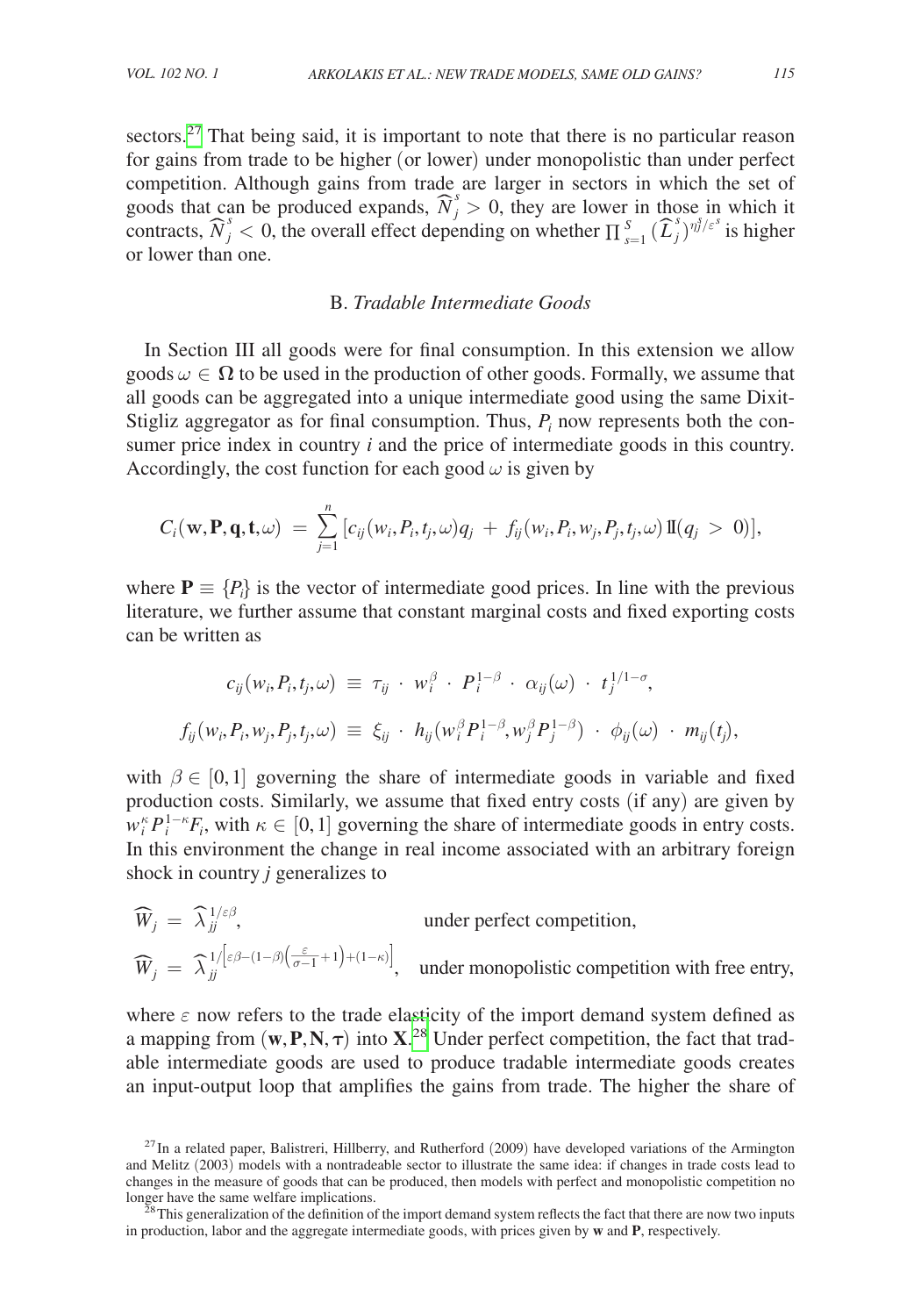<span id="page-22-0"></span>intermediate goods in production (i.e., the lower is  $\beta$ ), the higher this amplification effect. Under monopolistic competition with free entry, there are two additional amplification mechanisms associated with the decrease in fixed exporting and entry costs, both of which increase the number of consumed varieties in country *j*. [29](#page-22-1) The second of these amplification mechanisms is reminiscent of the effect of trade on growth in the lab equipment model; see Rivera-Batiz and Romer (1991).

Just as in the case of multiple sectors, we see that our welfare formula is no longer the same under perfect and monopolistic competition. There is, however, an important difference between our two extensions. In the case of multiple sectors, the effect of trade on entry under monopolistic competition could either lead to higher or lower gains from trade. This is no longer the case here: the gains from trade are unambiguously larger under monopolistic than perfect competition.

#### C. *Other Extensions*

We end this section by mentioning two additional extensions: multiple factors of production and variable mark-ups. A simple way to introduce multiple factors of production into our general framework is to assume that: (i) there are multiple sectors, as in Section IVA; (ii) all goods from the same sector have the same factor intensity; but (iii) factor intensity differs across sectors; see, e.g., Bernard, Redding, and Schott (2007); and Burstein and Vogel (2010). Under perfect competition, the reasoning presented in the previous sections remains valid up to a point: the formula in Proposition 1 now needs to be augmented to reflect changes in relative factor prices domestically. This is because sector-level trade flows cannot tell us what is fundamentally an economy-wide impact of trade on factor prices. Under monopolistic competition, this issue is complicated by the implications of trade for the mea-sure of goods that can be produced in different sectors, as discussed earlier.<sup>[30](#page-22-2)</sup>

Throughout this paper, we have focused on trade models with constant mark-ups, either because of perfect competition or monopolistic competition with Dixit-Stiglitz preferences. Allowing for quasi-linear preferences or translog expenditure functions, as in Melitz and Ottaviano (2008), and Feenstra and Weinstein (2009), or Bertrand competition, as in Bernard et al. (2003), would introduce variations in mark-ups, and hence, a new source of gains from trade. While the introduction of these procompetitive effects, which falls outside the scope of the present paper, would undoubtedly affect the composition of the gains from trade, our formal analysis is a careful reminder that it may not affect their total size. In fact, it is easy to check that in Bernard et al. (2003), our simple welfare formula remains unchanged in spite of variable markups at the firm level. The same is true under monopolistic competition with translog expenditure functions if firm productivity levels are drawn from a Pareto distribution, as shown in Arkolakis, Costinot, and Rodríguez-Clare (2010).

<span id="page-22-1"></span><sup>&</sup>lt;sup>29</sup>Under monopolistic competition with free entry, equation  $(23)$  shows that a decline in the fixed cost of <sup>29</sup> Under monopolistic competition with free entry, equation (23) shows that a decline in the fixed cost of serving the domestic market  $(\xi_{ij})$  increases the domestic trade share  $(\lambda_{ij})$  with an elasticity  $-(\frac{\varepsilon}{\sigma-1}$ inside the bracket in the welfare formula above follows from the fact that a decline in  $P_j$  decreases the fixed trade cost and the entry cost with elasticities  $1 - \beta$  and  $1 - \kappa$ , respectively.<br><sup>30</sup>These complications notwithstanding, explicit welfare formulas can still be obtained in the case of Cobb-

<span id="page-22-2"></span>Douglas production functions, as demonstrated formally in Arkolakis, Costinot, and Rodríguez-Clare (2009).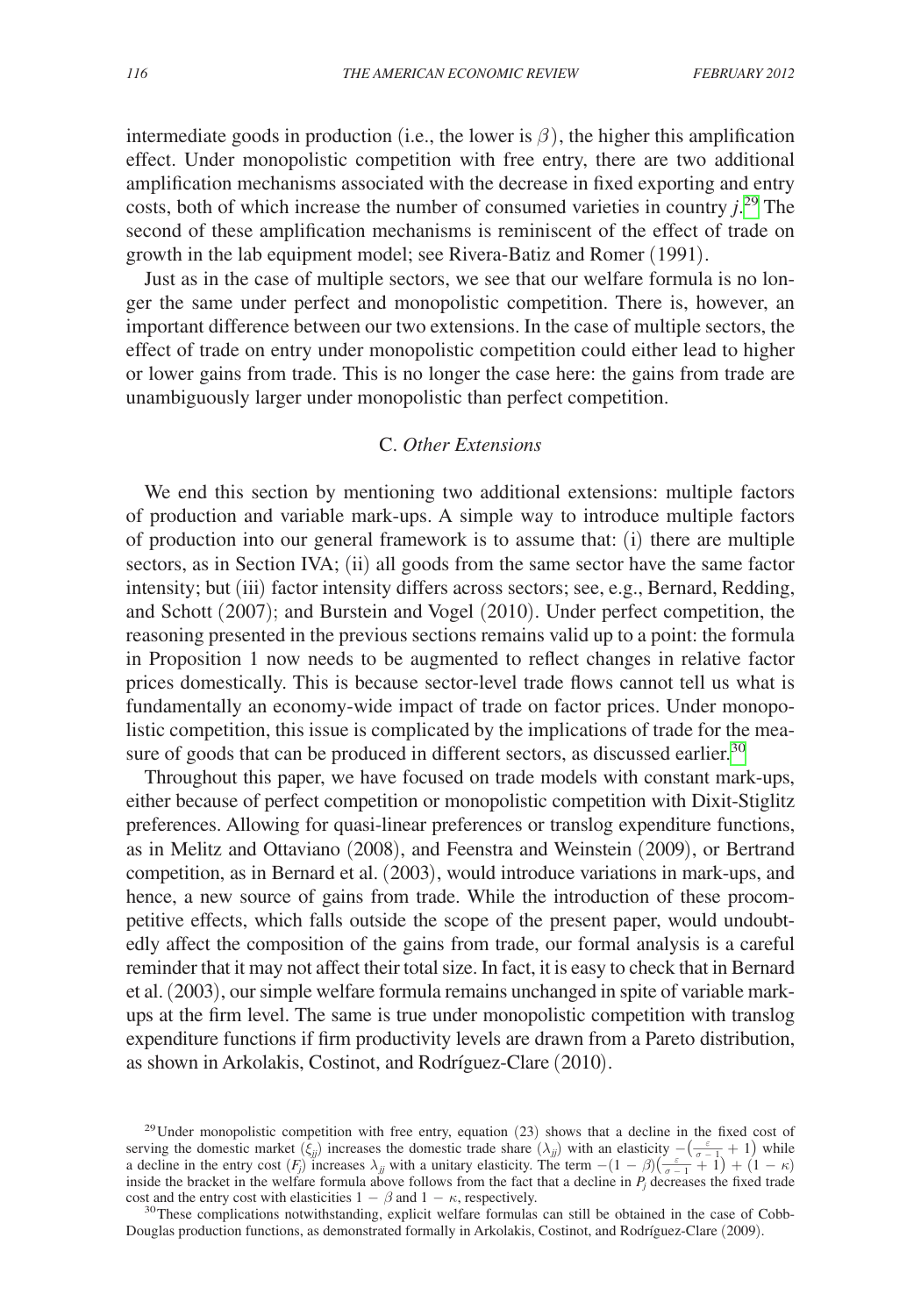#### **V. Estimating the Trade Elasticity**

<span id="page-23-0"></span>In the previous sections, we have demonstrated how the welfare implications of quantitative trade models, as defined in Section II, crucially depend on two sufficient statistics: (i) the share of expenditure on domestic goods,  $\lambda_{ij}$ ; and (ii) the trade elasticity,  $\varepsilon$ . While the first of these two statistics can be readily computed from official statistics, the second cannot. The trade elasticity needs to be estimated and this estimation may, in principle, depend on the details of the model. Put simply, whereas all quantitative trade models imply that the gains from trade are equal to  $1 - \lambda^{-1/\varepsilon}$ , our analysis so far leaves open the possibility that the estimate of  $\varepsilon$  itself is model-specific.

In this section we will argue that, in spite of the different possible structural interpretations of the trade elasticity in the class of models considered in this paper, this is, to a large extent, not the case. Independent of their micro-level predictions, the "gravity equation" offers a common way to estimate the trade elasticity across different quantitative trade models, and therefore, together with Corollary 1, a common estimator of the gains from trade.

There is more than one formal definition of the "gravity equation" in the trade literature. Here we adopt a fairly broad definition, consistent with Anderson (2010), and say that a trade model satisfies a gravity equation if it predicts that in any crosssection, bilateral imports can be decomposed into

(24) 
$$
\ln X_{ij} = A_i + B_j + \gamma \ln \tau_{ij} + \nu_{ij},
$$

where  $A_i$  is an exporter-specific term;  $B_j$  is an importer-specific term;  $\gamma$  is the partial elasticity of bilateral imports with respect to variable trade costs; and  $\nu_{ii}$  captures country-pair–specific parameters that are distinct from variable trade costs (if any). Under standard orthogonality conditions, equation (24) offers a simple way to estimate  $\gamma$  using observed measures of bilateral imports and variable trade costs; see, e.g., Anderson and Van Wincoop (2004).

Given the previous definition, it is immediate that a quantitative trade model satisfying R3<sup>'</sup> also satisfies gravity with the partial elasticity of bilateral imports  $\gamma$ being equal to the trade elasticity  $\varepsilon^{31}$  Thus, within this class of models, provided that the same orthogonality condition is invoked, gravity offers a common estimator of the trade elasticity, and, in turn, of the overall gains from trade. What if a quantitative trade model does not satisfy R3′? In this situation, bilateral trade flows may not, in principle, satisfy gravity as defined in equation (24). For existing quantitative trade models, however, bilateral imports can be decomposed into  $X_{ij} = (\chi_{ij} \cdot N_i \cdot w_i^{\epsilon'} \cdot \tau_{ij}^{\epsilon} \cdot Y_j)/(\sum_{i'=1}^n \chi_{i'j} \cdot N_{i'} \cdot w_{i'}^{\epsilon'} \cdot \tau_{i'j}^{\epsilon})$ . Although R3' is not satisfied if  $\varepsilon' \neq \varepsilon$ , it is still the case that  $\varepsilon$  can be recovered from a simple gravity equation.<sup>32</sup> Thus, within that extended class of models, there remains a common estimator of the gains from trade.

<span id="page-23-1"></span><sup>&</sup>lt;sup>31</sup> Formally, if a trade model satisfies R3′ then it satisfies equation (24) with  $\alpha_i = \ln N_i + \varepsilon \ln w_i$ ;  $\beta_i = \ln Y_i$  – In  $\left[\sum_{3i'=1}^{n} N_{i'} \cdot (w_{i'} \tau_{i'})^2\right]$ ;  $\gamma = \varepsilon$ ; and  $\nu_{ij} = \ln \chi_{ij}$ .<br> $\lambda_{32} = \frac{\varepsilon}{2}$ . An example of a quantitative trade model with  $\varepsilon' \neq \varepsilon$  is the Melitz (2003) model presented in Section IIIB if

<span id="page-23-2"></span>the share of domestic labor in fixed exporting costs  $\mu$  is different from zero.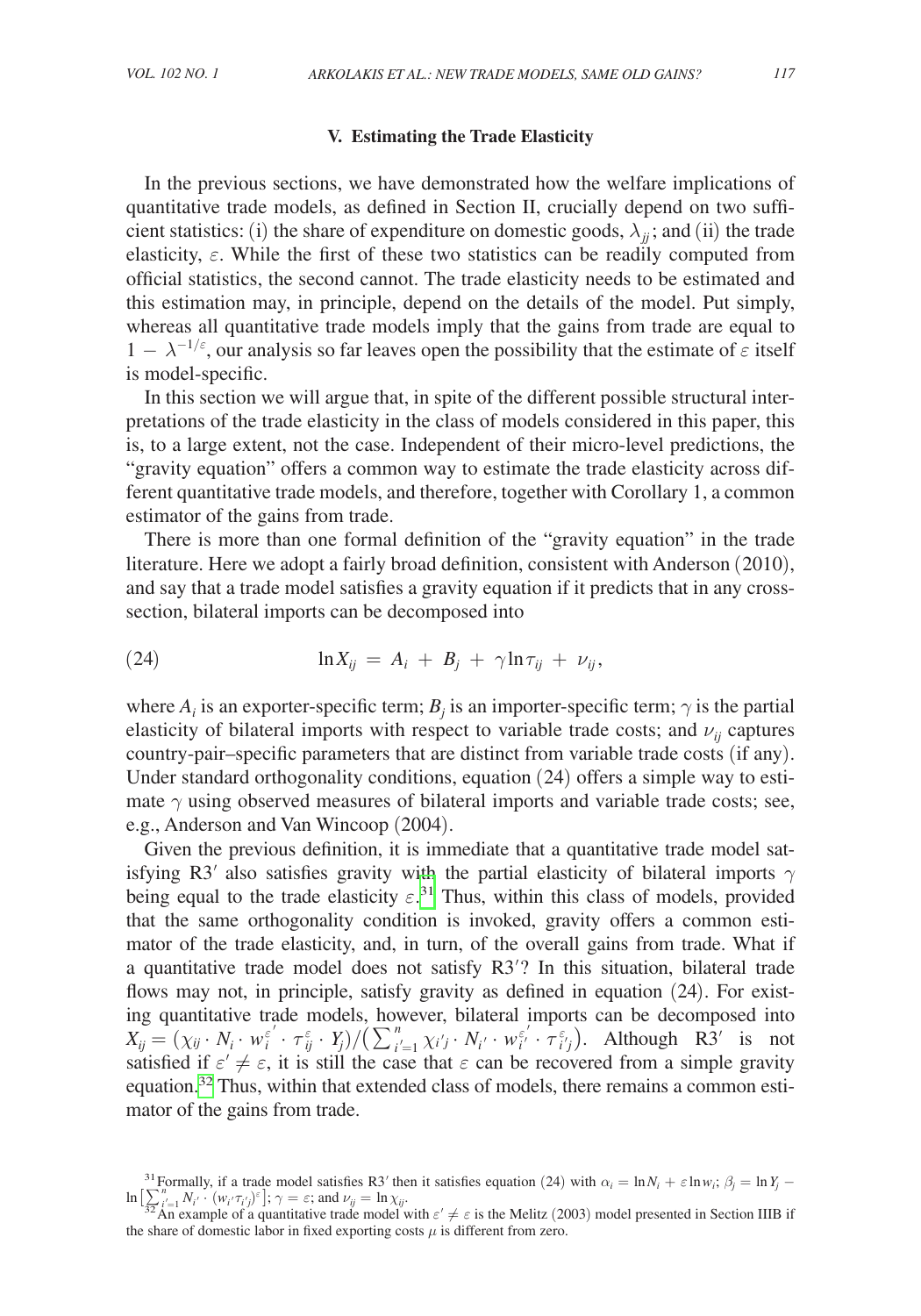<span id="page-24-0"></span>As hinted above, a key issue for a common estimator of the gains from trade to exist is that the same orthogonality condition can be invoked across different models. In our view, this issue is primarily an econometric one, which we have little to contribute to. To be more specific, suppose that variable trade costs are being measured using tariff data; see, e.g., Baier and Bergstrand  $(2001)$ .<sup>[33](#page-24-1)</sup> In order to obtain unbiased estimates of  $\varepsilon$  using a gravity equation, one needs tariffs to be uncorrelated with the error term associated with equation (24). Although it is true that this error term may have a different structural interpretation in different models—and in particular, that it may reflect fixed trade costs under monopolistic competition—the central question remains an econometric one, namely: is the observed component of trade costs uncorrelated with its unobserved component? If so, there will be omitted variable bias, whatever the economic nature of the unobserved component may be.

Although the gravity equation offers a common estimator of the trade elasticity, we wish to emphasize that it does not offer, in general, the unique estimator of that elasticity. For example, in the Melitz (2003) model presented in Section IIIB, the trade elasticity is equal to the (negative of the) shape parameter of the Pareto distribution of firm-level productivity. Since this Pareto parameter also affects the distribution of firm sales, one can then use micro-level data to estimate  $\varepsilon$ ; see, e.g., Di Giovanni and Levchenko (2009). Given the distance between the assumptions needed to estimate parameters from micro data and the key features of aggregate models, however, such an approach is not without its problems; see Hansen and Heckman (1996) for an overview. For the central question in this paper, "How large are the gains from trade?," our view is that estimating the trade elasticity using a gravity equation is a particularly attractive procedure since, by its very nature, it captures by how much aggregate trade flows, and therefore consumption, reacts to changes in trade costs.

#### **VI. Concluding Remarks**

What conclusions should one draw from our theoretical analysis? In our view, two broad messages emerge from our equivalence results.

The first message is a cautionary one. Although it may be tempting to think that new and richer quantitative trade models necessarily entail larger gains from trade, our analysis demonstrates that this is not the case. Within the class of trade models considered in this paper, the number of sources of gains from trade varies, but conditional on observed trade data, the total size of the gains from trade does not. Of course, our equivalence results do not aim to suggest that micro-level data cannot be useful for thinking about the welfare implications of international trade. Rather, our point is that for micro-level data to affect estimates of the gains from trade, these data will have to be used in combination with trade models that fall outside the scope of the present paper; hence our "So far, not much" in the introduction.

<span id="page-24-1"></span><sup>&</sup>lt;sup>33</sup>To the extent that they act as cost-shifters, tariffs can be used, like any other variable trade costs, to obtain estimates of the trade elasticity using a gravity equation. By contrast, our main welfare formula would need to be modified to cover the case of tariffs. In particular, the results derived in Section II ignore changes in tariff revenues, which may affect real income both directly and indirectly (through the entry and exit of firms).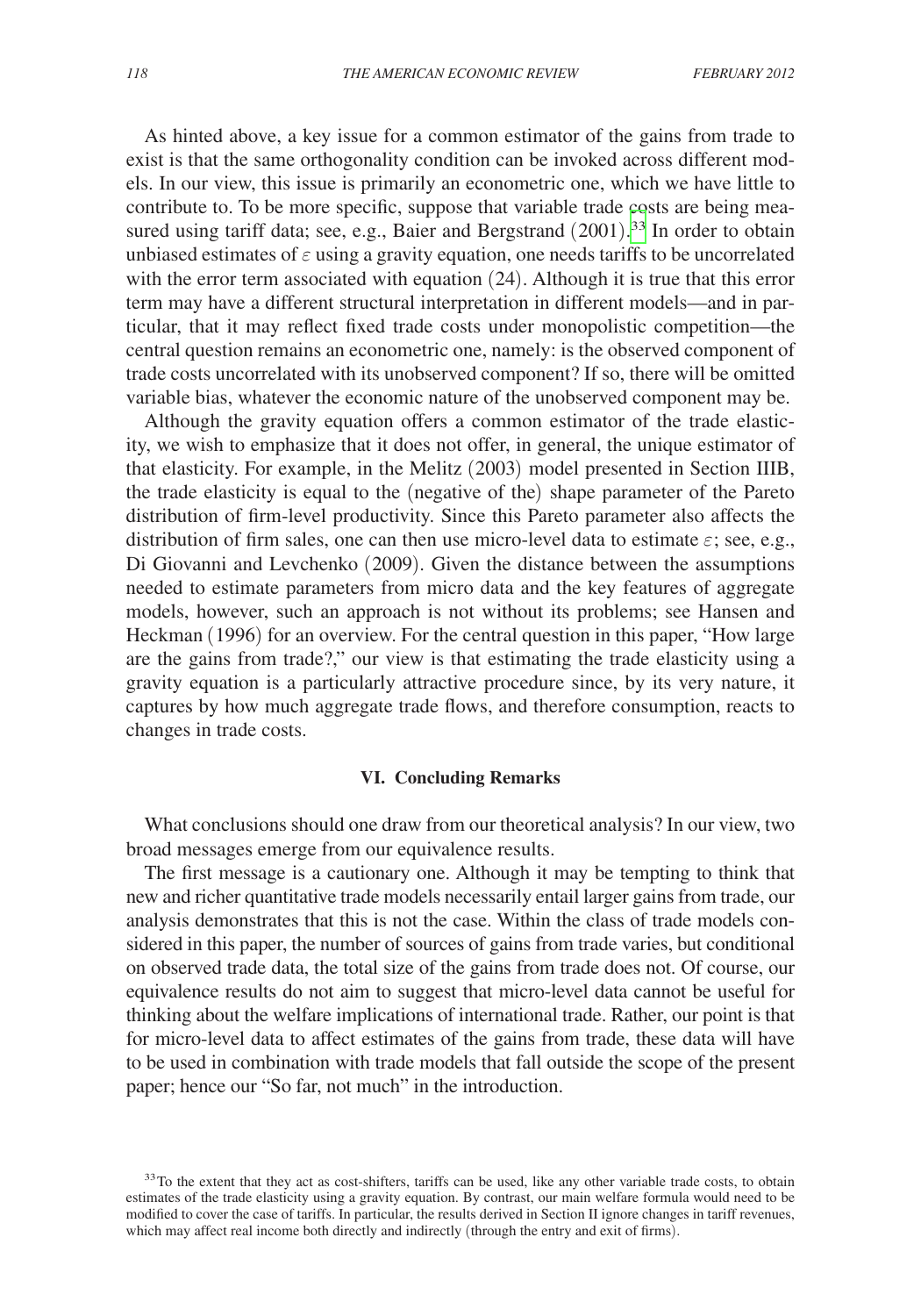<span id="page-25-0"></span>The second message is more positive. The flip side of our strong equivalence results is that within a particular but important class of trade models, there exist two sufficient statistics for welfare analysis: (i) the share of expenditure on domestic goods; and (ii) the trade elasticity. Although quantitative trade models are now able to explain a wider set of micro-level facts, they can still be used for counterfactual analysis using a very limited amount of macro data, thereby preserving one of the most attractive features of the simple Armington model.

#### Appendix: Proof of Proposition 1

Throughout this Appendix, for any importing country *j*, we denote by  $G_j(\alpha_1,\ldots,\alpha_n,\phi_1,\ldots,\phi_n)$  the share of goods  $\omega \in \Omega$  such that  $\alpha_{ij}(\omega) \leq \alpha_i$  and  $\phi_{ij}(\omega) \leq \phi_i$  for all *i*, and by  $g_j(\alpha_1, ..., \alpha_n, \phi_1, ..., \phi_n)$  the associated density function. For expositional purposes, we provide separate proofs of Proposition 1 for perfect and monopolistic competition.

#### A. *Perfect Competition*

Under perfect competition, it is convenient to use the following additional notations:

$$
c_{ij} \equiv w_i \tau_{ij} \bar{t}^{1/(1-\sigma)},
$$

$$
(A2) \t g_{ij}(\alpha_i, c_{1j}, \ldots, c_{nj})
$$

$$
\equiv \int_{\alpha_1 > \frac{\alpha_i c_{ij}}{c_{1j}}} \ldots \int_{\alpha_{i-1} > \frac{\alpha_i c_{ij}}{c_{i-1j}}} \int_{\alpha_{i+1} > \frac{\alpha_i c_{ij}}{c_{i+1j}}} \ldots \int_{\alpha_n > \frac{\alpha_i c_{ij}}{c_{nj}}} g_j(\alpha, \mathbf{0}) d\alpha_{-i},
$$

where  $\alpha \equiv (\alpha_1, ..., \alpha_n)$ ,  $\mathbf{0} \equiv (0, ..., 0)$ , and  $\alpha_{-i}$  denotes the vector  $\alpha$  with the *i*-th component removed.

In order to establish Proposition 1, we will make use of the following lemma which characterizes the consumer price index,  $P_j$ , and the share of expenditure,  $\lambda_{ij}$ , on goods from country *i* in country *j* under perfect competition.

LEMMA 1: Suppose that R3 holds. Then under perfect competition,  $P_j$  and  $\lambda_{ij}$  satisfy

(A3) 
$$
P_j = \left[ \sum_{i=1}^n \int_0^{+\infty} (c_{ij} \alpha_i)^{1-\sigma} \overline{N} g_{ij}(\alpha_i, c_{1j}, \dots, c_{nj}) d\alpha_i \right]^{1/(1-\sigma)},
$$

(A3)  
\n
$$
P_j = \left[ \sum_{i=1}^r \int_0^{r} (c_{ij} \alpha_i)^{1-\sigma} N g_{ij}(\alpha_i, c_{1j}, \dots, c_{nj}) d\alpha_i \right]
$$
\n(A4)  
\n
$$
\lambda_{ij} = \frac{\int_0^{r} (\alpha_i, c_{ij} \alpha_i)^{1-\sigma} g_{ij}(\alpha_i, c_{1j}, \dots, c_{nj}) d\alpha_i}{\sum_{i'=1}^n \int_0^{r} (\alpha_i, c_{i'} \alpha_{i'})^{1-\sigma} g_{i'j}(\alpha_{i'}, c_{1j}, \dots, c_{nj}) d\alpha_{i'}}.
$$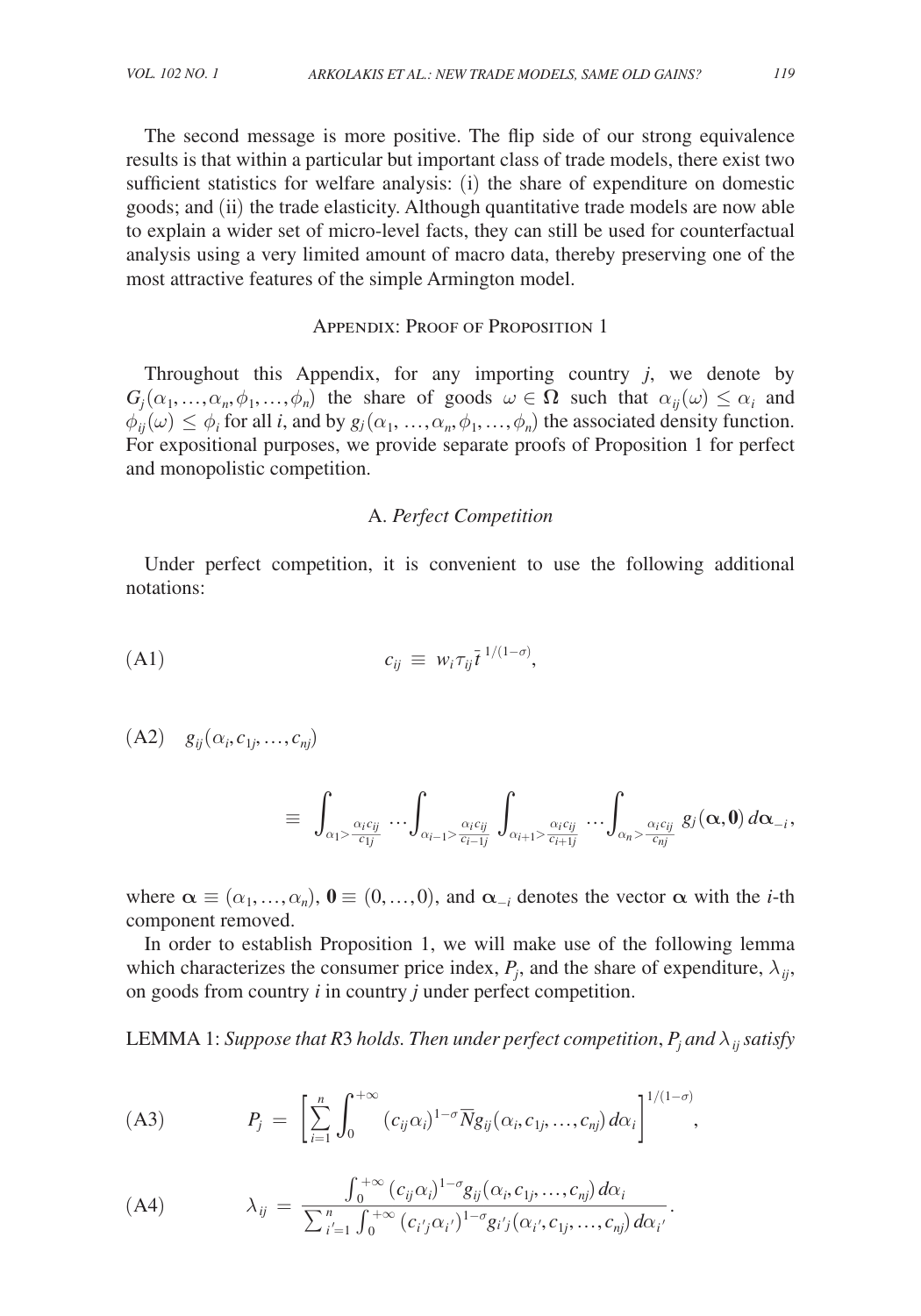PROOF:

As pointed out in Section IIB, there must be complete specialization under R3. Thus, we can express the price index and shares of expenditure, respectively, as

(A5)  
\n
$$
P_{j} = \left[ \sum_{i=1}^{n} \int_{\omega \in \Omega_{ij}} p_{j}(\omega)^{1-\sigma} d\omega \right]^{1/(1-\sigma)}
$$
\n
$$
\lambda_{ij} = \frac{\int_{\omega \in \Omega_{ij}} p_{j}(\omega)^{1-\sigma} d\omega}{\sum_{i'=1}^{n} \int_{\omega \in \Omega_{i'j}} p_{j}(\omega)^{1-\sigma} d\omega},
$$

(A6) 
$$
\lambda_{ij} = \frac{\int_{\omega \in \Omega_{ij}} p_j(\omega)^{1-\sigma} d\omega}{\sum_{i'=1}^n \int_{\omega \in \Omega_{i'j}} p_j(\omega)^{1-\sigma} d\omega},
$$

where equation (A6) directly follows from equation (A5) and Shephard's Lemma. Under perfect competition, there are no fixed costs and all firms from country *i* have free access to all blueprints. Thus profit maximization implies

$$
(A7) \t\t\t p_j(\omega) = c_{ij}\alpha_{ij}(\omega), \t\t for all  $\omega \in \Omega_{ij}$ ,
$$

with

$$
\text{(A8)} \qquad \qquad \Omega_{ij} = \{ \omega \in \Omega \, | \, c_{ij} \alpha_{ij}(\omega) < c_{i'j} \alpha_{i'j}(\omega) \quad \text{for all } i' \neq i \},
$$

where  $c_{ij}$  is given by equation (A1). Note that since the measure of goods for which  $c_{ij}\alpha_{ij}(\omega) = c_{i'j}\alpha_{i'j}(\omega)$  for  $i' \neq i$  must be zero under complete specialization, the strict inequality in equation (A8) is without any loss of generality. Together with the definition of  $g_{ij}(\alpha_i, c_{1j},..., c_{nj})$  in equation (A2), equations (A5)–(A8) immediately imply equations (A3) and (A4).

We are now ready to establish Proposition 1 under perfect competition.

#### Proof of Proposition 1 (*Perfect competition*):

We proceed in five steps. Throughout this proof we use labor in country *j* as our numeraire,  $w_i = 1$ .

**Step 1:** *Small changes in real income satisfy*

$$
(A9) \t\t dln W_j = -dln P_j.
$$

By definition, we know that  $d \ln W_i = d \ln Y_i - d \ln P_i$ . By labor market clearing and the representative agent's budget constraint, we also know that  $d \ln Y_i$  $=$  *d* ln  $w_i$ . Equation (A9) directly follows from these two observations and the fact that  $d \ln w_i = 0$ , by our choice of numeraire.

**Step 2:** *Small changes in the consumer price index satisfy*

$$
d\ln P_j = \sum_{i=1}^n \lambda_{ij} d\ln c_{ij}.
$$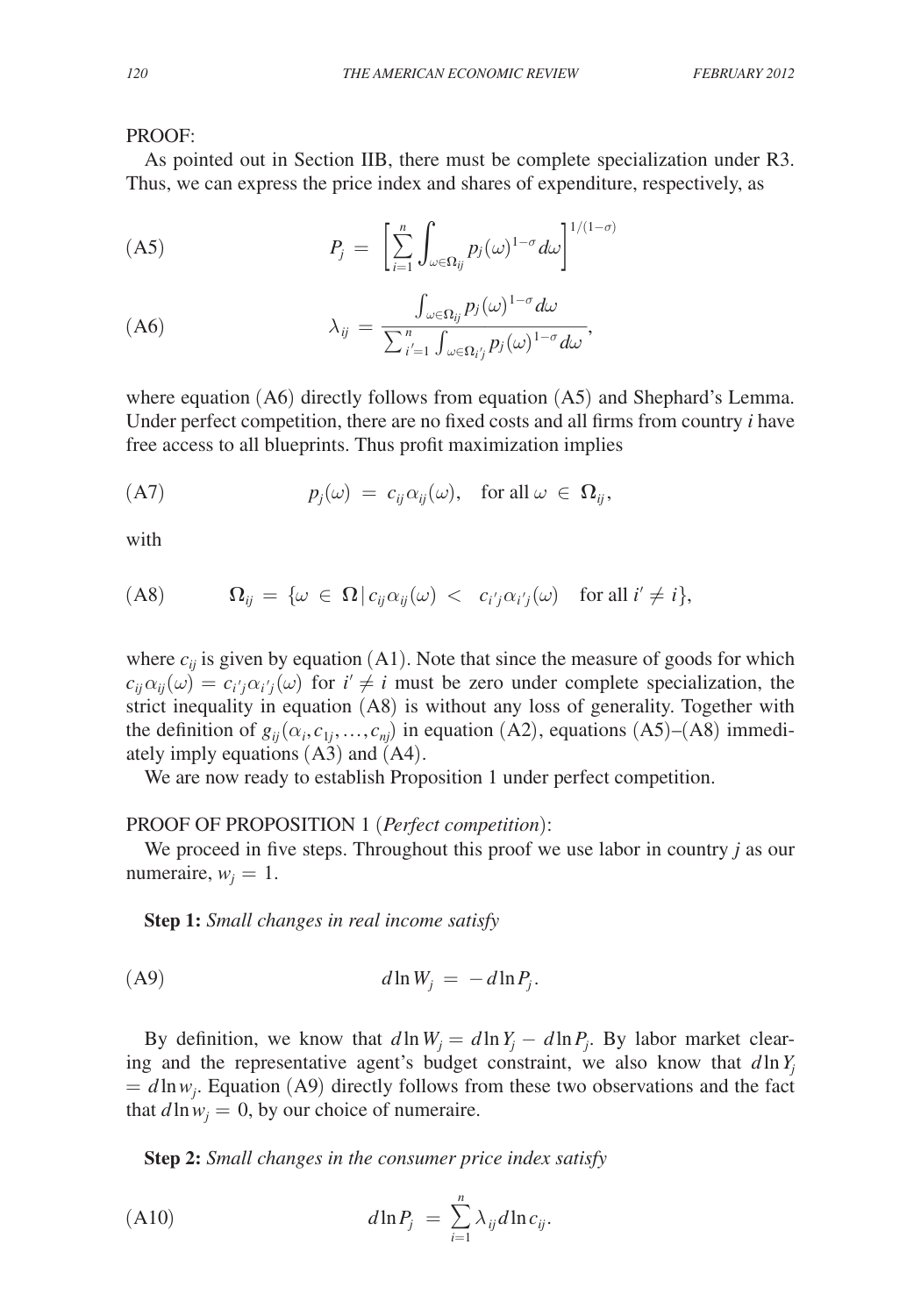By Lemma 1, we know that the consumer price index is given by equation (A3). Totally differentiating this expression, we obtain

(A11) 
$$
d\ln P_j = \left(\frac{1}{1-\sigma}\right) \cdot \sum_{i=1}^n \lambda_{ij} \bigg[ (1-\sigma) d\ln c_{ij} + \sum_{i'=1}^n \gamma_{ij}^{i'} d\ln c_{i'j} \bigg],
$$

where

where  
\n
$$
\gamma_{ij}^{i'} \equiv \frac{\partial \ln \left( \int_0^{+\infty} \alpha_i^{1-\sigma} g_{ij}(\alpha_i, c_{1j}, ..., c_{nj}) d\alpha_i \right)}{\partial \ln c_{i'j}}.
$$

.

By equation (A2), the extensive margin elasticities satisfy  $\gamma_{ij}^i = -\sum_{i' \neq i} \gamma_{ij}^{i'}$ . Thus, we can rewrite equation (A11) as

$$
d\ln P_j = \sum_{i=1}^n \lambda_{ij} d\ln c_{ij} + \left(\frac{1}{1-\sigma}\right) \cdot \sum_{i=1}^n \sum_{i'\neq i} \lambda_{ij} \gamma_{ij}^{i'}(d\ln c_{i'j} - d\ln c_{ij}).
$$

To conclude, note that by equation (A2), the extensive margin elasticities also satisfy  $\lambda_{ij} \gamma_{ij}^{i'} = \lambda_{i'j} \gamma_{i'j}^{i}$ , which implies

$$
\sum_{i=1}^n\sum_{i'\neq i}\lambda_{ij}\gamma_{ij}^{i'}(d\ln c_{i'j}\;-\;d\ln c_{ij})\;=\;0.
$$

Combining the two previous expressions, we obtain equation (A10).

**Step 3:** Small changes in the consumer price index satisfy  
(A12) 
$$
d\ln P_j = \sum_{i=1}^n \lambda_{ij} \left( \frac{d\ln \lambda_{ij} - d\ln \lambda_{jj}}{1 - \sigma + \gamma_{ij}^i - \gamma_{jj}^i} \right)
$$

$$
\gamma_{ij}^{i} \left( 1 - \sigma + \gamma_{ij}^{i} - \gamma_{jj}^{i} \right)
$$

$$
- \sum_{i' \neq i,j} \frac{\gamma_{ij}^{i'} - \gamma_{jj}^{i'}}{1 - \sigma + \gamma_{ij}^{i} - \gamma_{jj}^{i}} d\ln c_{i'j} \bigg).
$$

By Lemma 1, we know that shares of expenditure are given by equation (A4). Totally differentiating this expression, we get

(A13) 
$$
d\ln \lambda_{ij} - d\ln \lambda_{jj} = (1 - \sigma + \gamma_{ij}^{i} - \gamma_{jj}^{i})d\ln c_{ij} + \sum_{i' \neq i,j} (\gamma_{ij}^{i'} - \gamma_{jj}^{i'})d\ln c_{i'j},
$$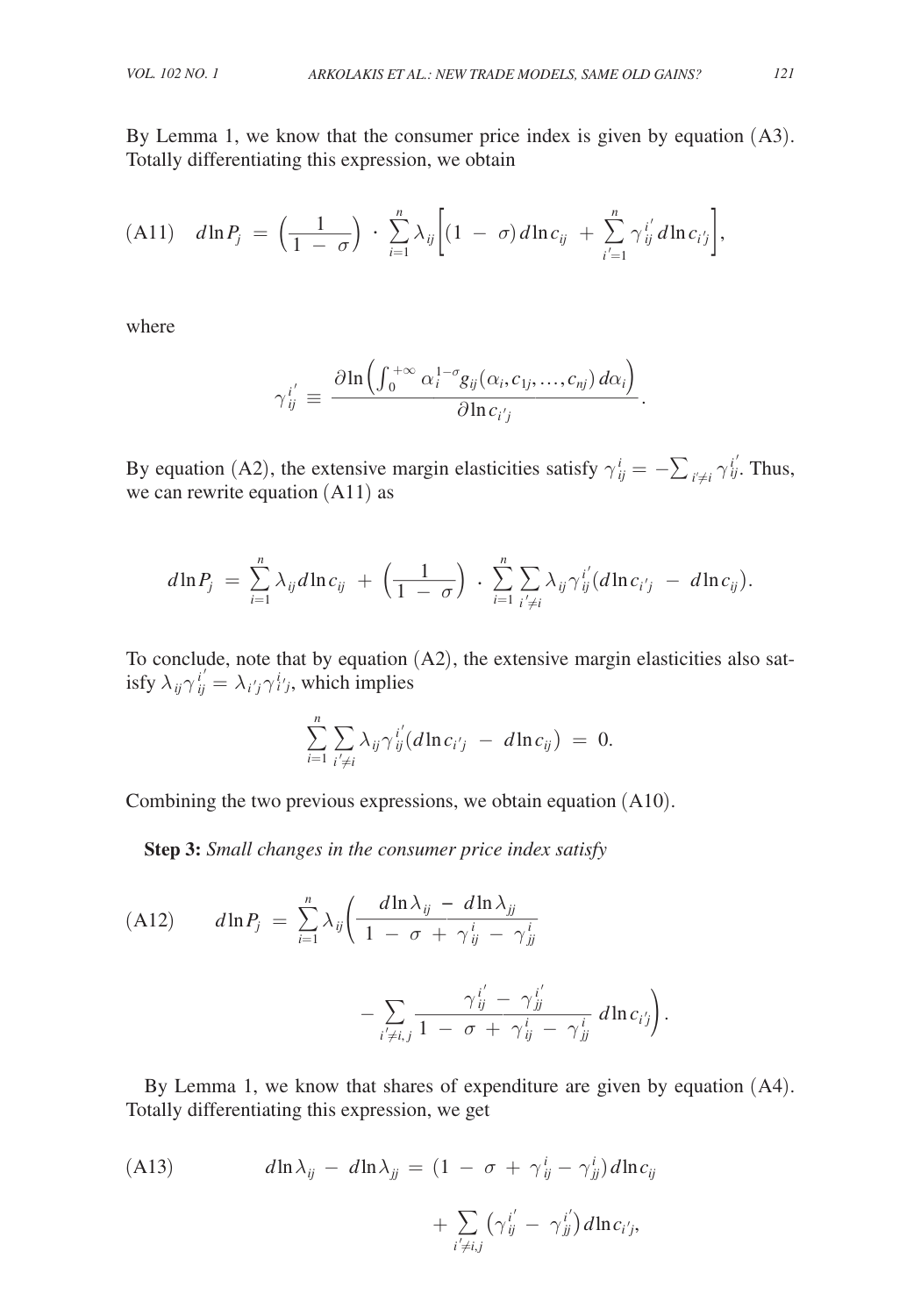where we have used  $d \ln c_{ij} = 0$ , by our choice of numeraire. Combining Step 2 and equation (A13), we get equation (A12).

**Step 4:** *Small changes in the consumer price index satisfy*

(A14) 
$$
d\ln P_j = -\frac{d\ln\lambda_{jj}}{\varepsilon}.
$$

Since  $d \ln \lambda_{ij} - d \ln \lambda_{ji} = d \ln X_{ij} - d \ln X_{ji}$ , equation (A13) implies that, for any  $i, i' \neq j$ ,

1 − σ + γ *ij <sup>i</sup>* − γ *jj <sup>i</sup>* for *i*′ = *i* <sup>∂</sup>ln(*Xij*/*Xjj*) \_ ∂ln <sup>τ</sup>*<sup>i</sup>*′*<sup>j</sup>* ≡ ε*<sup>j</sup> ii*′ <sup>=</sup> { . γ *ij <sup>i</sup>*′ − γ *jj <sup>i</sup>*′ for *i*′ ≠ *i*

Since R3 holds, the two previous expressions imply  $1 - \sigma + \gamma_{ij}^i - \gamma_{jj}^i = \varepsilon$  for all  $i \neq j$  and  $\gamma_{ij}^{i'} = \gamma_{jj}^{i'}$  for all  $i' \neq i, j$ . Combining this observation with Step 3, we obtain

$$
d\ln P_j = \sum_{i=1}^n \lambda_{ij} \bigg( \frac{d\ln \lambda_{ij} - d\ln \lambda_{jj}}{\varepsilon} \bigg).
$$

Since  $\sum_{i=1}^{n} \lambda_{ij} d \ln \lambda_{ij} = 0$ , we get equation (A14).

**Step 5:** *Changes in real income satisfy*

$$
\widehat{W}_j = \widehat{\lambda}_j^{1/\varepsilon}.
$$

Combining Steps 1 and 4, we obtain

$$
d\ln w_j = \frac{d\ln\lambda_{jj}}{\varepsilon}.
$$

Since  $\varepsilon$  is constant across all equilibria, we can integrate Equation (A14) between the initial and new equilibrium to get

$$
\widehat W_j \,=\, \frac{W_j'}{W_j} \,=\, \Big(\frac{\lambda_{jj}'}{\lambda_{jj}}\Big)^{1/\varepsilon} \,=\, \,\widehat\lambda_{jj}^{\,1/\varepsilon},
$$

which concludes the proof of Proposition 1 under perfect competition.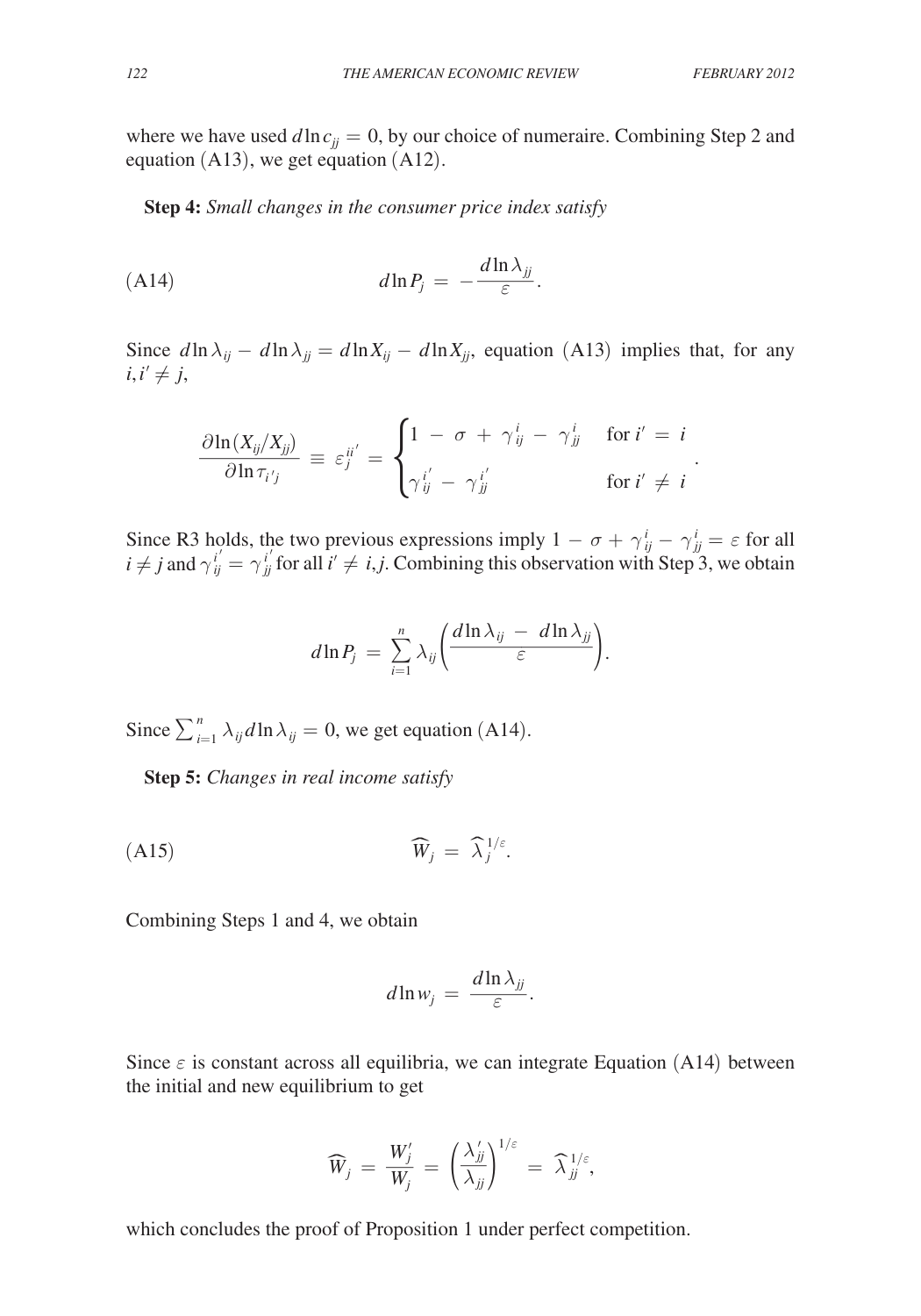#### B. *Monopolistic Competition*

notations:

<span id="page-29-0"></span>Under monopolistic competition, it is convenient to use the following additional  
notations:  
\n
$$
\alpha_{ij}^* \equiv \sigma^{\sigma/(1-\sigma)}(\sigma - 1) \left( \frac{P_j}{w_i \tau_{ij}} \right) \left( \frac{\xi_{ij} h_{ij}(w_i, w_j)}{Y_j} \right)^{1/(1-\sigma)},
$$
\n
$$
(117) \qquad (118) \qquad (119) \qquad (119) \qquad (119) \qquad (119) \qquad (119) \qquad (110) \qquad (110) \qquad (110) \qquad (110) \qquad (110) \qquad (111) \qquad (111) \qquad (111) \qquad (111) \qquad (111) \qquad (112) \qquad (112) \qquad (112) \qquad (113) \qquad (113) \qquad (113) \qquad (113) \qquad (113) \qquad (113) \qquad (113) \qquad (113) \qquad (113) \qquad (113) \qquad (113) \qquad (113) \qquad (113) \qquad (113) \qquad (113) \qquad (113) \qquad (113) \qquad (113) \qquad (113) \qquad (113) \qquad (113) \qquad (113) \qquad (113) \qquad (113) \qquad (113) \qquad (113) \qquad (113) \qquad (113) \qquad (113) \qquad (113) \qquad (113) \qquad (113) \qquad (113) \qquad (113) \qquad (113) \qquad (113) \qquad (113) \qquad (113) \qquad (113) \qquad (113) \qquad (113) \qquad (113) \qquad (113) \qquad (113) \qquad (113) \qquad (113) \qquad (113) \qquad (113) \qquad (113) \qquad (113) \qquad (113) \qquad (113) \qquad (113) \qquad (113) \qquad (113) \qquad (113) \qquad (113) \qquad (113) \qquad (113) \qquad (113) \qquad (113) \qquad (1
$$

(A17) 
$$
t_{ij}(\alpha, \phi, \alpha_{ij}^*) \equiv \arg \max_{t \in T_{ij}} \left[ t \left( \frac{\alpha}{\alpha_{ij}^*} \right)^{1-\sigma} - m_{ij}(t) \phi \right],
$$

(A17) 
$$
t_{ij}(\alpha, \phi, \alpha_{ij}) \equiv \arg \max_{t \in T_{ij}} \left[ t \left( \frac{\overline{\alpha}_{ij}}{\alpha_{ij}} \right) - m_{ij}(t) \phi \right],
$$
  
(A18) 
$$
c_{ij}(\alpha, \phi, \alpha_{ij}^*) \equiv w_i \tau_{ij} \left( \frac{\sigma}{\sigma - 1} \right) [t_{ij}(\alpha, \phi, \alpha_{ij}^*)]^{1/(1-\sigma)} \alpha,
$$

(A19) 
$$
f_{ij}(\alpha, \phi, \alpha_{ij}^*) \equiv h_{ij}(w_i, w_j) \xi_{ij} m_{ij} [t_{ij}(\alpha, \phi, \alpha_{ij}^*)] \phi,
$$

(A20) 
$$
\overline{\alpha}_{ij}(\phi) \equiv \sup \{ \alpha > 0 \mid t_{ij}(\alpha, \phi, 1) \alpha^{1-\sigma} - m_{ij} [t_{ij}(\alpha, \phi, 1)] \phi > 0 \},
$$

(A21) 
$$
g_{ij}(\alpha,\phi) \equiv \int_0^{+\infty} g_j(\alpha_{-i},\alpha_i = \alpha,\phi_{-i},\phi_i = \phi) d\alpha_{-i} d\phi_{-i},
$$

where we slightly abuse notations and let  $\overline{\alpha}_{ij}(\phi) = +\infty$  if  $t_{ij}(\alpha, \phi, 1)\alpha^{1-\sigma}$  $m_{ij}[t_{ij}(\alpha,\phi,1)]\phi > 0$  for all  $\alpha > 0$ . Note that  $t_{ij}(\alpha,\phi,\alpha_{ij}^*)$  exists by our assumptions on  $m_{ii}(t)$  and  $T_{ii}$ .

In order to establish Proposition 1, we will make use of the following lemma which characterizes the consumer price index,  $P_j$ , the share of expenditure,  $\lambda_{ij}$ , on goods from country *i* in country *j*, and aggregate profits gross of entry costs,  $\Pi_i$ , under monopolistic competition.

**LEMMA** 2: *Suppose that R3 holds. Then under monopolistic competition,*  $P_i, \lambda_i$ *and* Π*<sup>j</sup> satisfy*

(A22) 
$$
P_j = \left[\sum_{i=1}^n N_i \int_0^{+\infty} \int_0^{\overline{\alpha}_{ij}(\phi)\alpha_{ij}^*} c_{ij}^{1-\sigma}(\alpha,\phi,\alpha_{ij}^*) g_{ij}(\alpha,\phi) d\alpha d\phi\right]^{1/(1-\sigma)},
$$

(A22) 
$$
P_j = \left[ \sum_{i=1}^N N_i \int_0^{\infty} \int_0^{\infty} c_{ij}^{1-\sigma}(\alpha, \phi, \alpha_{ij}^*) g_{ij}(\alpha, \phi) d\alpha d\phi \right]
$$
  
(A23) 
$$
\lambda_{ij} = \frac{N_i \int_0^{+\infty} \int_0^{\overline{\alpha}_{ij}(\phi)\alpha_{ij}^*} c_{ij}^{1-\sigma}(\alpha, \phi, \alpha_{ij}^*) g_{ij}(\alpha, \phi) d\alpha d\phi}{\sum_{i'=1}^n N_i \int_0^{+\infty} \int_0^{\overline{\alpha}_{i'}(\phi)\alpha_{i'}^*} c_{i'j}^{1-\sigma}(\alpha, \phi, \alpha_{i'j}^*) g_{i'j}(\alpha, \phi) d\alpha d\phi},
$$

$$
\sum_{i'=1}^{n} N_{i'} \int_{0}^{+\infty} \int_{0}^{\alpha_{i}} J_{i}(\varphi) \alpha_{i}^{*} \int_{0}^{1-\sigma} (\alpha, \phi, \alpha_{i}^{*}) g_{i'}(\alpha, \phi) d\alpha d\phi
$$
\n(A24) 
$$
\Pi_{j} = \sum_{i=1}^{n} \frac{N_{j} \int_{0}^{+\infty} \int_{0}^{\overline{\alpha}_{ji}(\phi) \alpha_{ji}^{*}} c_{ji}^{1-\sigma}(\alpha, \phi, \alpha_{ji}) g_{ji}(\alpha, \phi) d\alpha d\phi}{\sigma \sum_{i'=1}^{n} N_{i'} \int_{0}^{+\infty} \int_{0}^{\overline{\alpha}_{i'}(\phi) \alpha_{i'}^{*} \int_{0}^{1-\sigma} (\alpha, \phi, \alpha_{i'}^{*}) g_{i'}(\alpha, \phi) d\alpha d\phi} Y_{i'} - \sum_{i=1}^{n} N_{j} \int_{0}^{+\infty} \int_{0}^{\overline{\alpha}_{ji}(\phi) \alpha_{ji}^{*}} f_{ij}(\alpha, \phi, \alpha_{ji}^{*}) g_{ji}(\alpha, \phi) d\alpha d\phi.
$$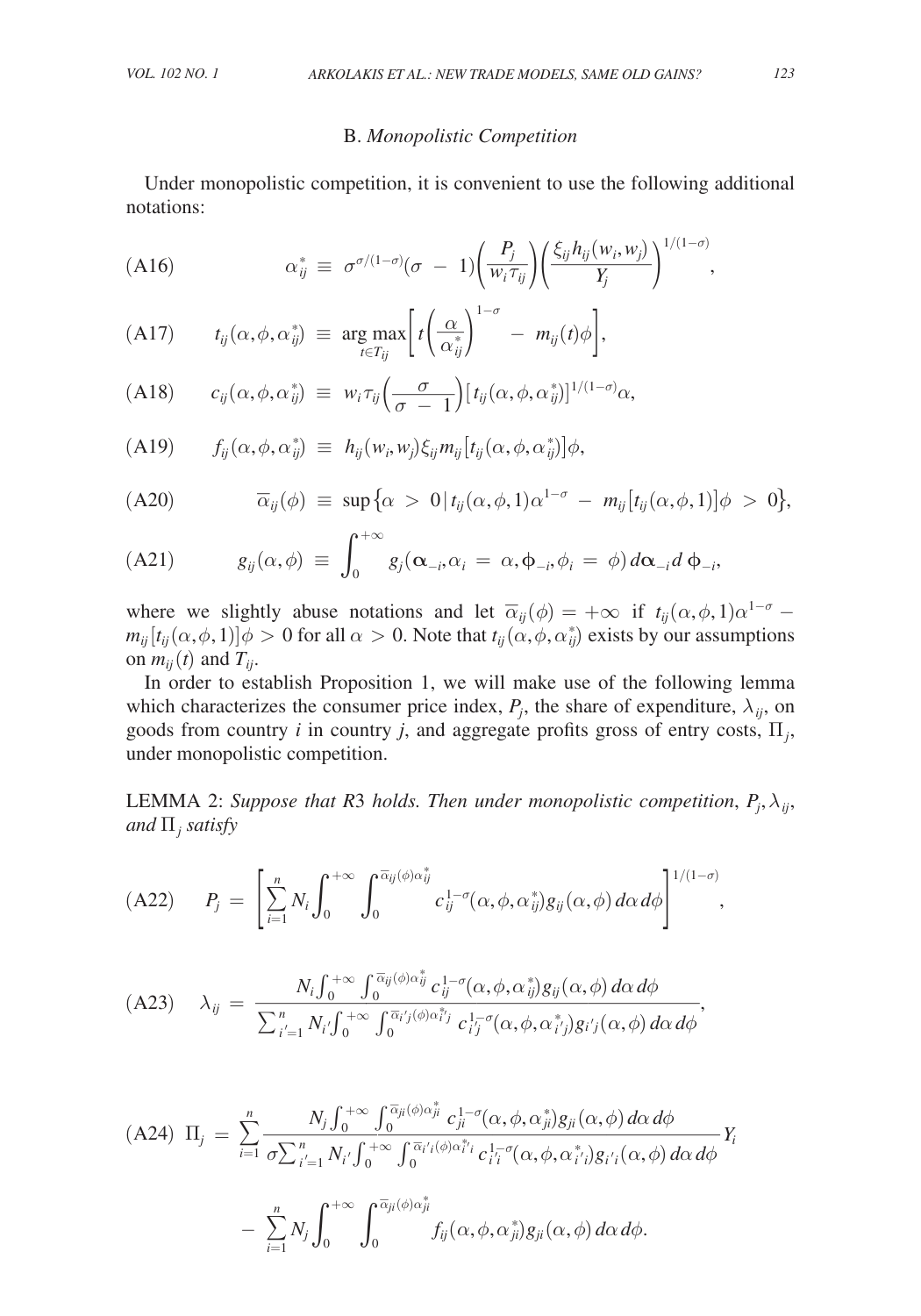#### PROOF:

Like under perfect competition, the consumer price index and shares of expenditure can be written, respectively, as

(A25) 
$$
P_j = \left[ \sum_{i=1}^n \int_{\omega \in \Omega_{ij}} p_j(\omega)^{1-\sigma} d\omega \right]^{1/(1-\sigma)},
$$

(A25)  
\n
$$
P_{j} = \left[ \sum_{i=1} \int_{\omega \in \Omega_{ij}} p_{j}(\omega)^{1-\sigma} d\omega \right]
$$
\n(A26)  
\n
$$
\lambda_{ij} = \frac{\int_{\omega \in \Omega_{ij}} p_{j}(\omega)^{1-\sigma} d\omega}{\sum_{i'=1}^{n} \int_{\omega \in \Omega_{i'j}} p_{j}(\omega)^{1-\sigma} d\omega}.
$$

Now consider a firm from country *i* with a blueprint such that  $\alpha_{ii}(\omega) = \alpha$  and  $\phi_{ii}(\omega) = \phi$ . Under monopolistic competition, this firm chooses its technique *t* and its price *p* in country *j* in order to maximize profits in that market

(A27) 
$$
\pi_{ij}(\alpha,\phi,p,t) \equiv [p - w_i \tau_{ij} t^{1/(1-\sigma)} \alpha] \frac{p^{-\sigma} Y_j}{P_j^{1-\sigma}} - h_{ij}(w_i, w_j) \xi_{ij} m_{ij}(t) \phi.
$$

It is easy to check that the optimal choices  $p_{ij}^*(\alpha, \phi)$  and  $t_{ij}^*(\alpha, \phi)$  associated with the first-order conditions of that maximization program satisfy

$$
(A28) \t\t\t p_{ij}^*(\alpha,\phi) = c_{ij}(\alpha,\phi,\alpha_{ij}^*),
$$

$$
(A29) \t t_{ij}^*(\alpha,\phi) = t_{ij}(\alpha,\phi,\alpha_{ij}^*),
$$

where  $\alpha_{ij}^*$ ,  $t_{ij}(\alpha, \phi, \alpha_{ij}^*)$ , and  $c_{ij}(\alpha, \phi, \alpha_{ij}^*)$  are given by equations (A16)–(A18). Now consider the firm's decision to serve country *j*. This firm will serve country *j* if and only if  $\pi_{ij}[\alpha, \phi, p_{ij}^*(\alpha, \phi), t_{ij}^*(\alpha, \phi)] > 0$ , which can be rearranged as

$$
t_{ij}(\alpha,\phi,\alpha_{ij}^*)\left(\frac{\alpha}{\alpha_{ij}^*}\right)^{1-\sigma} - m_{ij}[t_{ij}(\alpha,\phi,\alpha_{ij}^*)]\phi > 0.
$$

By the envelope theorem, the left-hand side is a strictly decreasing function of  $\alpha/\alpha_{ij}^*$ . Thus, the previous condition is equivalent to  $\alpha/\alpha_{ij}^* < \overline{\alpha}_{ij}(\phi)$ , where  $\overline{\alpha}_{ij}(\phi)$  is given by equation (A20). In turn the schedule of prices in country *j* can be written as

$$
(A30) \t\t p_j(\omega) = c_{ij} [\alpha_{ij}(\omega), \phi_{ij}(\omega), \alpha_{ij}^*] \t\t \text{for all } \omega \in \Omega_{ij},
$$

with

(A31) 
$$
\Omega_{ij} = \{ \omega \in \Omega \, | \, \alpha_{ij}(\omega) < \alpha_{ij}^* \overline{\alpha}_{ij} [\phi_{ij}(\omega)] \}.
$$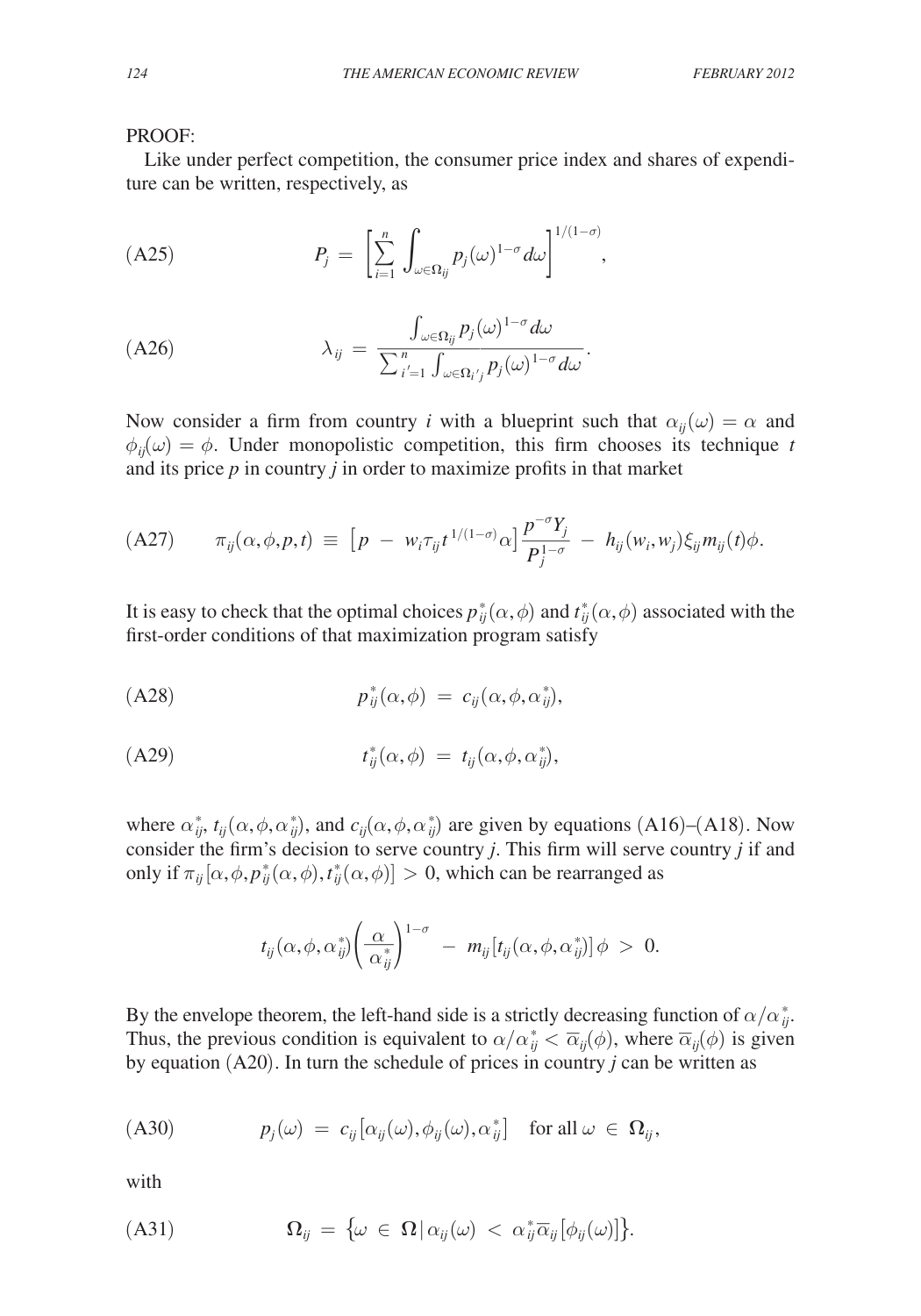Note that since the measure of firms earning zero profits (net of fixed exporting costs but gross of entry costs) in a particular destination must be zero under R3, as argued in Section IIB, the strict inequality in equation (A31) is without any loss of generality. Together with the definition of  $g_{ii}(\alpha, \phi)$  in equation (A21), equations (A25), (A26), (A30), and (A31) immediately imply equations (A22) and (A23). To conclude the proof of Lemma 2, note that, by definition,

$$
\Pi_j \,=\, \sum_{i=1}^n \int_{\omega \in \Omega_{ji}} \pi_{ji}(\omega) \, d\omega.
$$

Using the previous expression with equations  $(A27)–(A31)$ , we obtain equation (A24) after simple rearrangements.

We are now ready to establish Proposition 1 under monopolistic competition.

#### Proof of Proposition 1 (*Mononopolistic competition*):

We proceed in five steps. Throughout this proof we use labor in country *j* as our numeraire,  $w_i = 1$ .

**Step 1:** *Small changes in real income satisfy*

$$
(A32) \t\t\t\t\t\t\t d\ln W_j = -d\ln P_j.
$$

By definition, we know that  $d \ln W_i = d \ln Y_i - d \ln P_i$ . Suppose first that there is free entry in country *j*. In this case, labor market clearing and the representative agent's budget constraint imply  $Y_j = L_j$  since  $\Pi_j = N_j F_j$ . This immediately implies  $dY_i = 0$ , and in turn, equation (A32). Suppose instead that there is restricted entry in country *j*. In this case, labor market clearing and the representative agent's budget constraint imply  $Y_j = L_j + \Pi_j$ . By R1 and R2, we must also have  $\Pi_j = \zeta Y_j$ with  $0 < \zeta < 1$ . Combining the two previous expressions, we get  $(1 - \zeta) dY_i = 0$ , which again implies Equation  $(A32)$ .

**Step 2:** *Small changes in the consumer price index satisfy*

which again implies Equation (A32).  
\n**Step 2:** Small changes in the consumer price index satisfy  
\n(A33) 
$$
d\ln P_j = \sum_{i=1}^n \left( \frac{\lambda_{ij}}{1 - \sigma - \gamma_{ij}} \right) \cdot \left[ (1 - \sigma - \rho_{ij}\gamma_{ij}) d\ln w_i + (1 - \sigma - \gamma_{ij}) d\ln \tau_{ij} + d\ln N_i - \frac{\gamma_{ij} d\ln \xi_{ij}}{\sigma - 1} \right],
$$
  
\nwhere  $\gamma_{ij}$  is given by equation (A35) below,  $\rho_{ij} \equiv \frac{\partial \ln h_{ij}(w_i, w_j)/\partial \ln w_i}{\sigma - 1} + 1$ , and  
\n $\gamma_j \equiv \sum_{i=1}^{n_j} \lambda_{ij} \gamma_{ij}$ .

*where*  $\gamma_{ij}$  *is given by equation* (A35) *below,*  $\rho_{ij} \equiv \frac{\partial \ln h_{ij}(w_i, w_j)}{\sigma - \sigma_i}$ 

By Lemma 2, we know that the consumer price index is given by equation (A22). Totally differentiating this expression, we obtain

(A34) 
$$
(1 - \sigma) d\ln P_j = \sum_{i=1}^n \lambda_{ij} [(1 - \sigma)(d\ln w_i + d\ln \tau_{ij}) + d\ln N_i + \gamma_{ij} d\ln \alpha_{ij}^*],
$$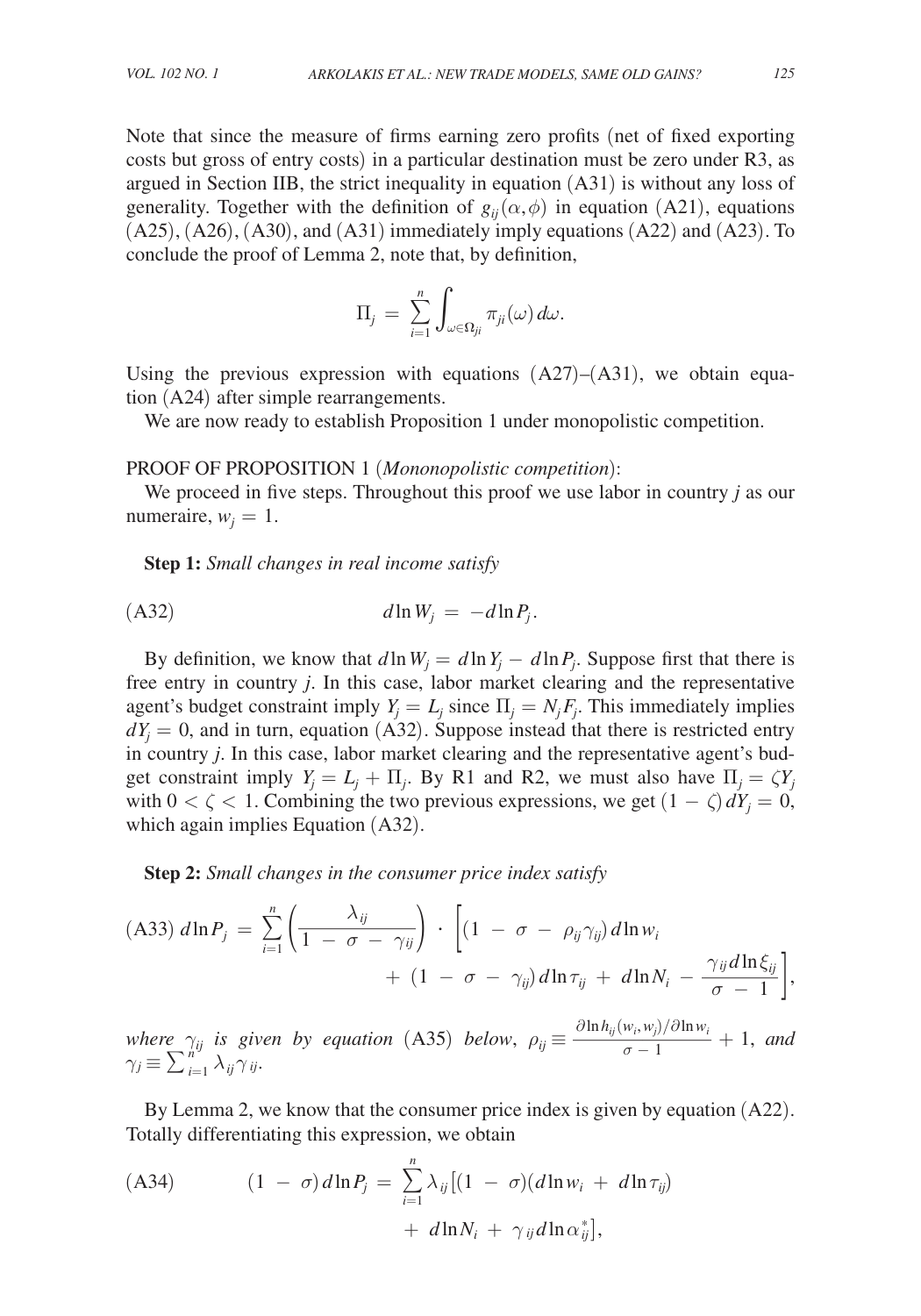where

where  
\n(A35) 
$$
\gamma_{ij} \equiv \frac{\int_{\phi_{ij}}^{+\infty} c_{ij}^{1-\sigma} [\overline{\alpha}_{ij}(\phi) \alpha_{ij}^*, \phi \alpha_{ij}^*] \overline{\alpha}_{ij}(\phi) \alpha_{ij}^* g_{ij} [\overline{\alpha}_{ij}(\phi) \alpha_{ij}^*, \phi] d\phi}{\int_{0}^{+\infty} \int_{0}^{\overline{\alpha}_{ij}(\phi) \alpha_{ij}^*} c_{ij}^{1-\sigma}(\alpha, \phi, \alpha_{ij}^*) g_{ij}(\alpha, \phi) d\alpha d\phi} + \frac{\int_{0}^{+\infty} \int_{0}^{\overline{\alpha}_{ij}(\phi) \alpha_{ij}^*} c_{ij}^{1-\sigma}(\alpha, \phi, \alpha_{ij}^*) \left[ \frac{\partial \ln t_{ij}(\alpha, \phi, \alpha_{ij}^*)}{\partial \ln \alpha_{ij}^*} \right] g_{ij}(\alpha, \phi) d\alpha d\phi}{\int_{0}^{+\infty} \int_{0}^{\alpha_{ij}(\phi) \alpha_{ij}^*} c_{ij}^{1-\sigma}(\alpha, \phi, \alpha_{ij}^*) g_{ij}(\alpha, \phi) d\alpha d\phi},
$$

with  $\underline{\phi}_{ij} = \inf \{ \phi > 0 \, | \, \overline{\alpha}_{ij}(\phi) < +\infty \}$ . By definition of  $\alpha_{ij}^*$ , we also know that

(A36) 
$$
d\ln \alpha_{ij}^* = d\ln P_j - d\ln \tau_{ij} + \frac{d\ln \xi_{ij}}{1 - \sigma} - \rho_{ij} d\ln w_i.
$$

Combining equations (A34) and (A36), we get equation (A33).

**Step 3:** *Small changes in the consumer price index satisfy*

**Step 3:** Small changes in the consumer price index satisfy  
\n(A37) 
$$
d\ln P_j = \sum_{i=1}^n \lambda_{ij} \left( \frac{d\ln \lambda_{ij} - d\ln \lambda_{ij}}{1 - \sigma - \gamma_j} \right) + \left( \frac{\gamma_{jj} - \gamma_j}{1 - \sigma - \gamma_j} \right) d\ln \alpha_{ij}^*
$$
\n
$$
+ \frac{d\ln N_j}{1 - \sigma - \gamma_j}.
$$

By Lemma 2, we know that shares of expenditure are given by Equation (A23). Totally differentiating this expression, we get

$$
d\ln\lambda_{ij} - d\ln\lambda_{jj} = (1 - \sigma)(d\ln w_i + d\ln\tau_{ij}) + \gamma_{ij}d\ln\alpha_{ij}^* - \gamma_{jj}d\ln\alpha_{jj}^*
$$

$$
+ d\ln N_i - d\ln N_j.
$$

By definition of  $\alpha_{ij}^*$ , we also know that

of 
$$
\alpha_{ij}
$$
, we also know that  
\n
$$
d\ln \alpha_{ij}^* = d\ln \alpha_{jj}^* - \rho_{ij} d\ln w_i - d\ln \tau_{ij} = \frac{d\ln \xi_{ij}}{1 - \sigma}.
$$

The two previous expressions imply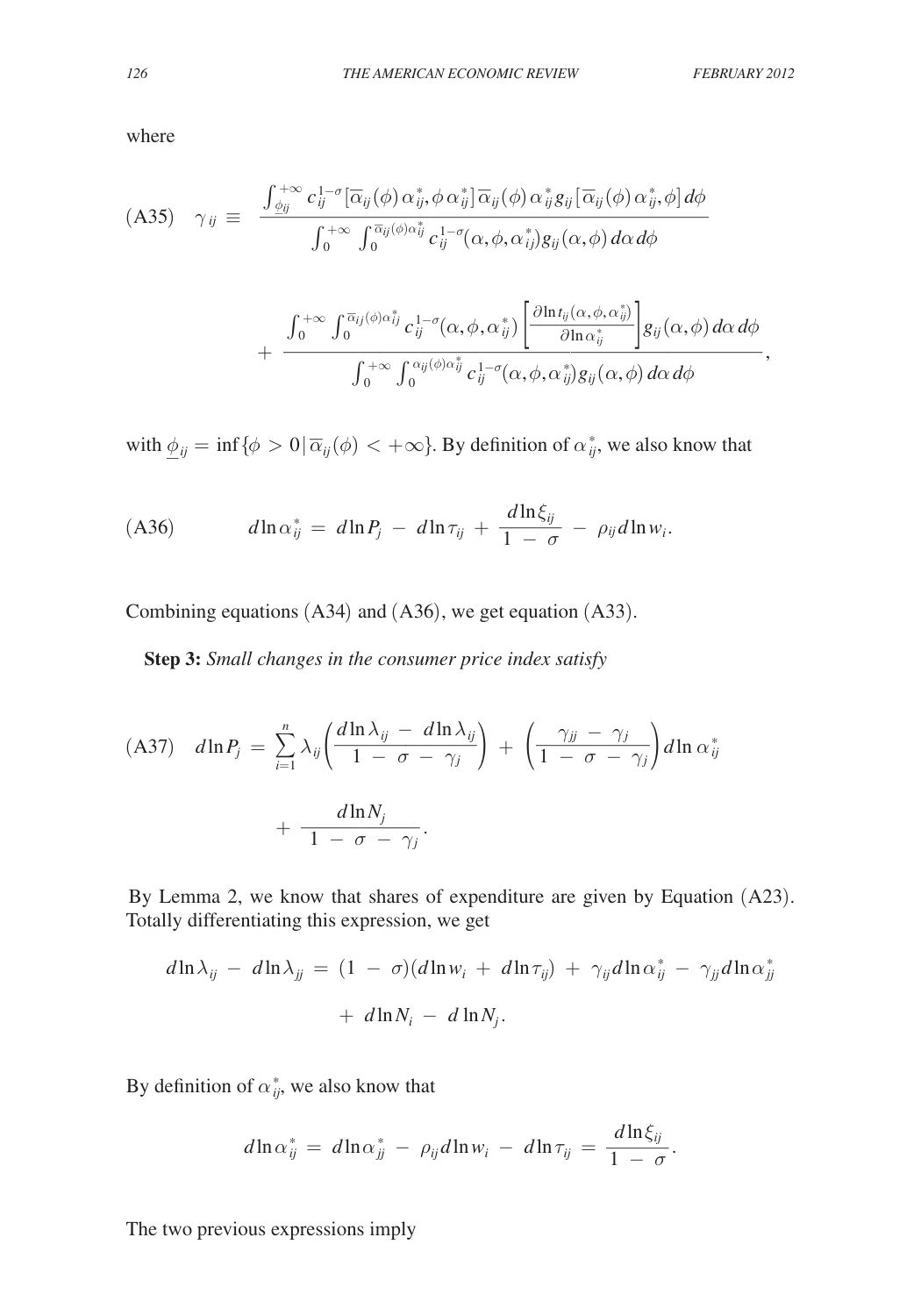<span id="page-33-0"></span>(A38) 
$$
d\ln \lambda_{ij} - d\ln \lambda_{jj} = (1 - \sigma - \rho_{ij}\gamma_{ij})d\ln w_i + (1 - \sigma - \gamma_{ij})d\ln \tau_{ij}
$$
  
 
$$
+ \frac{\gamma_{ij}d\ln \xi_{ij}}{1 - \sigma} + (\gamma_{ij} - \gamma_{jj})d\ln \alpha_{ij}^* + d\ln N_i - d\ln N_j.
$$

Combining Step 2 and equation (A38), we get equation (A37).

**Step 4:** *Small changes in the consumer price index satisfy*

(A39) 
$$
d\ln P_j = -\frac{d\ln \lambda_{jj}}{\varepsilon} + \frac{d\ln N_j}{\varepsilon}.
$$

Since 
$$
d \ln \lambda_{ij} - d \ln \lambda_{jj} = d \ln X_{ij} - d \ln X_{jj}
$$
, equation (A38) implies, for any  $i, i' \neq j$ ,  

$$
\frac{\partial \ln(X_{ij}/X_{jj})}{\partial \ln \tau_{i'j}} = \varepsilon_j^{ii'} = \begin{cases} 1 - \sigma - \gamma_{ij} + (\gamma_{ij} - \gamma_{jj})(\frac{\partial \ln \alpha_{jj}^*}{\partial \ln \tau_{ij}}) & \text{for} \quad i' = i \\ (\gamma_{ij} - \gamma_{jj})(\frac{\partial \ln \alpha_{jj}^*}{\partial \ln \tau_{i'j}}) & \text{for} \quad i' \neq i. \end{cases}
$$

Since  $(\partial \ln \alpha_{jj}^*)/(\partial \ln \tau_{i'j}) = (\partial \ln P_j)/(\partial \ln \tau_{i'j}) > 0$ , the two previous equations together with R3 imply  $\gamma_{ij} = 1 - \sigma - \varepsilon$  for all *i*. Combining this observation with Step 3, we get

$$
d\ln P_j = \sum_{i=1}^n \lambda_{ij} \left( \frac{d\ln \lambda_{ij} - d\ln \lambda_{jj}}{\varepsilon} \right) + \frac{d\ln N_j}{\varepsilon}.
$$

Equation (A39) derives from the previous expression and the fact that  $\sum_{i=1}^{n} \lambda_{ij} d\ln \lambda_{ij} = 0.$ 

**Step 5:** *Small changes in the number of goods that can be produced satisfy*  $d \ln N_i = 0$ .

Suppose first that entry is restricted in country *j*. In this case, we immediately get  $d \ln N_i = 0$ . Now suppose that we have free entry instead. In this case, we know that  $\Pi_j = N_j F_j$ . Since  $\Pi_j = \zeta Y_j$  by R1 and R2, we therefore have  $d \ln N_j = d \ln Y_j = 0$ , as demonstrated in Step 1.

Steps 1, 4, and 5 imply  $d\ln W_j = d\ln \lambda_{jj}/\varepsilon$ . The rest of the proof is the same as under perfect competition.

#### APPENDIX: PROOF OF PROPOSITION 2

#### PROOF OF PROPOSITION 2:

We first establish equation (11) for an arbitrary change in variable trade costs from **τ** to **τ**′. Like in the proof of Proposition 1, we use labor in country *j* as our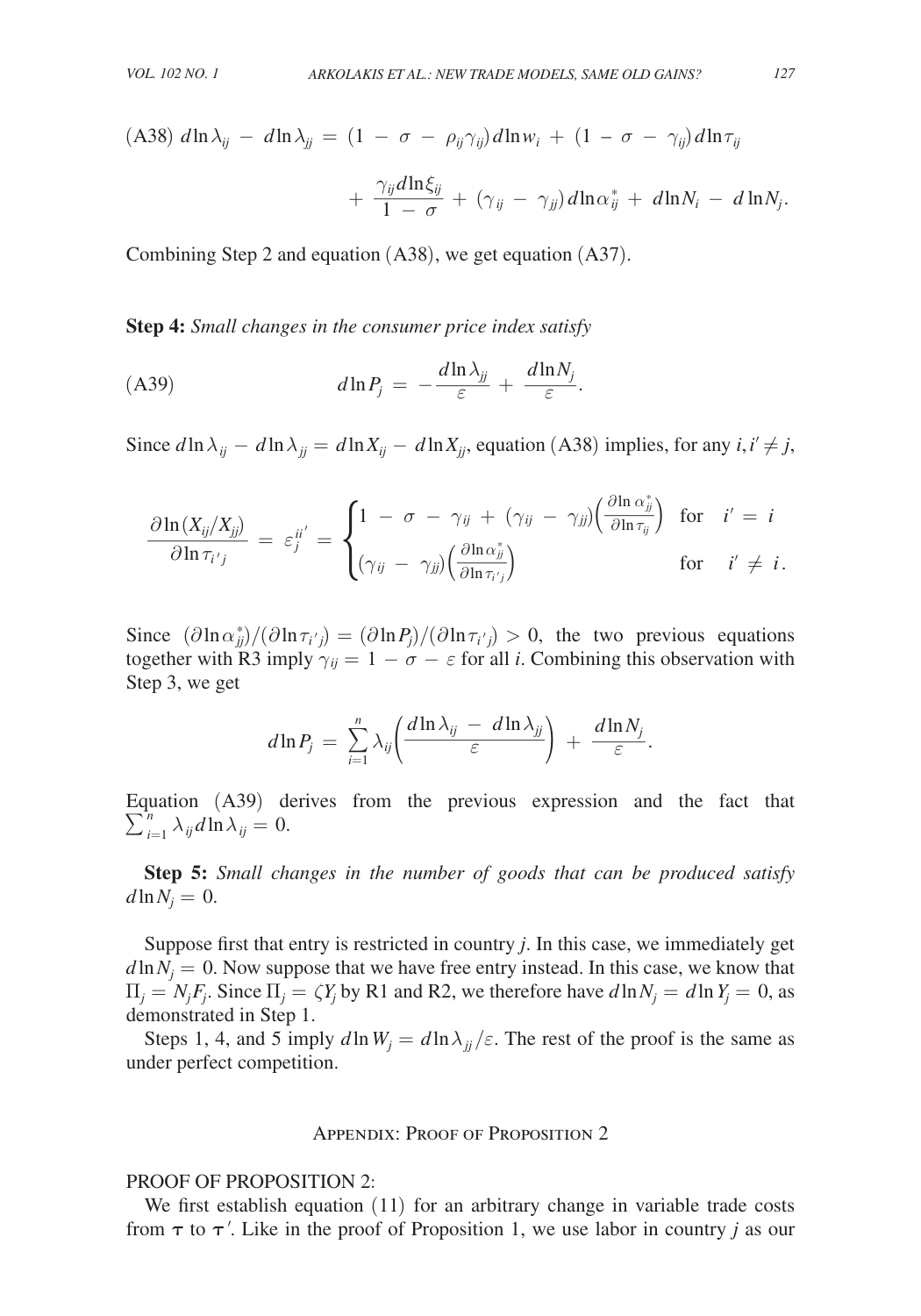numeraire,  $w_j = 1$ . By R3', the shares of expenditures on goods from country *i* in country *j* in the initial and new equilibrium, respectively, are given by

<span id="page-34-0"></span>numeraire, 
$$
w_j = 1
$$
. By R3', the shares of expenditures on g  
\ncontry *j* in the initial and new equilibrium, respectively, are  
\n(B1) 
$$
\lambda_{ij} = \frac{\chi_{ij} \cdot N_i \cdot (w_i \tau_{ij})^{\varepsilon}}{\sum_{i'=1}^{n} \chi_{i'j} \cdot N_{i'} \cdot (w_{i'} \tau_{i'j})^{\varepsilon}},
$$
\n(B2) 
$$
\lambda'_{ii} = \frac{\chi_{ij} \cdot N'_i \cdot (w'_i \tau'_{ij})^{\varepsilon}}{\lambda'_{ii}}.
$$

(B1)  
\n
$$
\lambda_{ij} = \frac{\chi_{ij} \cdot N_i \cdot (w_i \tau_{ij})^{\varepsilon}}{\sum_{i'=1}^n \chi_{i'j} \cdot N_{i'} \cdot (w_{i'} \tau_{i'j})^{\varepsilon}},
$$
\n(B2)  
\n
$$
\lambda'_{ij} = \frac{\chi_{ij} \cdot N'_i \cdot (w'_i \tau'_{ij})^{\varepsilon}}{\sum_{i'=1}^n \chi_{i'j} \cdot N'_{i'} \cdot (w'_{i'} \tau'_{i'j})^{\varepsilon}}.
$$
\nUsing the exact same logic as in the proof of Proposition

Using the exact same logic as in the proof of Proposition 1 Step 5, it is easy to check that R1 and R2 imply  $\hat{N}_i = 1$  for all  $i = 1, ..., n$ . Combining this observation with equations  $(B1)$  and  $(B2)$ , we obtain

with equations (B1) and (B2), we obtain  
\n(B3) 
$$
\hat{\lambda}_{ij} = \frac{(\hat{w}_i \hat{\tau}_{ij})^{\varepsilon}}{\sum_{i'=1}^n \lambda_{i'j} (\hat{w}_{i'} \hat{\tau}_{i'j})^{\varepsilon}}.
$$

Equation (11) directly follows from the previous expression and the fact that  $\hat{w}_j \hat{\tau}_{jj}$  $= 1$  by our choice of numeraire. We now turn to equation (12) for all  $i \neq j$ . By R1, we know that in the new equilibrium

(B4) 
$$
Y'_{i} = \sum_{j'=1}^{n} \lambda'_{ij'} Y'_{j'}.
$$

Combining equations (B3) and (B4), we obtain

Combining equations (B3) and (B4), we obtain  
\n
$$
Y'_{i} = \sum_{j'=1}^{n} \frac{(\hat{w}_{i}\hat{\tau}_{ij})^{\varepsilon}}{\sum_{i'=1}^{n} \lambda_{i'j'}(\hat{w}_{i'}\hat{\tau}_{i'j'})^{\varepsilon}} \lambda_{ij'} \hat{Y}_{j'} Y_{j'}.
$$

Using the exact same logic as in the proof of Proposition 1 Step 1, it is also easy to check that R1 and R2 imply  $\hat{Y}_i = \hat{w}_i$  for all  $i = 1, ..., n$ . Thus, we can rearrange the previous expression as

$$
\begin{aligned}\n\text{check that K1 and K2 imply } Y_i &= W_i \text{ for all } i = 1, \dots, n. \text{ Thus,} \\
\text{previous expression as} \\
\text{(B5)} \qquad \hat{w}_i Y_i &= \sum_{j'=1}^n \frac{\lambda_{ij'} (\hat{w}_i \hat{\tau}_{ij'})^\varepsilon}{\sum_{i'=1}^n \lambda_{i'j'} (\hat{w}_{i'} \hat{\tau}_{i'j'})^\varepsilon} \cdot \hat{w}_{j'} Y_{j'}.\n\end{aligned}
$$

Equation (12) directly follows from this expression.

#### **REFERENCES**

- **Alvarez, Fernando, and Robert E. Lucas, Jr.** 2007. "General Equilibrium Analysis of the Eaton-Kortum Model of International Trade." *Journal of Monetary Economics* 54(6): 1726–68.
	- **Anderson, James E.** 1979. "A Theoretical Foundation for the Gravity Equation." *American Economic Review* 69(1): 106–16.
- **Anderson, James E.** 2010. "The Gravity Model." *Annual Review of Economics* 3: 133–60.
- **Anderson, James E., and Eric van Wincoop.** 2003. "Gravity with Gravitas: A Solution to the Border Puzzle." *American Economic Review* 93(1): 170–92.
- **Anderson, James E., and Eric van Wincoop.** 2004. "Trade Costs." *Journal of Economic Literature* 42(3): 691–751.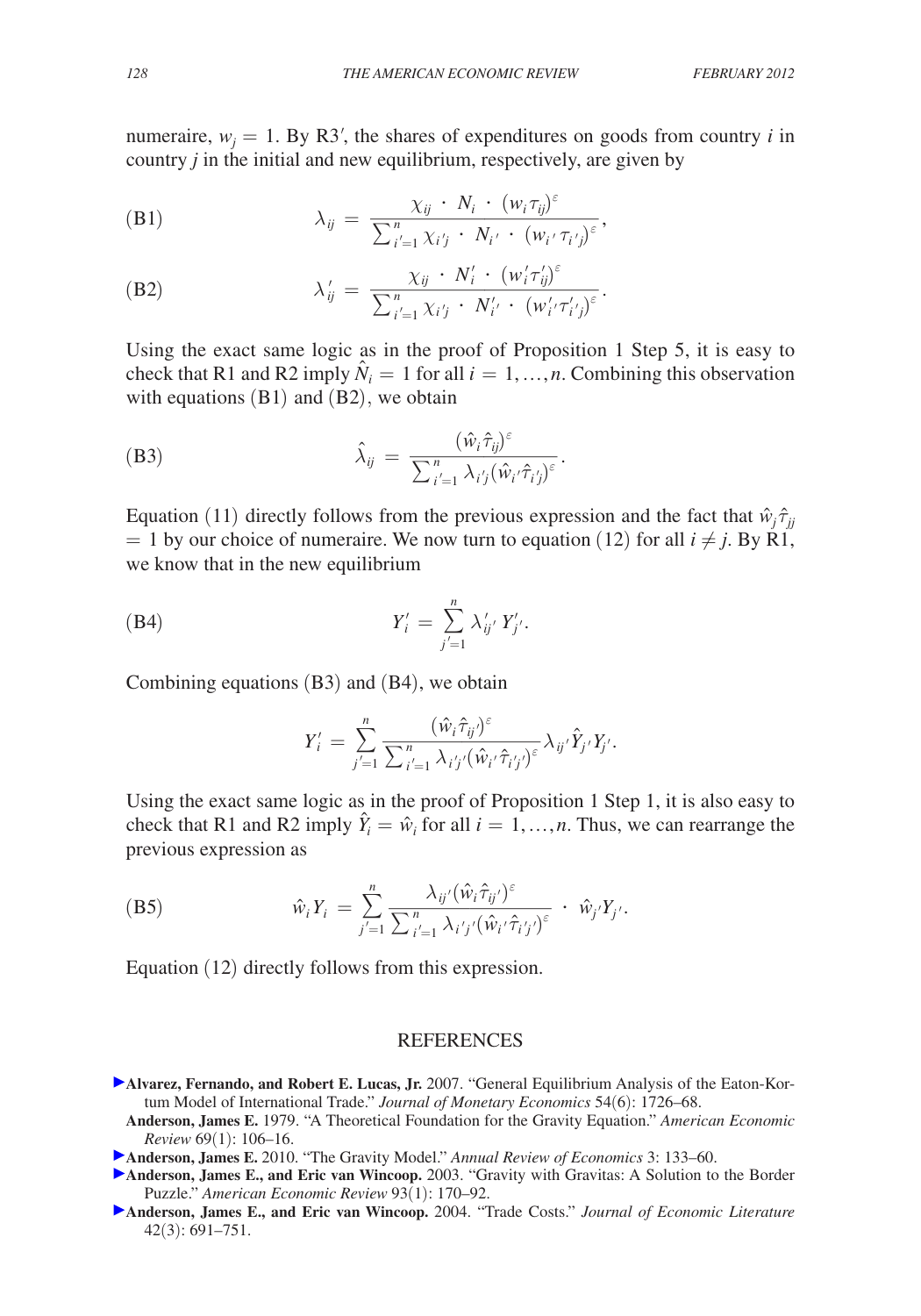- **Antràs, Pol, and Elhanan Helpman.** 2004. "Global Sourcing." *Journal of Political Economy* 112(3): 552–80.
- **Arkolakis, Costas.** 2010. "Market Penetration Costs and the New Consumers Margin in International Trade." *Journal of Political Economy* 118(6): 1151–99.
- **Arkolakis, Costas, Arnaud Costinot, and Andrés Rodríguez-Clare.** 2009. "New Trade Models, Same Old Gains?" National Bureau of Economic Research Working Paper 15628.
- **Arkolakis, Costas, Arnaud Costinot, and Andrés Rodríguez-Clare.** 2010. "Gains From Trade under Monopolistic Competition: A Simple Example with Translog Expenditure Functions and Pareto Distributions of Firm-Level Productivity." Unpublished.
- **Arkolakis, Costas, Svetlana Demidova, Peter J. Klenow, and Andrés Rodríguez-Clare.** 2008. "Endogenous Variety and the Gains from Trade." *American Economic Review* 98(2): 444–50.
- **Arkolakis, Costas, and Marc-Andreas Muendler.** 2010. "The Extensive Margin of Exporting Products: A Firm-level Analysis." National Bureau of Economic Research Working Paper 16641.
- **Atkeson, Andrew, and Ariel Tomas Burstein.** 2010. "Innovation, Firm Dynamics, and International Trade." *Journal of Political Economy* 118(3): 433–84.
- **Axtell, Robert L.** 2001. "Zipf Distribution of U.S. Firm Sizes." *Science* 293(5536): 1818–20.
- **Baier, Scott L., and Jeffrey H. Bergstrand.** 2001. "The Growth of World Trade: Tariffs, Transport Costs, and Income Similarity." *Journal of International Economics* 53(1): 1–27.
- **Balistreri, Edward J., Russell H. Hillberry, and Thomas F. Rutherford.** 2009. "Trade and Welfare: Does Industrial Organization Matter?" Unpublished.
- **Bernard, Andrew B., Jonathan Eaton, J. Bradford Jensen, and Samuel Kortum.** 2003. "Plants and Productivity in International Trade." *American Economic Review* 93(4): 1268–90.
- **Bernard, Andrew B., Stephen J. Redding, and Peter K. Schott. 2007. "Comparative Advantage and** Heterogeneous Firms." *Review of Economic Studies* 74(1): 31–66.
- **Bernard, Andrew B., Stephen J. Redding, and Peter K. Schott. 2010. "Multi-Product Firms and Trade** Liberalization." *Quarterly Journal of Economics*. 126(3): 1271–1318.
- **Broda, Christian, and David E. Weinstein.** 2006. "Globalization and the Gains from Variety." *Quarterly Journal of Economics* 121(2): 541–85.
	- **Burstein, Ariel, and Jonathan Vogel.** 2010. "Globalization, Technology, and the Skill Premium: A Quantitative Analysis." Unpublished.
	- **Caliendo, Lorenzo, and Fernando Parro.** 2010. "Estimates of the Trade and Welfare Effects of North American Free Trade Agreement." Unpublished.
- **Chaney, Thomas.** 2008. "Distorted Gravity: The Intensive and Extensive Margins of International Trade." *American Economic Review* 98(4): 1707–21.
- **Chetty, Raj.** 2009. "Sufficient Statistics for Welfare Analysis: A Bridge between Structural and Reduced-Form Methods." *Annual Review of Economics* 1(1): 451–87.
- **Chor, Davin.** 2010. "Unpacking Sources of Comparative Advantage: A Quantitative Approach." *Journal of International Economics* 82(2): 152–67.
	- **Costinot, Arnaud, Dave Donaldson, and Ivana Komunjer.** Forthcoming. "What Goods Do Countries Trade? A Quantitative Exploration of Ricardo's Ideas." *Review of Economic Studies***.**
- **Dekle, Robert, Jonathan Eaton, and Samuel Kortum.** 2008. "Global Rebalancing with Gravity: Measuring the Burden of Adjustment." *IMF Staff Papers* 55(3): 511–40.
- **Di Giovanni, Julian, and Andrei Levchenko.** 2009. "Firm Entry, Trade, and Welfare in Zipf's World." University of Michigan Research Seminar in International Economics Working Paper 591.
- **Donaldson, Dave.** 2008. "Railroads of the Raj: Estimating the Economic Impact of Transportation Infrastructure." Unpublished.
- **Eaton, Jonathan, and Samuel Kortum.** 2002. "Technology, Geography, and Trade." *Econometrica* 70(5): 1741–79.
- **Eaton, Jonathan, Samuel Kortum, and Francis Kramarz.** 2011. "An Anatomy of International Trade: Evidence from French Firms." *Econometrica* 79(5): 1453–98.
- **Feenstra, Robert.** 1994. "New Product Varieties and the Measurement of International Prices." *American Economic Review* 84(1): 157–77.
- **Feenstra, Robert.** 2009. "Measuring the Gains from Trade under Monopolistic Competition." National Bureau of Economic Research Working Paper 15593.
- **Feenstra, Robert, and Hiau Looi Kee.** 2008. "Export Variety and Country Productivity: Estimating the Monopolistic Competition Model with Endogenous Productivity." *Journal of International Economics* 74(2): 500–518.
- **Feenstra, Robert, and David Weinstein.** 2009. "Globalization, Competition, and the US Price Level." Unpublished.
- **Gabaix, Xavier.** 1999. "Zipf's Law for Cities: An Explanation." *Quarterly Journal of Economics* 114(3): 739–67.